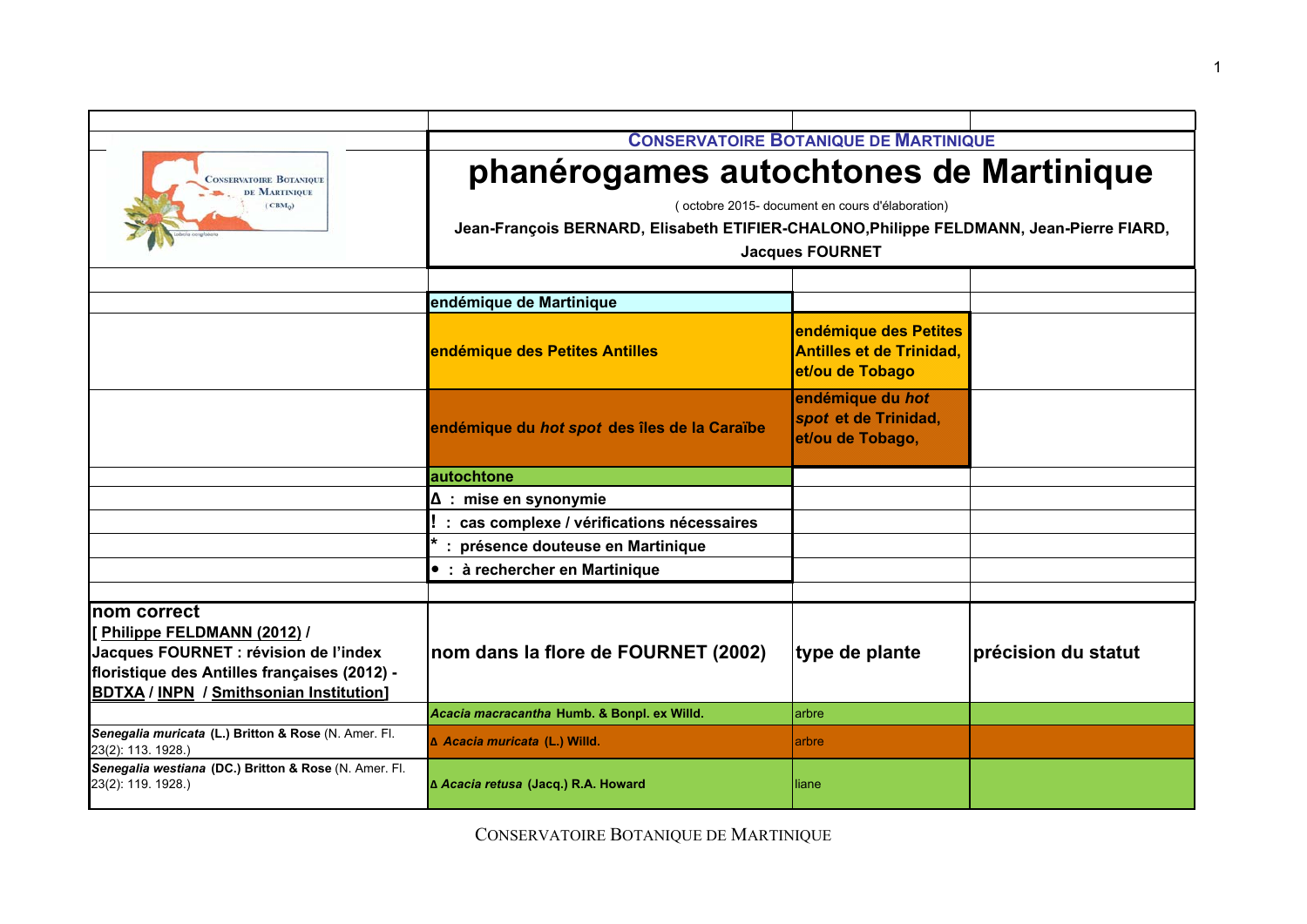| Senegalia angustifolia (Lam.) Britton & Rose (N. Amer.<br>Fl. 23(2): 113. 1928)                                                 | !∆ Acacia scleroxyla Tussac                            | arbre                 |                       |
|---------------------------------------------------------------------------------------------------------------------------------|--------------------------------------------------------|-----------------------|-----------------------|
| Senegalia tamarindifolia (L.) Britton & Rose (N. Amer. Fl. Acacia tamarindifolia (L.) Willd.<br>23(2): 120. 1928.)              |                                                        | liane ligneuse        |                       |
| Senegalia tenuifolia (L.) Britton var. tenuifolia (N. Amer.<br>Fl. 23(2): 118. 1928.)                                           | ∆ Acacia tenuifolia (L.) Willd.                        | liane                 |                       |
| Vachellia tortuosa (L.) Seigler & Ebinger (Phytologia 87:<br>168.2005)                                                          | ∆ Acacia tortuosa (L.) Willd.                          | arbre                 |                       |
| Acalypha aristata Kunth (in F.W.H.A. von Humboldt,<br>A.J.A. Bonpland & C.S. Kunth, Nov. Gen. Sp. (quarto ed.) 2:<br>93. 1817.) | ∆ Acalypha arvensis Poepp.                             | herbacée              |                       |
|                                                                                                                                 | Acanthocereus tetragonus (L.) Hummelinck               | cactée                |                       |
|                                                                                                                                 | Achyranthes aspera L. var. pubescens (Moq.) C. Towns   | herbacée              |                       |
| Pleurothallis auriculata Lindl.                                                                                                 | ∆ Acianthera auriculata (Lindl.) Pridgeon & M.W. Chase | orchidée              |                       |
|                                                                                                                                 | ! Acmella radicans (Jacq.) R.K. Jansen                 | herbacée              | doutes / incertitudes |
|                                                                                                                                 | Acnistus arborescens (L.) Schidl.                      | arbre                 |                       |
|                                                                                                                                 | Acrocomia aculeata (Jacq.) Lodd. ex Mart.              | palmier               |                       |
|                                                                                                                                 | Acrocomia karukerana L.H. Bailey                       | palmier               |                       |
|                                                                                                                                 | Actinostemon caribaeus Griseb.                         | arbre/arbuste         |                       |
|                                                                                                                                 | Aechmea lingulata (L.) Baker                           | herbacée              |                       |
|                                                                                                                                 | Aechmea reclinata Sastre & Brithmer                    | herbacée              |                       |
|                                                                                                                                 | Aechmea serrata (L.) Mez in C. DC.                     | herbacée              |                       |
|                                                                                                                                 | Aechmea smithiorum Mez in C. DC.                       | herbacée              |                       |
|                                                                                                                                 | !*• Aegiphila elata Sw.                                | arbuste / petit arbre |                       |
|                                                                                                                                 | Aegiphila martinicensis Jacq.                          | arbre                 |                       |
|                                                                                                                                 | Aeschynomene americana L.                              | arbrisseau            |                       |
|                                                                                                                                 | Aeschynomene sensitiva Sw.                             | arbrisseau            |                       |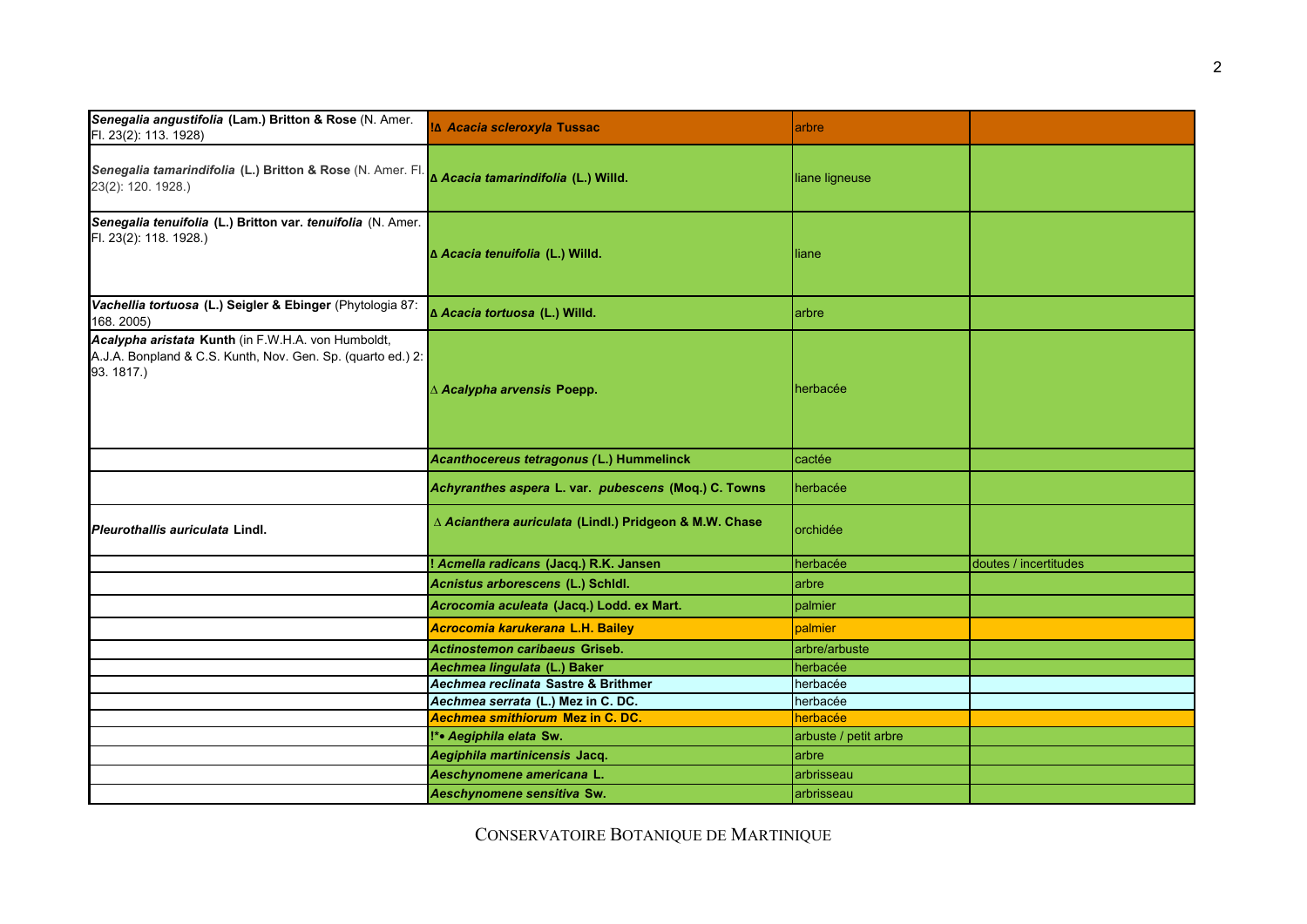|                                                                                                                    | Aeschynomene villosa Poir. in Lam.                                  | buisson  |                                   |
|--------------------------------------------------------------------------------------------------------------------|---------------------------------------------------------------------|----------|-----------------------------------|
|                                                                                                                    | <b>Agave caribaeicola Trel.</b>                                     | herbacée |                                   |
|                                                                                                                    | ∆!• Agave dussiana Trel.                                            | herbacée |                                   |
|                                                                                                                    | Ageratum conyzoides L.                                              | herbacée |                                   |
|                                                                                                                    | ∆! Aiphanes erosa Linden ex Burret                                  | palmier  | <b>NOUVEAU pour la Martinique</b> |
|                                                                                                                    | <b>∆!Aiphanes luciana Bailey</b>                                    | palmier  |                                   |
|                                                                                                                    | Aiphanes minima (Gaertn.) Burret                                    | palmier  | Selon SASTRE et FOURNET (2002)    |
|                                                                                                                    | Alectra fluminensis (Vell.) Stearn                                  | herbacée |                                   |
|                                                                                                                    | Allophyllus psilospermus Radlk.                                     | arbre    |                                   |
|                                                                                                                    | Allophyllus racemosus Sw.                                           | arbre    |                                   |
| Crantzia cristata (L.) Scop. ex Fritsch (in H.G.A. Engler &<br>K.A.E. Prantl, Nat. Pflanzenfam. 4(3b): 168. 1894.) | A Alloplectus cristatus (L.) Mart.                                  | liane    |                                   |
|                                                                                                                    | Alternanthera brasiliana (L.) Kuntze                                | herbacée |                                   |
|                                                                                                                    | Alternanthera caracasana Kunth in HBK.                              | herbacée |                                   |
|                                                                                                                    | Alternanthera crucis (Moq.) Bold.                                   | herbacée |                                   |
| Alternanthera paronychioides A. St.-Hil. (Voy. Distr.<br>Diam. 2: 439. 1833.)                                      | ∆ Alternanthera paronichyoides A. St. Hil.                          | herbacée |                                   |
|                                                                                                                    | Alternanthera sessilis (L.) R. Br. ex DC.                           | herbacée |                                   |
| Alternanthera tenella Colla var. tenella (Mem. Reale<br>Accad. Sci. Torino 23: 131. 1829.)                         | ∆ Alternanthera tenella Colla                                       | herbacée |                                   |
|                                                                                                                    | Amaranthus dubius Mart. Pl. Hort. Erlang. 197 (1814) (nom.<br>nud.) | herbacée |                                   |
|                                                                                                                    | Amaranthus spinosus L.                                              | herbacée |                                   |
|                                                                                                                    | Amaranthus viridis L.                                               | herbacée |                                   |
|                                                                                                                    | Ambrosia peruviana Willd.                                           | herbacée |                                   |
|                                                                                                                    | Ammannia coccinea Rottb.                                            | herbacée |                                   |
|                                                                                                                    | Ammannia latifolia L.                                               | herbacée |                                   |
|                                                                                                                    | Amphilophium paniculatum (L.) Kunth in HBK.                         | liane    |                                   |
|                                                                                                                    | • Amphitecna latifolia (Mill.) A. Gentry                            | arbre    |                                   |
|                                                                                                                    | Amyris elemifera L.                                                 | arbre    |                                   |
|                                                                                                                    | Andira inermis (Wright) Kunth ex DC.                                | arbre    |                                   |
|                                                                                                                    | ∆!• Andira sapindoides (DC.) Benth.                                 | arbre    |                                   |
|                                                                                                                    | Andropogon bicornis L.                                              | herbacée |                                   |
|                                                                                                                    | Andropogon glomeratus (Walt.) Britton                               | herbacée |                                   |
|                                                                                                                    | *• Andropogon leucostachyus Kunth in HBK.                           | herbacée |                                   |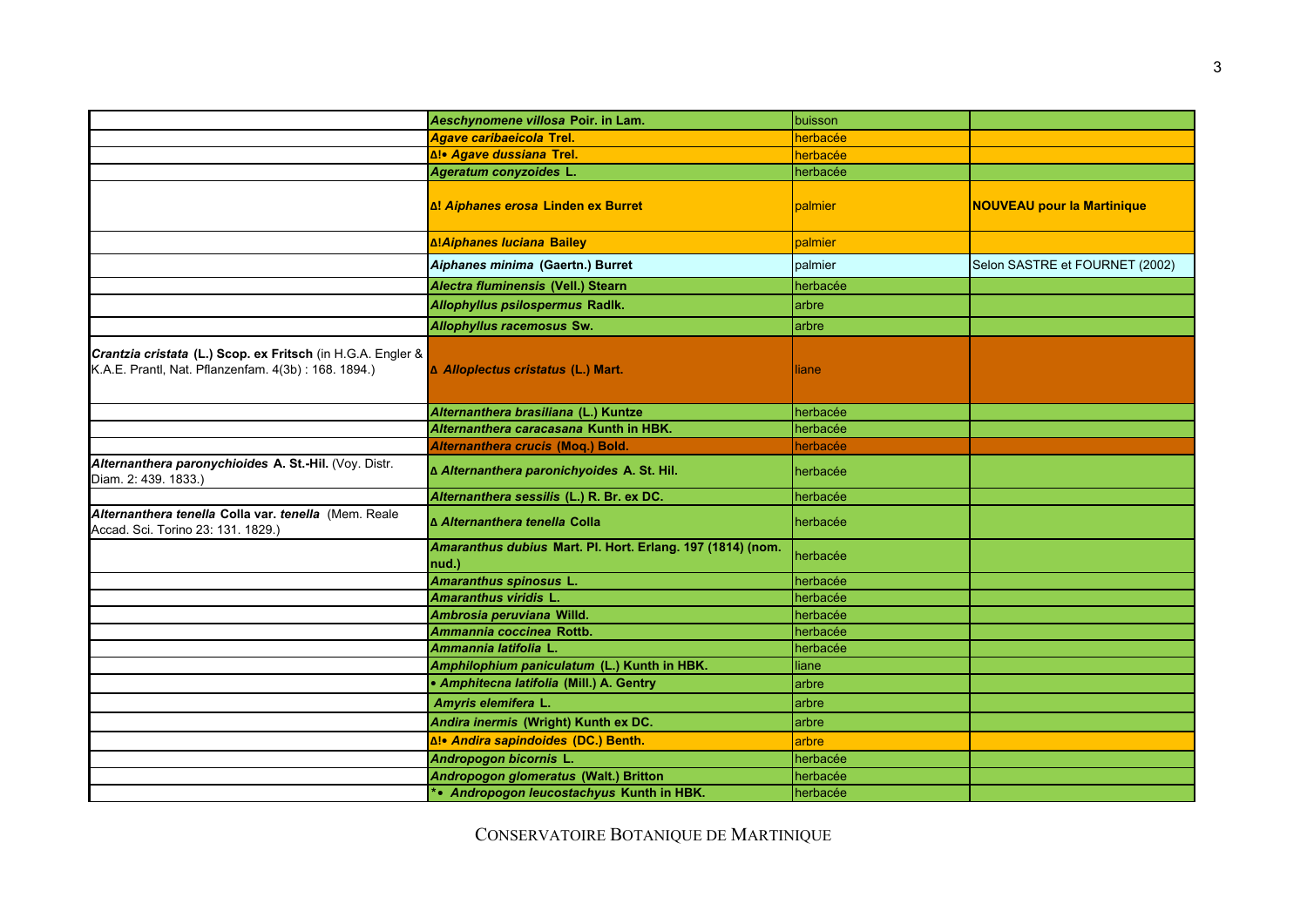|                                                                                          | Aniba bracteata (Nees) Mez                       | arbre                    |                                               |
|------------------------------------------------------------------------------------------|--------------------------------------------------|--------------------------|-----------------------------------------------|
|                                                                                          | Aniba ramageana Mez                              | arbre                    |                                               |
|                                                                                          | Annona glabra L.                                 | arbre                    |                                               |
|                                                                                          | Annona montana Macfad.                           | arbre                    |                                               |
| Anredera vesicaria (Lam.) C.F. Gaertn. (Suppl. Carp. 176.<br>1807)                       | ∆ Anredera leptostachys (Moq.) Steenis           | liane                    |                                               |
|                                                                                          | Anthephora hermaphrodita (L.) Kuntze             | herbacée                 |                                               |
|                                                                                          | <b>Anthurium dominicense Schott</b>              | herbacée                 |                                               |
|                                                                                          | Anthurium grandifolium (Jacq.) Kunth             | herbacée                 |                                               |
|                                                                                          | <b>Anthurium guildingii Schott</b>               | herbacée                 |                                               |
|                                                                                          | !∆ Anthurium lanceolatum (L.) Schott             | herbacée                 |                                               |
|                                                                                          | <b>Anthurium palmatum (L.) Schott</b>            | herbacée                 |                                               |
| Stenostomum acutatum DC. (Prodr. 4: 460. 1830.)                                          | ∆*!• Antirhea acutata (DC.) Urb.                 | petit arbre / arbuste    |                                               |
| Stenostomum coriaceum (Vahl) Griseb. (Fl. Brit. W. I.<br>334.1861.)                      | A Antirhea coriacea (Vahl) Urb.                  | arbre                    |                                               |
|                                                                                          | Apteria aphylla (Nutt.) Barnh. ex Small          | herbacée                 |                                               |
|                                                                                          | !• Ardisia magdalenae Stehlé                     | arbre                    |                                               |
|                                                                                          | Ardisia obovata Desv. ex Ham.                    | arbre                    |                                               |
|                                                                                          | Argemone mexicana L.                             | herbacée                 |                                               |
| Tournefortia gnaphalodes (L.) R. Br. ex Roem. & Schult.<br>(Syst. Veg. 4: 538. 1819.)    | ∆ Argusia gnaphalodes (L.) Heine                 | arbrisseau / petit arbre |                                               |
|                                                                                          | *• Argythamnia candicans Sw.                     | arbrisseau               |                                               |
| Ditaxis polygama (Jacq.) Wheeler (Contr. Gray Herb. 126:<br>39. 1939.)                   | ∆ Argythamnia polygama (Jacq.) Kuntze            | arbrisseau               |                                               |
|                                                                                          | Aristida adscensionis L                          | herbacée                 |                                               |
|                                                                                          | Aristolochia rugosa Lam.                         | liane                    |                                               |
|                                                                                          | Aristolochia trilobata L.                        | liane                    |                                               |
|                                                                                          | Arthrostylidium obtusatum Pilger in Urb.         | herbacée                 |                                               |
|                                                                                          | Arthrostylidium venezuelae (Steud.) McClure      | herbacée                 |                                               |
| Arundinella hispida (Humb. & Bonpl. ex Willd.) Kuntze<br>(Revis. Gen. Pl. 2: 761. 1891.) | ∆ Arundinella confinis (Schult.) Hitchc. & Chase | herbacée                 |                                               |
|                                                                                          | Asclepias curassavica L.                         | herbacée                 |                                               |
|                                                                                          | Asplundia dussii Harl.                           | herbacée                 |                                               |
|                                                                                          | Asplundia insignis (Duchass. ex Griseb.) Harl.   | herbacée                 |                                               |
|                                                                                          | Asplundia rigida (Aubl.) Harl.                   | <b>liane</b>             | <b>Petites Antilles et Trinidad et Tobago</b> |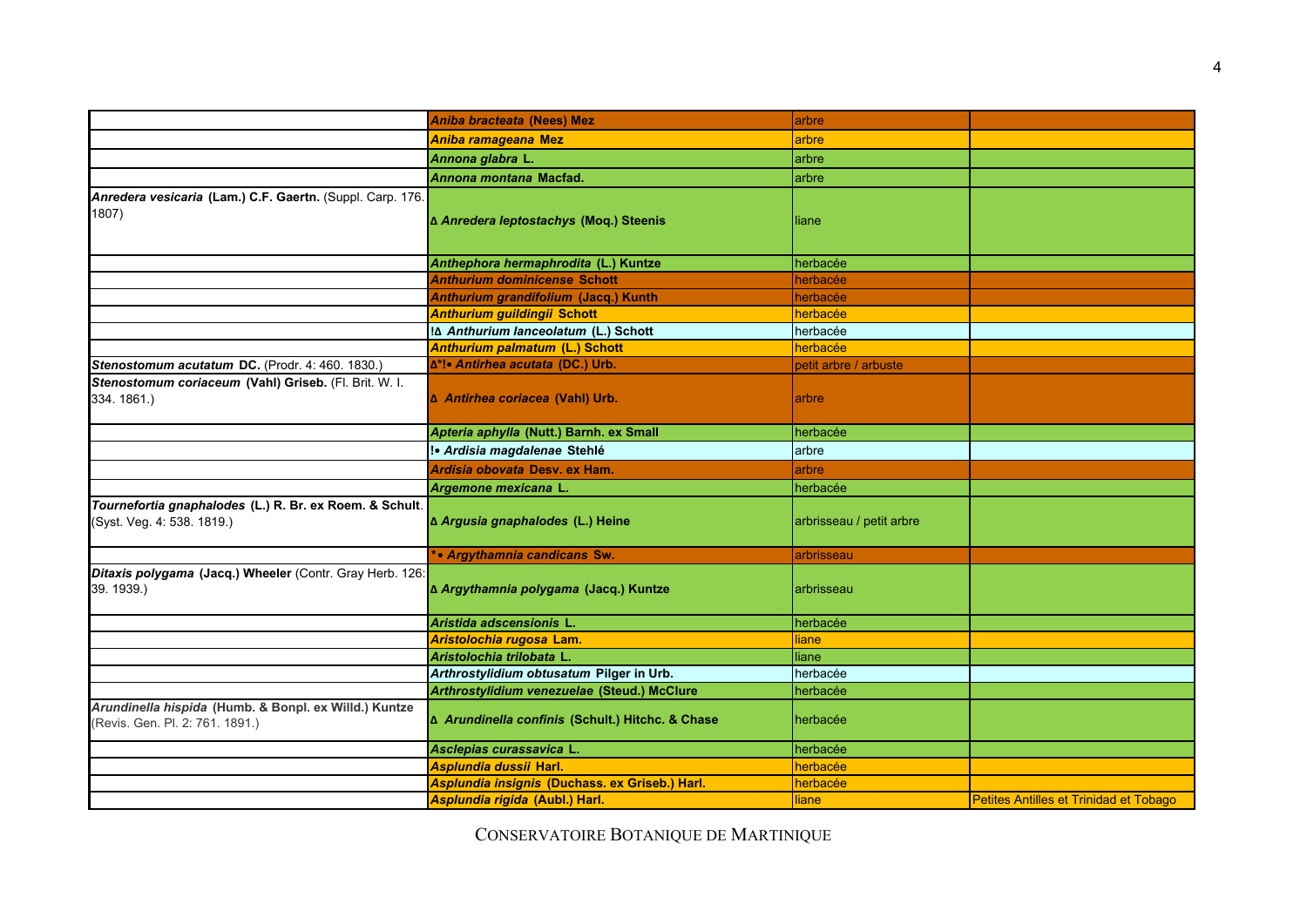|                                                                              | Avicennia germinans (L.) L.                        | arbre                    |                                           |
|------------------------------------------------------------------------------|----------------------------------------------------|--------------------------|-------------------------------------------|
|                                                                              | Avicennia schaueriana Stapf & Leechman ex Moldenke | arbre                    |                                           |
|                                                                              | Axonopus compressus (Sw.) P. Beauv.                | herbacée                 |                                           |
|                                                                              | Baccharis pedunculata (Mill.) Cabrera              | arbrisseau / petit arbre |                                           |
|                                                                              | Bacopa monnieri (L.) Pennell                       | herbacée                 |                                           |
|                                                                              | Barbosella prorepens (Reichenb.f.) Schlechter      | orchidée                 |                                           |
|                                                                              | <b>Batis maritima L.</b>                           | arbrisseau               |                                           |
|                                                                              | Bauhinia multinervia (Kunth) DC.                   | arbre                    |                                           |
|                                                                              | Begonia obliqua L.                                 | herbacée                 |                                           |
|                                                                              | Beilschmiedia pendula (Sw.) Hemsl.                 | arbre                    |                                           |
|                                                                              | Bernardia corensis (Jacq.) Müll.-Arg.              | arbrisseau               |                                           |
|                                                                              | Δ! Besleria coriacea Urb.                          | arbrisseau               |                                           |
|                                                                              | <b>Besleria filipes Urb.</b>                       | arbrisseau               | <b>NOUVEAU pour la Martinique</b>         |
|                                                                              | Besleria lanceolata Urb.                           | arbrisseau               |                                           |
| <b>Desiena lutea L. val. alpestris Urb.</b><br>(Symb. Antill. 2: 348. 1901.) | <b>A</b> Besleria lutea L.                         | arbrisseau               |                                           |
|                                                                              | !∆ Besleria lutea L. lutea                         | arbrisseau               |                                           |
|                                                                              | Bidens alba (L.) DC.                               | herbacée                 |                                           |
|                                                                              | Bidens reptans (L.) G. Don                         | liane                    |                                           |
|                                                                              | · Blakea pulverulenta Vahl                         | arbrisseau               |                                           |
|                                                                              | !• Blepharocalyx eggersii (Kiaersk.) Landrum       | arbre                    |                                           |
|                                                                              | <b>Bletia patula Graham</b>                        | orchidée                 | éteinte régionalement (FELDMANN,<br>2012) |
|                                                                              | <b>Blutaparon vermiculare (L.) Mears</b>           | herbacée                 |                                           |
|                                                                              | <b>Bocconia frutescens L.</b>                      | arbuste                  |                                           |
|                                                                              | Boehmeria ramiflora Jacq.                          | arbuste                  |                                           |
|                                                                              | Boerhavia coccinea Mill.                           | herbacée                 |                                           |
|                                                                              | Boerhavia diffusa L.                               | herbacée                 |                                           |
|                                                                              | Boerhavia erecta L.                                | herbacée                 |                                           |
|                                                                              | Bontia daphnoides L.                               | arbre                    |                                           |
|                                                                              | *• Borrichia arborescens (L.) DC.                  | arbrisseau               |                                           |
|                                                                              | Bourreria succulenta Jacq.                         | arbre                    |                                           |
|                                                                              | Bouteloua americana (L.f.) Scribn.                 | herbacée                 |                                           |
| Urochloa adspersa (Trin.) R.D. Webster<br>(Syst. Bot. 13: 607. 1988.)        | ∆ Brachiaria adspersa (Trin.) Parodi               | herbacée                 |                                           |
| Urochloa fusca (Sw.) B.F. Hansen & Wunderlin (Novon<br>11: 368. 2001.)       | ∆ Brachiaria fasciculata (Sw.) S.T. Blake          | herbacée                 |                                           |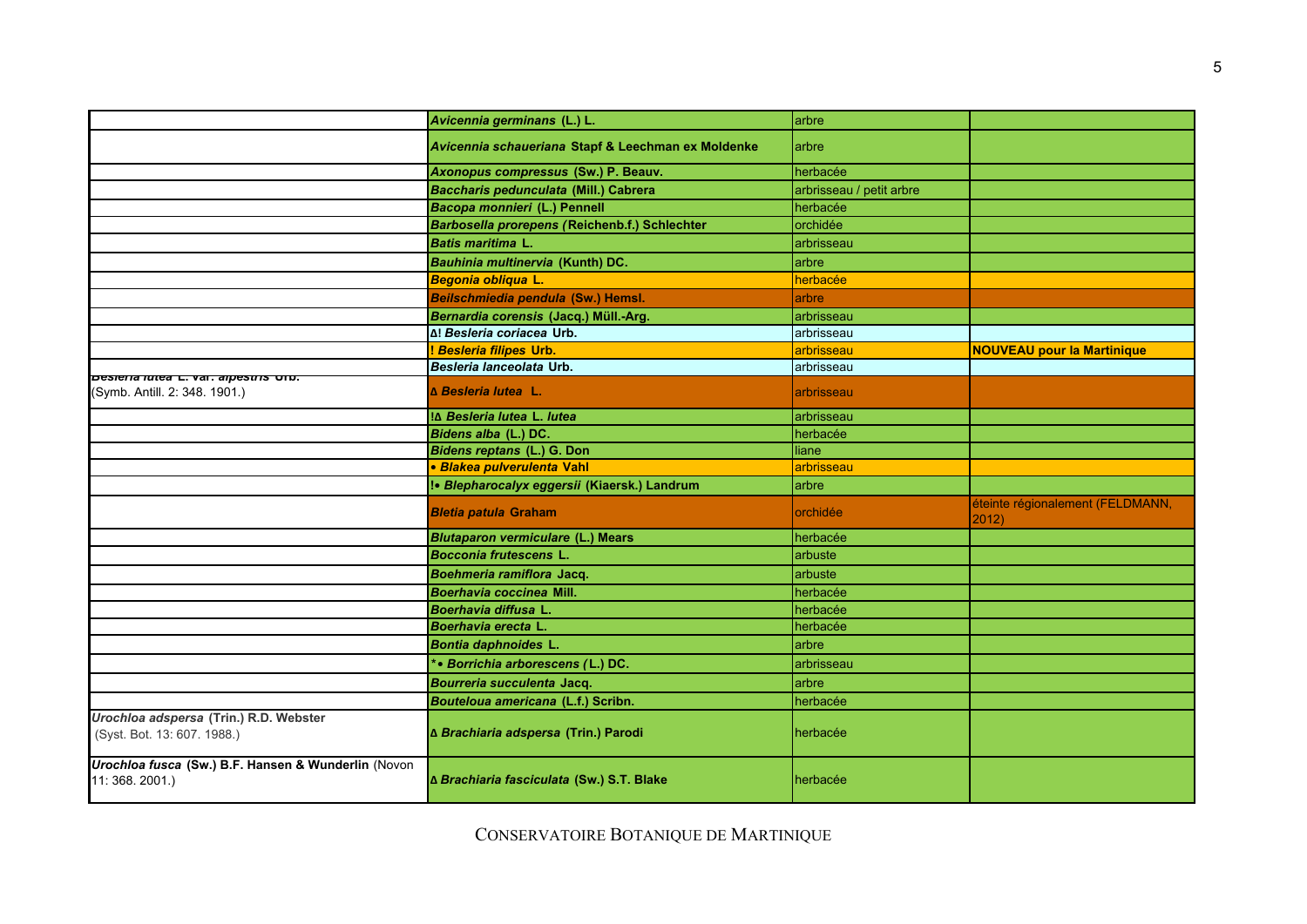|                                                                         | <b>Brachionidium parvum Cogn.</b>                                                         | orchidée              |  |
|-------------------------------------------------------------------------|-------------------------------------------------------------------------------------------|-----------------------|--|
|                                                                         | <b>Brachionidium sherringii Rolfe</b>                                                     | orchidée              |  |
|                                                                         | !• Brassavola cucullata (L.) R. Br.                                                       | orchidée              |  |
|                                                                         | <b>Brosimum alicastrum Sw.</b>                                                            | arbre                 |  |
|                                                                         | <b>Brunfelsia americana L.</b>                                                            | arbuste               |  |
|                                                                         | Buchenavia tetraphylla (Aubl.) R.A. Howard                                                | arbre                 |  |
| Bulbostylis antillana (Britton) Fernald (Rhodora 40: 392.<br>1938)      | ∆ Bulbostylis capillaris (L.) Kunth ex C.B. Clarke subsp.<br>antillana (Britton) T.Koyama | herbacée              |  |
|                                                                         | Bunchosia glandulosa (Cav.) DC.                                                           | arbre                 |  |
|                                                                         | <b>Bunchosia polystachia (Andrews) DC.</b>                                                | larbre                |  |
|                                                                         | Bursera simaruba (L.) Sarg.                                                               | larbre                |  |
|                                                                         | Buxus subcolumnaris Müll.-Arg.                                                            | arbre                 |  |
|                                                                         | · Byrsonima lucida (Mill.) DC.                                                            | petit arbre / arbuste |  |
|                                                                         | Δ! Byrsonima martinicensis Kr.&Urb.                                                       | arbre                 |  |
|                                                                         | Byrsonima spicata (Cav.) DC.                                                              | arbre                 |  |
|                                                                         | <b>Byrsonima trinitensis A. Juss.</b>                                                     | arbre                 |  |
| Guilandina bonduc L. (Sp. Pl. 381, 1753.)                               | ∆ Caesalpinia bonduc (L.) Roxb.                                                           | arbrisseau            |  |
|                                                                         | Cakile lanceolata (Willd.) O.E. Schulz in Urb.                                            | herbacée              |  |
|                                                                         | Calathea martinicensis Urb.                                                               | herbacée              |  |
|                                                                         | ∆! Calliandra purpurea (L.) Benth.                                                        | arbuste               |  |
|                                                                         | Δ! Calliandra slaneae R.A. Howard                                                         | arbre                 |  |
|                                                                         | Calliandra tergemina (L.) Benth.                                                          | arbre                 |  |
|                                                                         | Callisia repens (Jacq.) L.                                                                | herbacée              |  |
|                                                                         | Calophyllum calaba L.                                                                     | arbre                 |  |
|                                                                         | <b>Calyptranthes elegans Kr. &amp; Urb.</b>                                               | arbre                 |  |
|                                                                         | Calyptranthes fasciculata O. Berg.                                                        | larbre                |  |
|                                                                         | Campylocentrum fasciola (Lindl.) Cogn. in Mart.                                           | orchidée              |  |
| Campylocentrum jamaicense (Rchb. f. & Wullschl.)<br>Bentham ex Fawcett. | ∆!• Campylocentrum micranthum (Lindl.) Rolfe                                              | orchidée              |  |
|                                                                         | • Canavalia brasiliensis Canavalia Mart. ex Benth.                                        | liane                 |  |
|                                                                         | !• Canavalia campylocarpa Piper                                                           | liane                 |  |
|                                                                         | Canavalia rosea (Sw.) DC.                                                                 | liane                 |  |
|                                                                         | Canella winterana (L.) Gaertn.                                                            | arbre                 |  |
|                                                                         | Caperonia palustris (L.) A. St. Hil.                                                      | herbacée              |  |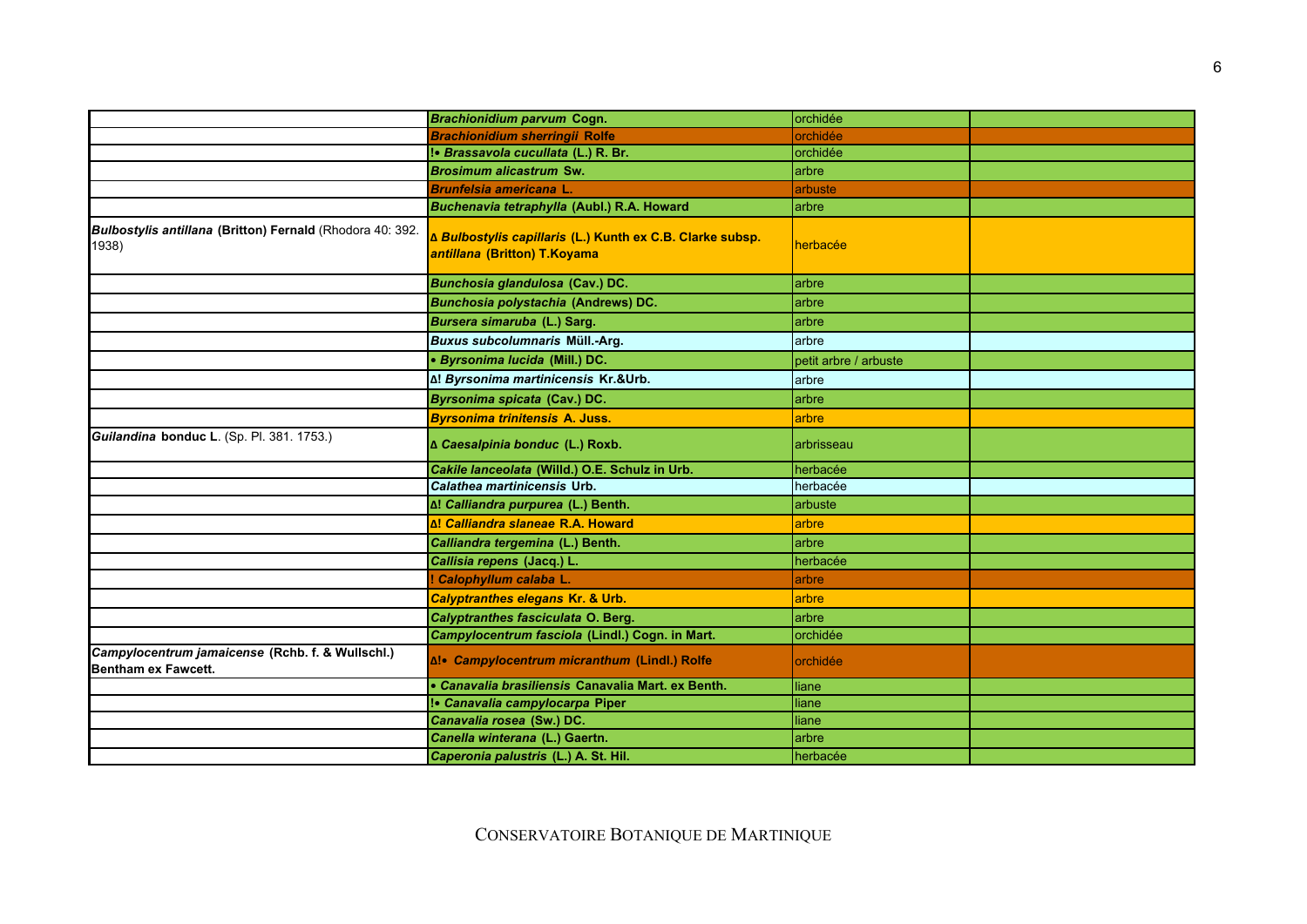| Capparidastrum frondosum (Jacq.) Cornejo & Iltis<br>(Harvard Pap. Bot. 13: 232. 2008)                  | ∆ Capparis baducca L.                                                          | arbuste / petit arbre |                       |
|--------------------------------------------------------------------------------------------------------|--------------------------------------------------------------------------------|-----------------------|-----------------------|
| Cynophalla hastata (Jacq.) J. Presl<br>(in B.V. von Berchtold & J. Presl, Prir. Rostlin 2: 275. 1825.) | ∆ Capparis coccolobifolia Mart. ex Eichler in Mart.                            | arbuste / petit arbre |                       |
| Quadrella cynophallophora (L.) Hutch.<br>(Gen. Fl. Pl. 2: 309. 1967)                                   | ∆ Capparis cynophallophora L.                                                  | arbre                 |                       |
| Cynophalla flexuosa (L.) J. Presl (in B.V. von Berchtold &<br>J. Presl, Prir. Rostlin 2: 275. 1825.)   | ∆ Capparis flexuosa (L.) L.                                                    | arbuste / petit arbre |                       |
| Quadrella indica (L.) Iltis & Cornejo (J. Bot. Res. Inst.<br>Texas 4: 126. 2010)                       | ∆ Capparis indica (L.) Druce                                                   | arbre                 |                       |
|                                                                                                        | Capraria biflora L. (forme glabre)                                             | herbacée              |                       |
|                                                                                                        | Capraria biflora L. (forme velue)                                              | herbacée              |                       |
|                                                                                                        | Capsicum annuum L. var. Glabriusculum (Dunal)<br><b>Heiser&amp;Pickersgill</b> | herbacée              |                       |
|                                                                                                        | ! Cardiospermum halicacabum L.                                                 | liane                 |                       |
| Cardiospermum halicacabum L. var. microcarpum<br>(Kunth) Blume (Rumphia 3: 185. 1847.)                 | $\Delta$ Cardiospermum microcarpum Kunth in HBK.                               | liane                 |                       |
|                                                                                                        | Carex polystachya Sw. ex Wahlb.                                                | herbacée              |                       |
|                                                                                                        | Casearia decandra Jacq.                                                        | arbuste / petit arbre |                       |
|                                                                                                        | • Casearia guianensis (Aubl.) Urb.                                             | arbuste / petit arbre |                       |
|                                                                                                        | • Casearia sylvestris Sw.                                                      | arbre                 |                       |
|                                                                                                        | *• Casearia tremula (Griseb.) Griseb. ex C. Wright in<br>Sauvalle              | arbuste               |                       |
| Elaeodendron xylocarpum (Vent.) DC. (Prodr. 2: 11.<br>1825.)                                           | ∆ Cassine xylocarpa Vent.                                                      | arbre                 |                       |
|                                                                                                        | Cassipourea guianensis Aubl.                                                   | arbre                 |                       |
|                                                                                                        | Cassytha filiformis L.                                                         | liane                 |                       |
|                                                                                                        | *! • Catalpa longissima (Jacq.) Dum.-Cours.                                    | arbre                 | doutes / incertitudes |
|                                                                                                        | Catopsis floribunda L.B. Smith                                                 | herbacée              |                       |
|                                                                                                        | Catopsis sessiliflora (Ruíz & Pavón) Mez in C. DC.                             | herbacée              |                       |
|                                                                                                        | Cayaponia americana (Lam.) Cogn. in C. DC.                                     | liane                 |                       |
| Cecropia schreberiana Miq. subsp. schreberiana (in<br>C.F.P. von Martius, Fl. Bras. 4(1): 150. 1853.)  | ∆ Cecropia schreberiana Miq. in C. Mart.                                       | arbre                 |                       |
|                                                                                                        | Cedrela odorata L.                                                             | arbre                 |                       |
|                                                                                                        | Ceiba pentandra (L.) Gaertn.                                                   | arbre                 |                       |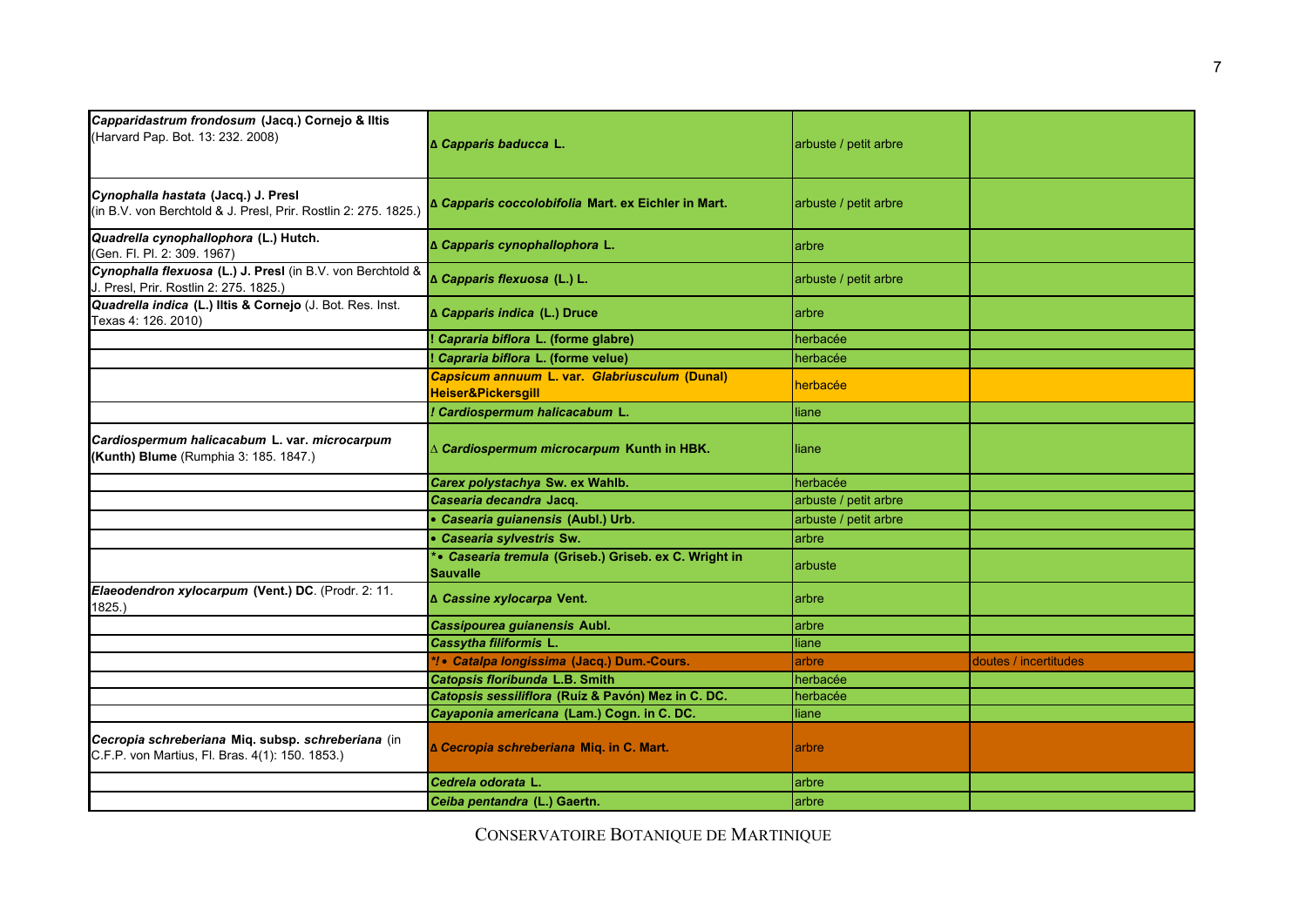|                                                                                                                                | <i><b>Celosia nitida Vahl</b></i>                                                                                  | herbacée                   |                       |
|--------------------------------------------------------------------------------------------------------------------------------|--------------------------------------------------------------------------------------------------------------------|----------------------------|-----------------------|
|                                                                                                                                | Celtis iguanaea (Jacq.) Sarg.                                                                                      | arbre / arbuste sarmenteux |                       |
|                                                                                                                                | <b>Cenchrus brownii Roemer &amp; Schultes</b>                                                                      | herbacée                   |                       |
|                                                                                                                                | Cenchrus echinatus L.                                                                                              | herbacée                   |                       |
| Centella asiatica (L.) Urb. (in C.F.P. von Martius, Fl. Bras.<br>$11(1)$ : 287. 1879.)                                         | ∆ Centella erecta (L.f.) Fern.                                                                                     | herbacée                   |                       |
|                                                                                                                                | Centropogon cornutus (L.) Druce                                                                                    | herbacée                   |                       |
|                                                                                                                                | Centrosema plumieri (Turpin ex Pers.) Benth.                                                                       | liane                      |                       |
|                                                                                                                                | Centrosema pubescens Benth.                                                                                        | liane                      |                       |
|                                                                                                                                | Ceratosanthes palmata (L.) Urb.                                                                                    | liane                      |                       |
|                                                                                                                                | Cestrum alternifolium (Jacq.) O.E. Schulz in Urb.                                                                  | arbrisseau                 |                       |
|                                                                                                                                | Cestrum latifolium Lam.                                                                                            | arbrisseau / petit arbre   |                       |
| Cestrum macrophyllum Vent. (Choix Pl. 3: t. 18. 1803.)                                                                         | Δ Cestrum laurifolium L'Hérit.                                                                                     | arbrisseau / petit arbre   |                       |
|                                                                                                                                | • Cestrum megalophyllum Dunal in DC.                                                                               | arbre                      |                       |
|                                                                                                                                | ! Chaetocalyx scandens (L.) Urb.                                                                                   | liane                      |                       |
|                                                                                                                                | Chamaecrista glandulosa (L.) Greene var. swartzii (Wikstr.)<br>Irw. & Barn.                                        | buisson                    |                       |
|                                                                                                                                | Chamaecrista nictitans (L.) Moench subsp. nictitans<br>var. diffusa (DC.) Irwin & Barneby                          | herbacée                   |                       |
|                                                                                                                                | *! Chamaecrista nictitans (L.) Moench subsp. patellaria<br>(Collad.) Irw. & Bar<br>var. ramosa (Vogel) Irw.& Barn. | herbacée                   | doutes / incertitudes |
|                                                                                                                                | Chamaecrista obcordata (Sw. ex Wikstr.) Britton                                                                    | arbrisseau                 |                       |
| Euphorbia articulata Aubl. (Hist. Pl. Guiane 1: 480. 1775.) A Chamaesyce articulata (Aubl.) Britton                            |                                                                                                                    | arbre                      |                       |
| Euphorbia berteroana Balb. (Syst. Veg. ed., 16, 3: 794.<br>1826.                                                               | ∆ Chamaesyce berteriana (Balbis) Millsp.                                                                           | herbacée                   |                       |
| Euphorbia mesembryanthemifolia Jacq. (Enum. Syst. Pl.<br>22.1760.)                                                             | ∆ Chamaesyce mesembrianthemifolia Jacq.) Dugand                                                                    | buisson                    |                       |
| Euphorbia serpens Kunth (in F.W.H.A. von Humboldt,<br>A.J.A. Bonpland & C.S. Kunth, Nov. Gen. Sp. (quarto ed.) 2:<br>52.1817.) | ∆ Chamaesyce serpens (Kunth) Small                                                                                 | herbacée                   |                       |
|                                                                                                                                | Chamissoa altissima (Jacq.) Kunth in HBK.                                                                          | liane                      |                       |
|                                                                                                                                | Chaptalia nutans (L.) Polák.                                                                                       | herbacée                   |                       |
|                                                                                                                                | <b>Charianthus alpinus (Sw.) R.A. Howard</b>                                                                       | arbre                      |                       |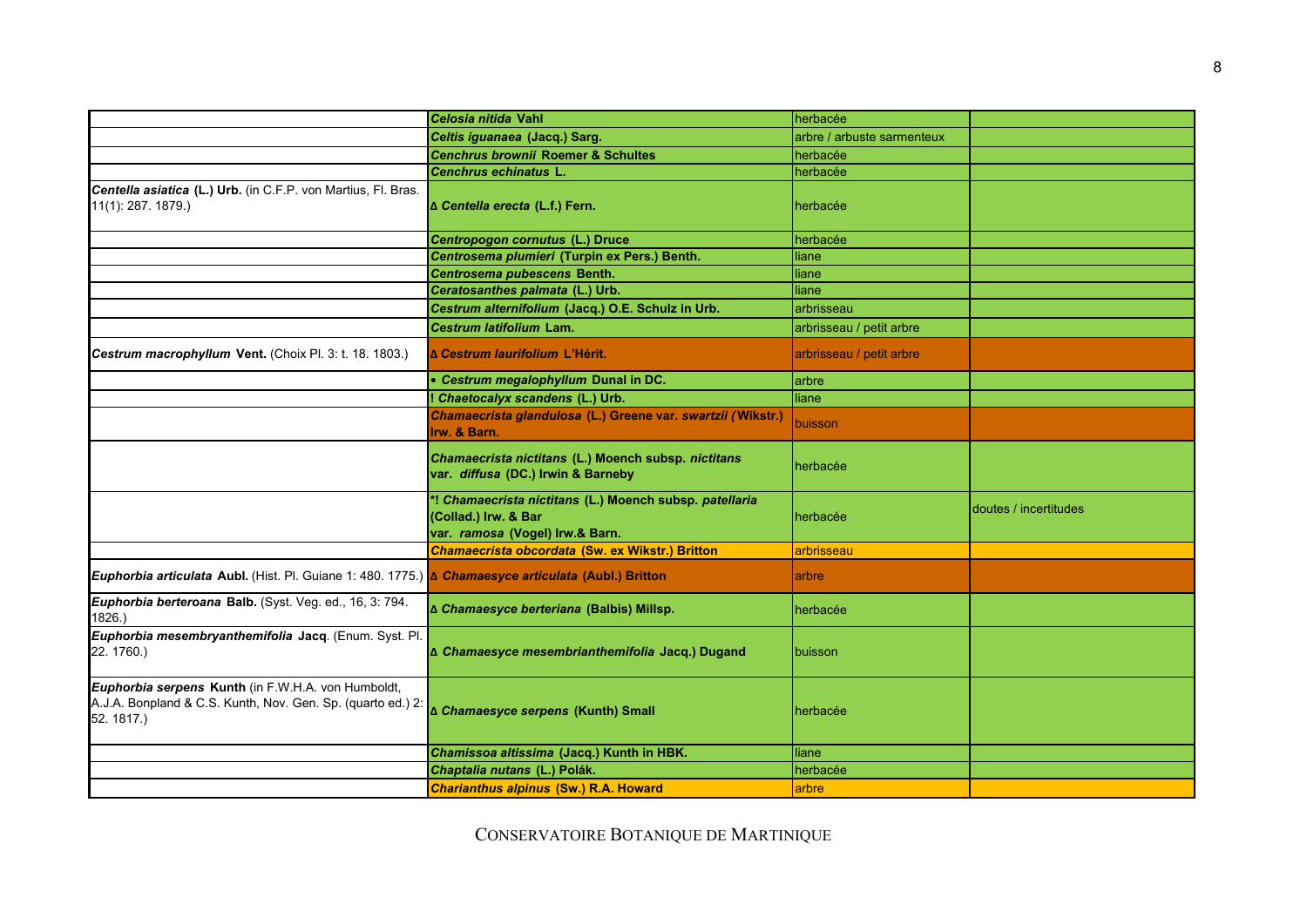| Miconia corymbosa (Rich.) Judd & Skean, 1991                                 | IA Charianthus corymbosus (Rich.) Cogn. in A. DC.                     | arbre          | <b>Petites Antilles et Trinidad</b> |
|------------------------------------------------------------------------------|-----------------------------------------------------------------------|----------------|-------------------------------------|
|                                                                              | Charianthus nodosus (Desr.) Triana                                    | arbre          |                                     |
| Miconia purpurea (D. Don) Judd & Skean, 1991                                 | ∆ Charianthus purpureus D. Don                                        | arbre          |                                     |
|                                                                              | Chimarrhis cymosa Jacq.                                               | arbre          | hot spot et Trinidad                |
|                                                                              | Chiococca alba (L.) Hitchc.                                           | liane ligneuse |                                     |
| Chionanthus compactus Sw. (Prodr. 13. 1788.)                                 | ∆ Chionanthus compacta Sw.                                            | arbre          |                                     |
|                                                                              | • Chionanthus dussii (Kr. & Urb.) Stearn                              | arbre          |                                     |
|                                                                              | Chione venosa (Sw.) Urb.                                              | arbre          | hot spot et Trinidad                |
|                                                                              | Chloris ciliata Sw.                                                   | herbacée       |                                     |
| Chloris barbata Sw. (Fl. Ind. Occid. 1: 200. 1797.)                          | ∆ Chloris inflata Link                                                | herbacée       |                                     |
|                                                                              | Chloris radiata (L.) Sw.                                              | herbacée       |                                     |
|                                                                              | ! Chloris virgata Sw.                                                 | herbacée       | doutes / incertitudes               |
|                                                                              | • Chrysobalanus cuspidatus Griseb. ex Duss                            | arbre          |                                     |
|                                                                              | Chrysobalanus icaco L. subsp. pellocarpus (G.F.W. Meyer)<br>E. Murray | arbre          |                                     |
|                                                                              | Chrysobalanus icaco L subsp. icaco                                    | arbre          |                                     |
|                                                                              | Chrysophyllum argenteum Jacq.                                         | arbre          |                                     |
|                                                                              | Cinnamomum elongatum (Nees) Kosterm.                                  | arbre          | hot spot et Trinidad et Tobago      |
|                                                                              | Cinnamomum falcatum (Mez) R.A. Howard                                 | arbre          |                                     |
|                                                                              | Cissampelos pareira L.                                                | liane          |                                     |
|                                                                              | *• Cissus trifoliata (L.) L.                                          | liane          |                                     |
|                                                                              | Cissus verticillata (L.) Nicolson & Jarvis                            | liane          |                                     |
|                                                                              | Citharexylum caudatum L.                                              | arbre          |                                     |
|                                                                              | Citharexylum spinosum L.                                              | arbre          |                                     |
|                                                                              | <b>Cladium jamaicense Crantz</b>                                      | herbacée       |                                     |
| Clematis guadeloupae Pers. var. guadeloupae (Syn. Pl.<br>$2(1)$ : 99. 1806.) | ∆ Clematis dioica L.                                                  | liane          |                                     |
| Hemiscola aculeata (L.) Raf. (Sylva Tellur. 111. 1838.)                      | ∆ Cleome aculeata L.                                                  | herbacée       |                                     |
| Cleoserrata serrata (Jacq.) Iltis (Novon 17: 448. 2007)                      | ∆ Cleome serrata Jacq.                                                | herbacée       |                                     |
| Tarenaya spinosa (Jacq.) Raf. (Sylva Tellur. 111. 1838.)                     | ∆ Cleome spinosa Jacq.                                                | herbacée       |                                     |
| Volkameria aculeata L. (Sp. Pl. 637. 1753.)                                  | ∆ Clerodendrum aculeatum (L.) Schlecht.                               | arbre          | hot spot et Tobago                  |
|                                                                              | Clibadium erosum (Sw.) DC.                                            | arbre          |                                     |
|                                                                              | • Clibadium surinamense L.                                            | arbre          |                                     |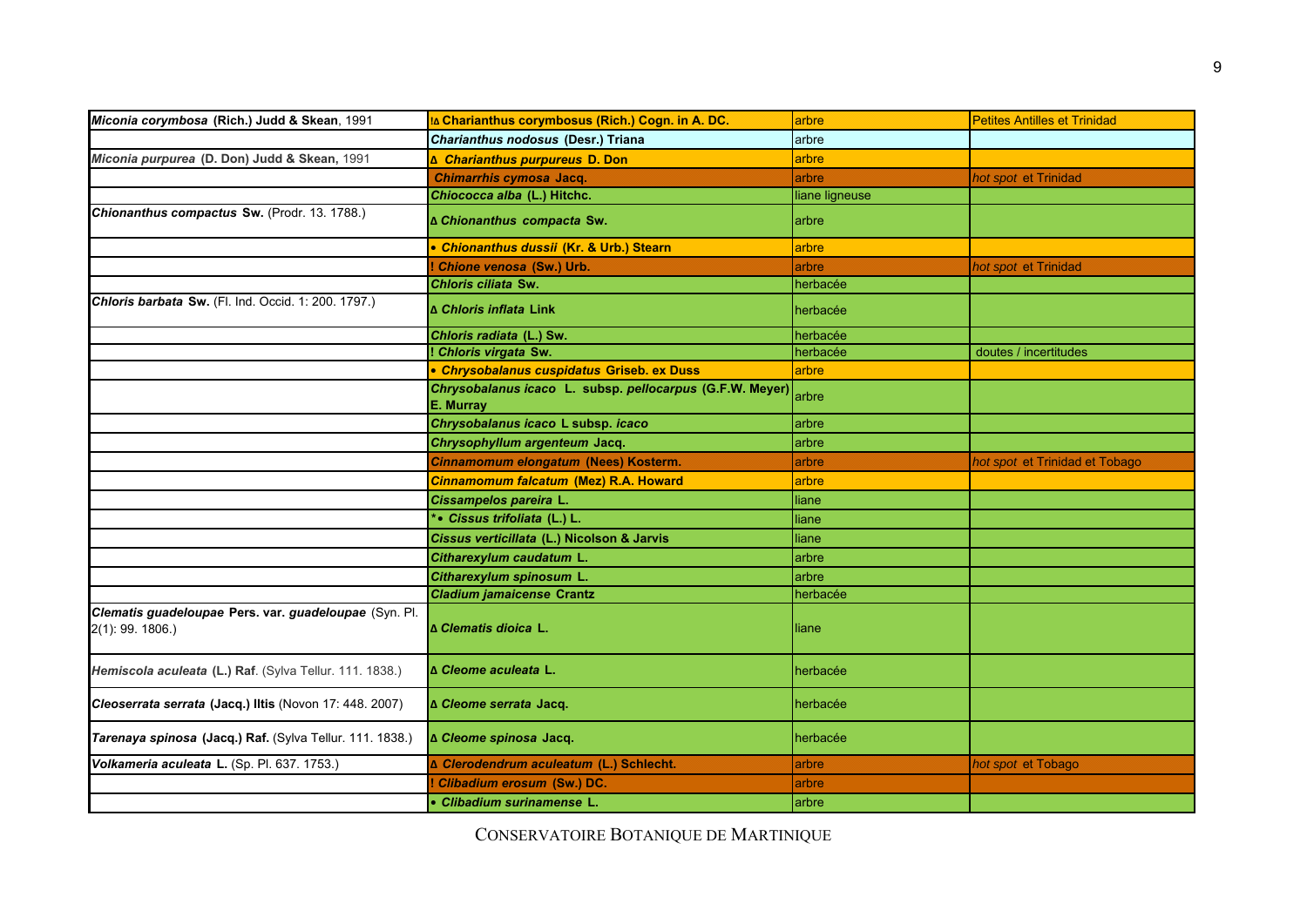|                                                                                           | Clidemia hirta (L.) D. Don                                            | arbrisseau                       |                      |
|-------------------------------------------------------------------------------------------|-----------------------------------------------------------------------|----------------------------------|----------------------|
|                                                                                           | Clidemia latifolia (Desr.) DC.                                        | arbrisseau                       |                      |
| Clidemia guadalupensis (DC.) Griseb. (Abh. Königl. Ges.<br>Wiss. Göttingen 7: 218. 1857.) | ום Clidemia tetragona (DC.) Fournet ex Sastre                         | arbrisseau                       |                      |
|                                                                                           | Clidemia umbrosa (Sw.) Cogn. in A. DC.                                | arbrisseau / petit arbre         |                      |
|                                                                                           | Clitoria falcata Lam. var. falcata f. heteromorpha (Griseb.)<br>Fantz | liane                            |                      |
|                                                                                           | Clitoria falcata Lam. var. falcata f.falcata                          | liane                            |                      |
|                                                                                           | Clusia major L.                                                       | arbre                            |                      |
|                                                                                           | Clusia mangle Rich. ex Planch. & Triana                               | arbre                            |                      |
|                                                                                           | <b>*• Clusia plukenetii Urb.</b>                                      | arbre                            |                      |
|                                                                                           | · Clusia rosea Jacq.                                                  | petit arbre / arbuste (épiphyte) |                      |
|                                                                                           | • Cnidoscolus urens (L.) Arthur                                       | arbrisseau                       |                      |
|                                                                                           | Coccoloba ascendens (Kuntze) Duss ex Lindau                           | liane ligneuse                   |                      |
|                                                                                           | Coccoloba caravellae C. Sastre & J.P. Fiard                           | arbre                            |                      |
|                                                                                           | · Coccoloba diversifolia Jacq.                                        | petit arbre / arbuste            |                      |
|                                                                                           | Coccoloba pubescens L.                                                | arbre                            |                      |
|                                                                                           | !• Coccoloba sp.                                                      | arbre                            | taxon à nommer       |
|                                                                                           | Coccoloba swartzii Meissn. in DC.                                     | arbre                            |                      |
|                                                                                           | Coccoloba uvifera (L.) L.                                             | arbre                            |                      |
|                                                                                           | Coccoloba venosa L.                                                   | arbre                            |                      |
|                                                                                           | Coccothrinax barbadensis (Lodd. ex Mart.) Becc.                       | palmier                          |                      |
|                                                                                           | ! Colubrina elliptica (Sw.) Briz. & W. Stern                          | petit arbre / arbuste            |                      |
|                                                                                           | Columnea scandens L.                                                  | liane                            | hot spot et Trinidad |
|                                                                                           | Commelina diffusa Burm.                                               | herbacée                         |                      |
| Commelina erecta L. var. erecta (Sp. Pl. 41. 1753)                                        | ∆ Commelina elegans Kunth                                             | herbacée                         |                      |
|                                                                                           | * • Comocladia martinicensis Sastre                                   | arbre                            |                      |
|                                                                                           | *• Comocladia undulata Urb.                                           | arbre                            |                      |
|                                                                                           | <b>Connarus grandifolius Planch.</b>                                  | <b>liane</b>                     |                      |
|                                                                                           | Conocarpus erectus L.                                                 | arbre                            |                      |
|                                                                                           | Conostegia icosandra (Sw. ex Wikstr.) Urb.                            | arbre                            |                      |
|                                                                                           | Conostegia montana (Sw.) D. Don ex DC.                                | arbre / arbuste                  |                      |
|                                                                                           | Convolvulus nodiflorus Desr. in Lam.                                  | liane                            |                      |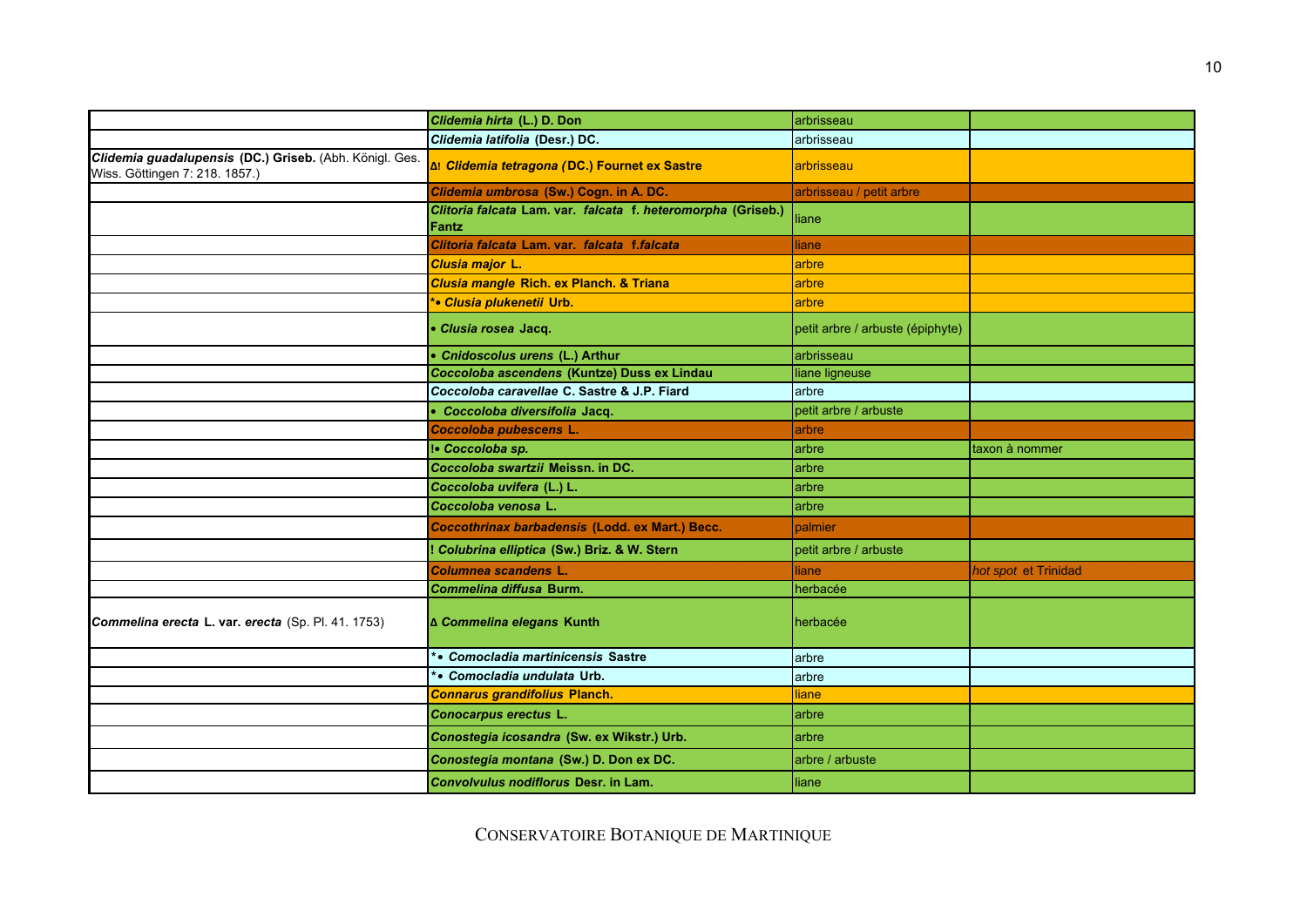| Conyza laevigata (Rich.) Pruski (Brittonia 50: 475. 1998.)                                   | ∆ Conyza apurensis Kunth in HBK                    | herbacée                 |  |
|----------------------------------------------------------------------------------------------|----------------------------------------------------|--------------------------|--|
|                                                                                              | Conyza bonariensis (L.) Cronq.                     | herbacée                 |  |
|                                                                                              | Corchorus hirtus L.                                | herbacée                 |  |
|                                                                                              | Corchorus siliquosus L.                            | arbrisseau               |  |
|                                                                                              | Cordia alliodora (Ruíz & Pavón) Oken               | arbre                    |  |
|                                                                                              | Cordia collococca L.                               | arbre                    |  |
| Varronia curassavica Jacq. (Enum. Syst. Pl. 14. 1760.)                                       | ∆ Cordia curassavica (Jacq.) Roemer & Schultes     | arbrisseau / petit arbre |  |
|                                                                                              | • Cordia dentata Poir. in Lam.                     | arbre                    |  |
| Varronia bullata L. ssp humilis (Jacq.) Feuillet (J. Bot.<br>Res. Inst. Texas 2: 837. 2008.) | ƥ Cordia globosa (Jacq.) Kunth in HBK. var.globosa | arbuste                  |  |
| Varronia martinicensis Jacq. (Enum. Syst. Pl. 14. 1760)                                      | ∆ Cordia martinicensis (Jacq.) Roemer & Schultes   | arbre                    |  |
| Varronia nesophila (I.M. Johnst.) Borhidi (Acta Bot.<br>Hung. 34: 386. 1988.)                | ∆ Cordia nesophila I.M. Johnston                   | arbre                    |  |
| Varronia polycephala Lam. (Tabl. Encycl. 1: 418. 1792.)                                      | ∆ Cordia polycephala (Lam.) I.M. Johnston          | arbrisseau               |  |
| Cordia elliptica Sw. (Prodr. 47. 1788.)                                                      | Δι Cordia reticulata Vahl                          | arbre                    |  |
|                                                                                              | Cordia sulcata DC.                                 | arbre                    |  |
|                                                                                              | Cornutia pyramidata L.                             | arbre                    |  |
|                                                                                              | Costus arabicus L.                                 | herbacée                 |  |
|                                                                                              | Costus spicatus (Jacq.) Sw.                        | herbacée                 |  |
| Coursetia caribaea (Jacq.) Lavin var. caribaea (Advan.<br>Legume Syst. 3: 63. 1987.)         | ∆ Cracca caribaea (Jacq.) Benth.                   | arbrisseau               |  |
|                                                                                              | Cranichis muscosa Sw.                              | orchidée                 |  |
|                                                                                              | <b>!</b> Cranichis ovata Wikstr.                   | orchidée                 |  |
|                                                                                              | Crateva tapia L.                                   | arbre                    |  |
|                                                                                              | <b>Crossopetalum rhacoma Crantz</b>                | arbrisseau / petit arbre |  |
|                                                                                              | Crotalaria incana L.                               | herbacée                 |  |
|                                                                                              |                                                    |                          |  |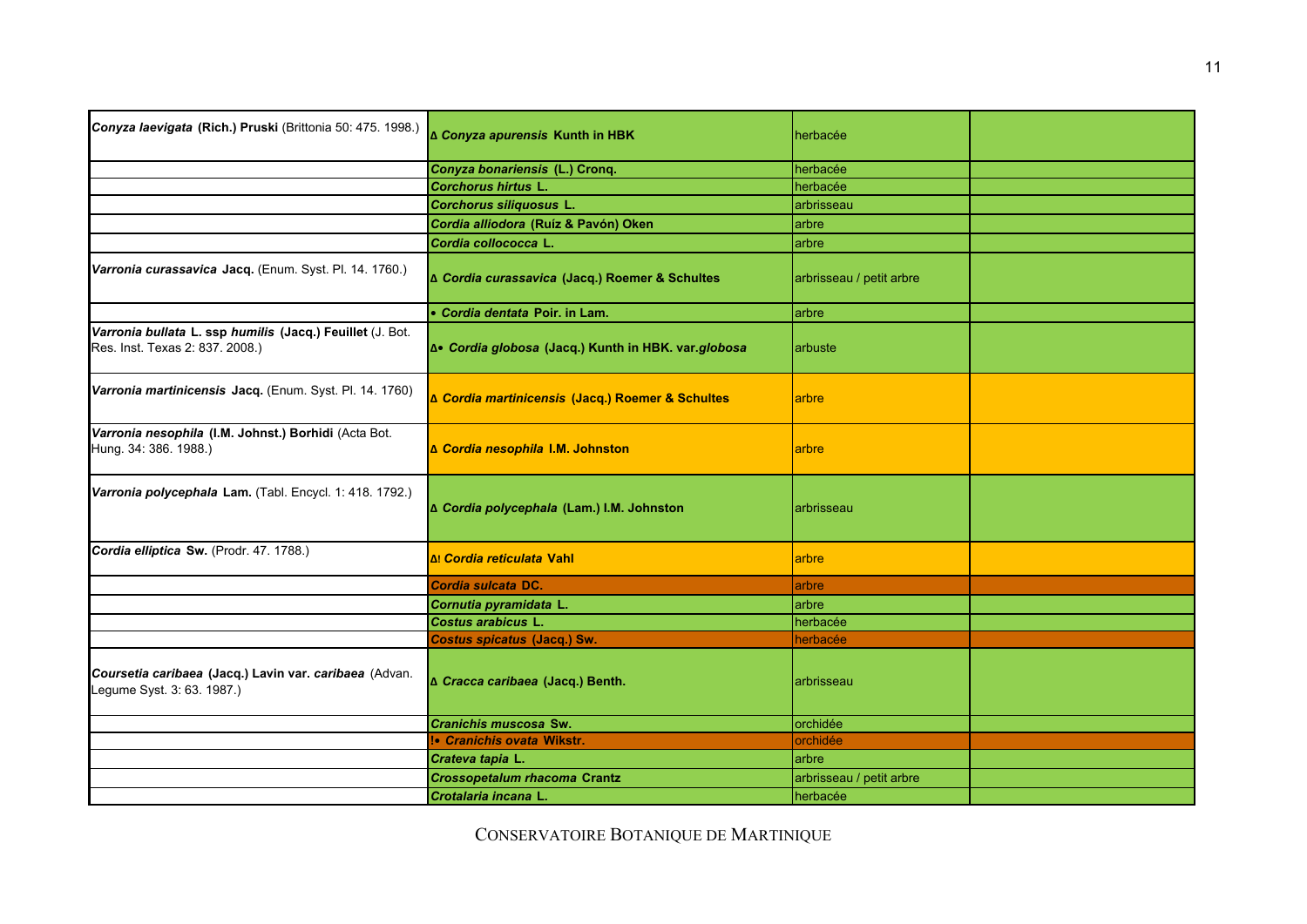|                                                       | *• Crotalaria pumila Ortega                 | herbacée                 |                                     |
|-------------------------------------------------------|---------------------------------------------|--------------------------|-------------------------------------|
|                                                       | ! Crotalaria stipularia Desv.               | herbacée                 |                                     |
|                                                       | • Croton astroites Dryand.                  | arbrisseau / petit arbre |                                     |
|                                                       | * • Croton betulinus Vahl                   | arbuste                  |                                     |
| Croton micans Sw. (Fl. Ind. Occid. 2(2): 1185. 1800.) | ∆ Croton bixoides Geiseler                  | larbre                   |                                     |
|                                                       | Croton corylifolius Lam.                    | arbre                    |                                     |
|                                                       | *!• Croton discolor Willd.                  | arbuste                  | doutes / incertitudes               |
|                                                       | <b>Croton flavens L.</b>                    | arbrisseau / petit arbre |                                     |
|                                                       | Croton guildingii Griseb.                   | arbuste                  | <b>Petites Antilles et Trinidad</b> |
|                                                       | • Croton hircinus Vent.                     | arbrisseau               |                                     |
|                                                       | Croton hirtus L'Hérit.                      | herbacée                 |                                     |
|                                                       | *!• Croton humilis L.                       | arbrisseau               | doutes / incertitudes               |
|                                                       | *!• Croton martinicensis Urb.               | arbuste                  | doutes / incertitudes               |
|                                                       | • Crudia glaberrima (Steud.) J.F. Macbr.    | arbre                    |                                     |
|                                                       | Cupania americana L.                        | arbre                    |                                     |
|                                                       | Cupania triquetra A. Rich.                  | arbre                    | hot spot et Trinidad                |
|                                                       | Cuphea carthagenensis (Jacq.) J.F. McBr.    | herbacée                 |                                     |
|                                                       | Cuphea micrantha Kunth in HBK.              | herbacée                 |                                     |
|                                                       | Cuphea parsonsia (L.) R. Br. ex Steudel     | herbacée                 |                                     |
|                                                       | Curculigo scorzonerifoli a (Lam.) Baker f.  | herbacée                 |                                     |
|                                                       | Cuscuta americana L.                        | liane                    |                                     |
|                                                       | Cuscuta globulosa Benth.                    | liane                    |                                     |
|                                                       | *• Cuscuta indecora Choisy                  | liane                    |                                     |
|                                                       | Cyathula prostrata (L.) Blume               | herbacée                 |                                     |
|                                                       | Cybianthus dussii (Mez) Agostini            | arbuste / petit arbre    |                                     |
|                                                       | *• Cybianthus rostratus (Hassk.) Agostini   | arbre                    |                                     |
|                                                       | <b>Cyclanthus bipartitus Poit.</b>          | herbacée                 |                                     |
|                                                       | Cyclopogon cranichoides (Griseb.) Schlecht. | orchidée                 | <b>NOUVEAU pour la Martinique</b>   |
|                                                       | Cyclopogon elatus (Sw.) Schltr.             | orchidée                 |                                     |
|                                                       | Cydista aequinoctialis (L.) Miers           | liane                    |                                     |
|                                                       | Cyperus elegans L.                          | herbacée                 |                                     |
|                                                       | Cyperus humilis Kunth var. elatior Britton  | herbacée                 |                                     |
|                                                       | Cyperus laxus Lam.                          | herbacée                 |                                     |
|                                                       | Cyperus luzulae (L.) Retz.                  | herbacée                 |                                     |
|                                                       | <b>Cyperus ochraceus Vahl</b>               | herbacée                 |                                     |
|                                                       | <b>Cyperus sphacelatus Rottb.</b>           | herbacée                 |                                     |
|                                                       | <b>Cyperus surinamensis Rottb.</b>          | herbacée                 |                                     |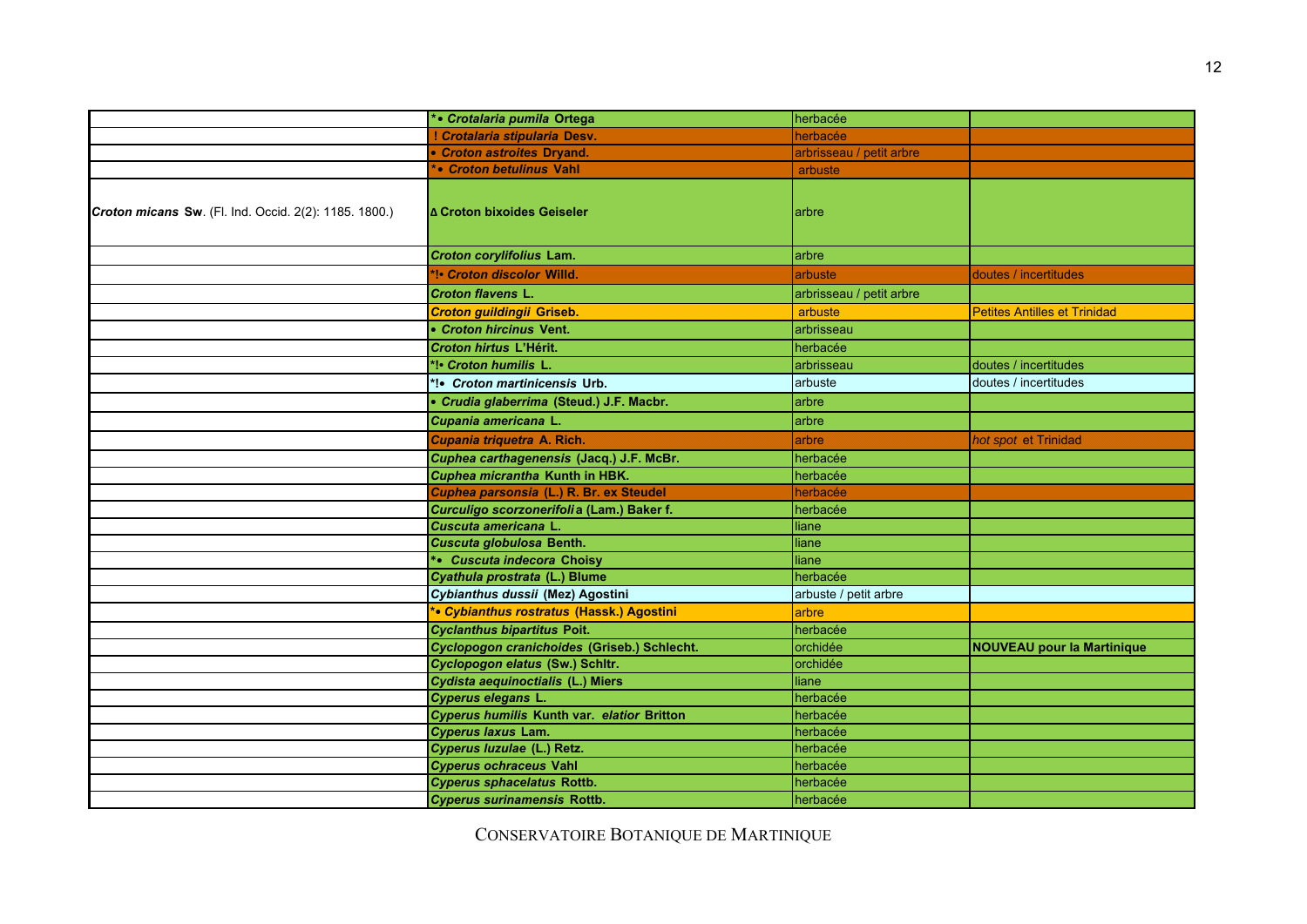|                                                                              | Dacryodes excelsa Vahl                                                          | arbre            |                      |
|------------------------------------------------------------------------------|---------------------------------------------------------------------------------|------------------|----------------------|
|                                                                              | Dalbergia ecastaphyllum (L.) Taubert in Engl. & Prantl                          | arbuste          |                      |
|                                                                              | Dalbergia monetaria L.f.                                                        | arbuste          |                      |
|                                                                              | Dalechampia scandens L.                                                         | liane            |                      |
|                                                                              | Daphnopsis americana (Mill.) J. Johnst. subsp. caribaea<br>(Griseb.) Nevl.      | arbre            |                      |
|                                                                              | Dendropemon caribaeus Kr. & Urb.                                                | parasite ligneux |                      |
|                                                                              | Dendrophthora macrostachya (Jacq.) Eichler in Mart.                             | parasite ligneux |                      |
|                                                                              | Desmanthus virgatus (L.) Willd.                                                 | arbrisseau       |                      |
|                                                                              | Desmodium adscendens (Sw.) DC.                                                  | herbacée         |                      |
|                                                                              | Desmodium axillare (Sw.) DC. var. acutifolium (Ktze.) Urb.                      | herbacée         |                      |
|                                                                              | Desmodium axillare (Sw.) DC var. axillare                                       | herbacée         |                      |
|                                                                              | !*• Desmodium axillare (Sw.) DC. var. stoloniferum (Rich.<br>ex Poir.) Schubert | herbacée         |                      |
|                                                                              | Desmodium barbatum (L.) Benth. & Oersted in Miq.                                | herbacée         |                      |
|                                                                              | !• Desmodium glabrum (Mill.) DC.                                                | arbrisseau       |                      |
|                                                                              | Desmodium incanum DC. var. angustifolium Griseb.                                | herbacée         |                      |
|                                                                              | Desmodium incanum DC, var. incanum                                              | herbacée         |                      |
|                                                                              | Desmodium procumbens (Mill.) A. Hitchc.                                         | herbacée         |                      |
|                                                                              | <b>Desmodium scorpiurus (Sw.) Desv.</b>                                         | herbacée         |                      |
|                                                                              | Desmodium tortuosum (Sw.) DC.                                                   | herbacée         |                      |
|                                                                              | ∆!• Dichaea hookeri Garay & Sweet                                               | orchidée         |                      |
|                                                                              | Dichaea latifolia Lindl.                                                        | orchidée         |                      |
|                                                                              | Dichaea pendula (Aubl.) Cogn.                                                   | orchidée         |                      |
|                                                                              | Dicliptera martinicensis (Jacq.) Juss.                                          | herbacée         | hot spot et Trinidad |
|                                                                              | Dieffenbachia seguine (Jacq.) Schott                                            | herbacée         |                      |
|                                                                              | Digitaria ciliaris (Retz.) Koel.                                                | herbacée         |                      |
|                                                                              | Digitaria insularis (L.) Mez ex Ekman                                           | herbacée         |                      |
|                                                                              | Dioclea megacarpa Rolfe                                                         | liane            |                      |
| Spermacoce ocymifolia Willd. ex Roem. & Schult. (Syst.<br>Veg. 3: 530. 1818. | ∆ Diodia ocymifolia (Willd. ex Roemer & Schultes) Bremek.                       | herbacée         |                      |
| Diodella sarmentosa (Sw.) Bacigalupo & E.L.Cabral ex<br>Borhidi, 2006        | <b>A</b> Diodia sarmentosa Sw.                                                  | liane            |                      |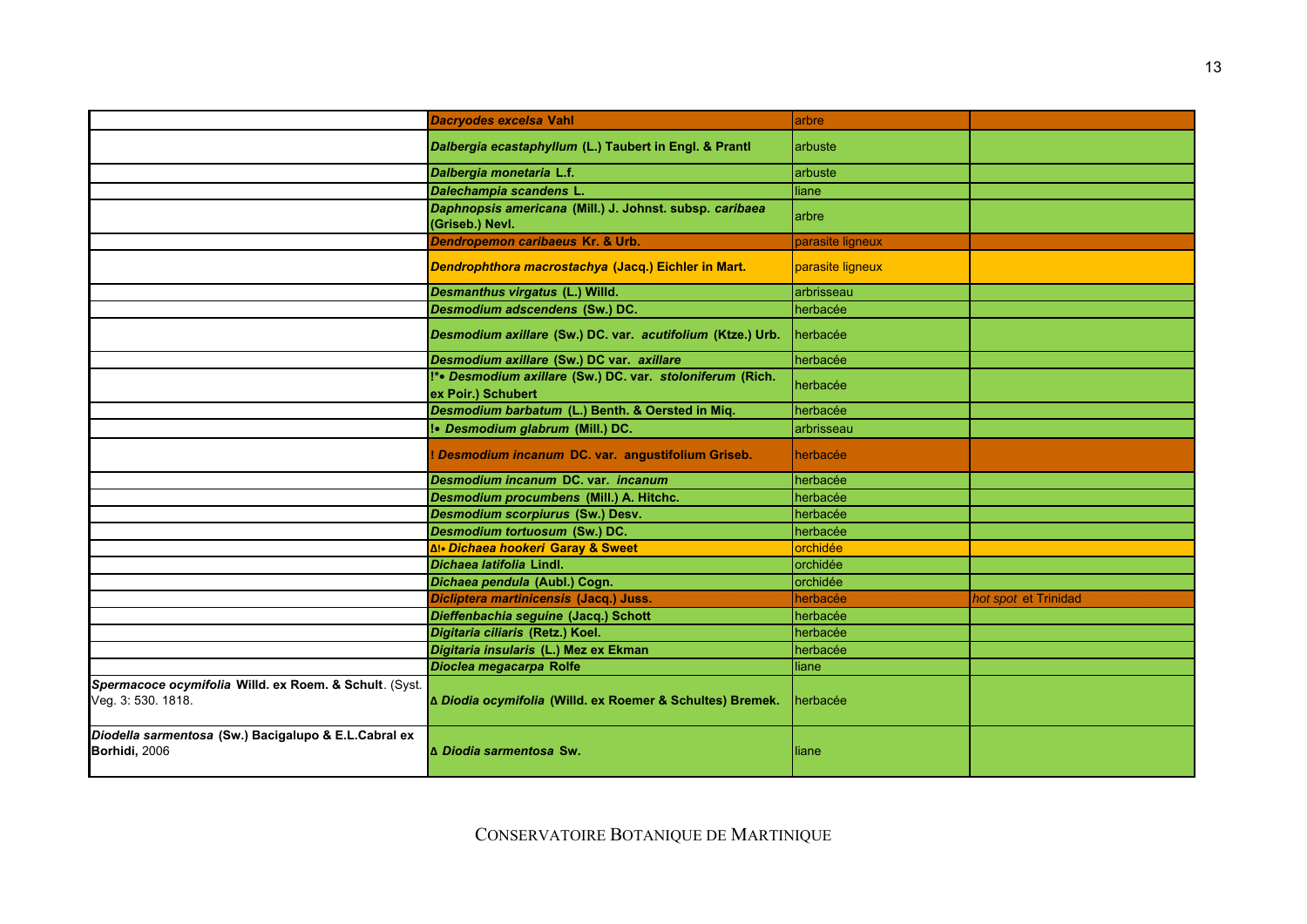| Dioscorea chondrocarpa Griseb. (in C.F.P. von Martius,                                      |                                                                           |                       |                       |
|---------------------------------------------------------------------------------------------|---------------------------------------------------------------------------|-----------------------|-----------------------|
| Fl. Bras. 3(1): 34. 1842.)                                                                  | l∆ <i>Dioscorea altissima</i> Lam.                                        | liane                 |                       |
|                                                                                             | Dioscorea duchassaingii Knuth in Engl.                                    | liane                 |                       |
|                                                                                             | Dioscorea pilosiuscula Bert. ex Spreng. in L.                             | liane                 |                       |
|                                                                                             | Dioscorea polygonoides Humb. & Bonpl. ex Willd.                           | liane                 |                       |
|                                                                                             | !• Diospyros inconstans Jacq.                                             | petit arbre /arbuste  |                       |
|                                                                                             | Dodonaea viscosa (L.) Jacq.                                               | larbre                |                       |
|                                                                                             | Dorstenia contrajerva L.                                                  | herbacée              |                       |
|                                                                                             | Doyerea emetocathartica Grosourdy                                         | herbacée              |                       |
|                                                                                             | ! Drymaria cordata (L.) Willd. ex Schultes in Roemer &<br><b>Schultes</b> | herbacée              | doutes / incertitudes |
|                                                                                             | Drypetes dussii Kr. & Urb.                                                | arbre                 |                       |
|                                                                                             | • Drypetes glauca Vahl                                                    | arbre                 |                       |
|                                                                                             | · Drypetes glauca Vahl var.macrocarpa Kr. & Urb.                          | arbre                 |                       |
|                                                                                             | · Drypetes serrata (Maycock) Kr. & Urb.                                   | arbre                 |                       |
|                                                                                             | Duranta stenostachya Todaro                                               | arbuste / petit arbre |                       |
|                                                                                             | Dussia martinicensis Kr. & Urb. ex Taubert in Engl. & Prantl arbre        |                       |                       |
|                                                                                             | Echinochloa crus-pavonis (Kunth) Schultes                                 | herbacée              |                       |
| Echinochloa pyramidalis (Lam.) Hitchc. & Chase (Contr.<br>U. S. Natl. Herb. 18: 345. 1917.) | ∆ Echinochloa guadeloupensis (Hack.) Wiegand                              | herbacée              |                       |
|                                                                                             | Echinochloa polystachya (Kunth) Hitchc.                                   | herbacée              |                       |
|                                                                                             | Echinodorus berteroi (Spreng.) Fassett                                    | herbacée              |                       |
|                                                                                             | Egletes prostrata (Sw.) Kuntze                                            | herbacée              |                       |
|                                                                                             | Eleocharis elegans (Kunth) Roemer & Schultes                              | herbacée              |                       |
|                                                                                             | Eleocharis flavescens (Poir.) Urb.                                        | herbacée              |                       |
|                                                                                             | Eleocharis geniculata (L.) Roemer & Schultes                              | herbacée              |                       |
|                                                                                             | Eleocharis interstincta (Vahl) Roemer & Schultes                          | herbacée              |                       |
|                                                                                             | Eleocharis maculosa (Vahl) Roemer & Schultes                              | herbacée              |                       |
|                                                                                             | Eleocharis mutata (L.) Roemer & Schultes                                  | herbacée              |                       |
|                                                                                             | Eleocharis retroflexa (Poir.) Urb.                                        | herbacée              |                       |
| Orthopappus angustifolius (Sw.) Gleason (Bull. New<br>York Bot. Gard. 4: 238. 1906.)        | ∆ Elephantopus angustifolius Sw.                                          | herbacée              |                       |
|                                                                                             | Elephantopus mollis Kunth in HBK.                                         | herbacée              |                       |
|                                                                                             | Eleutherine bulbosa (Mill.) Urb.                                          | herbacée              |                       |
|                                                                                             | <b>Elleanthus cephalotus Garay &amp; Sweet</b>                            | orchidée              |                       |
|                                                                                             | Elleanthus dussii Cogn.                                                   | orchidée              |                       |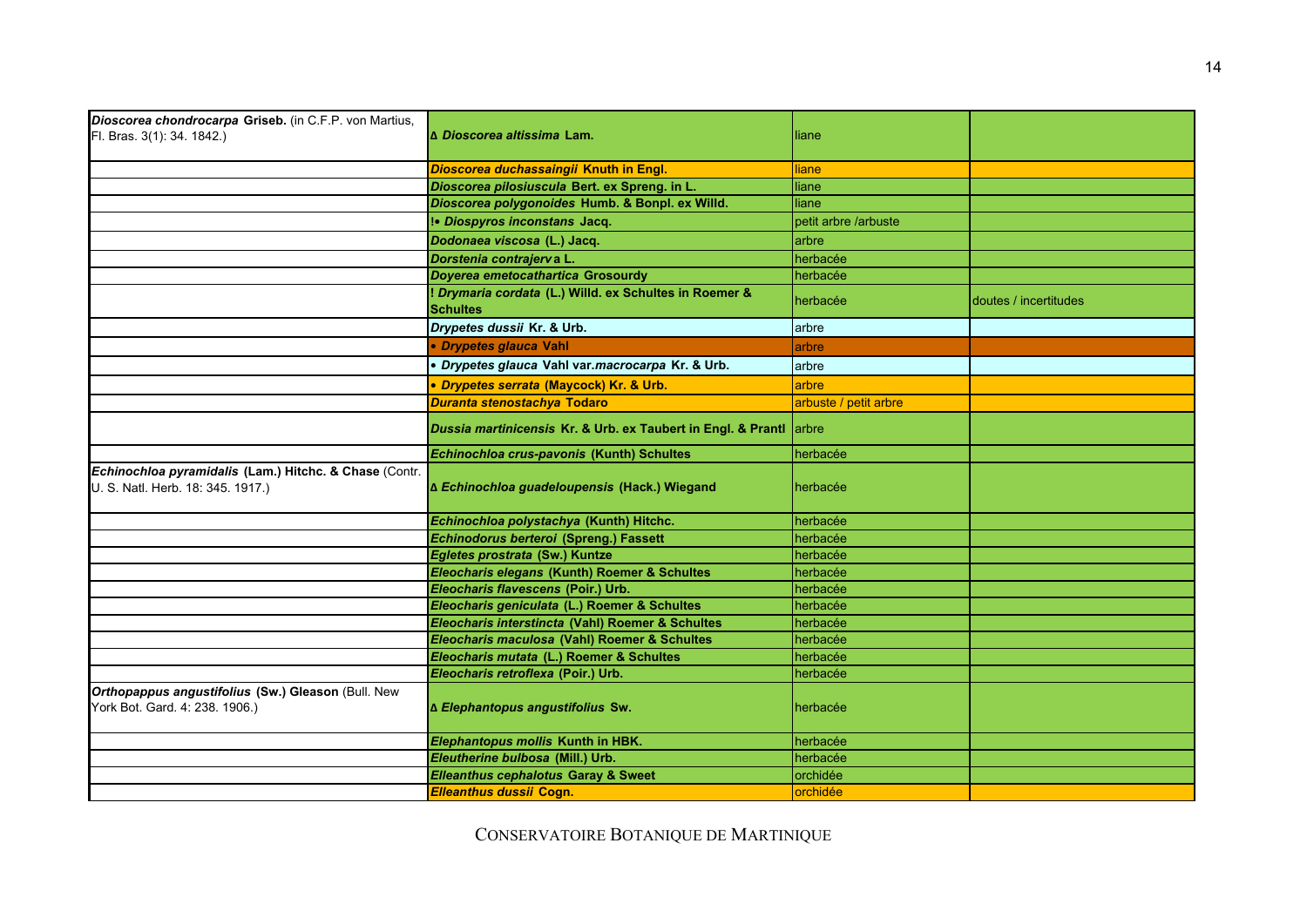|                                                                                                                                                                                                                                          | <b>Endlicheria sericea Nees</b>                               | arbre          |  |
|------------------------------------------------------------------------------------------------------------------------------------------------------------------------------------------------------------------------------------------|---------------------------------------------------------------|----------------|--|
|                                                                                                                                                                                                                                          | Enicostema verticillatum (L.) Engl. ex Gilg in Engl. & Prantl | herbacée       |  |
|                                                                                                                                                                                                                                          | • Entada gigas (L.) Fawc. & Rendle                            | liane ligneuse |  |
|                                                                                                                                                                                                                                          | Entada polystachya (L.) DC.                                   | liane          |  |
|                                                                                                                                                                                                                                          | Epidendrum anceps Jacq.                                       | orchidée       |  |
|                                                                                                                                                                                                                                          | Epidendrum antillanum Ackerman & Hágsater                     | orchidée       |  |
| FELDMANN (2012) : "Epidendrum carpophorum Barbosa<br>Rodrigues est absente de la zone : l'espèce présente aux<br>Antilles, connue sous le nom d'E. latifolium (Lindley) Garay<br>& Sweet, est Epidendrum angustilobum Fawcett & Rendle." | ∆ Epidendrum carpophorum Barbosa Rodrigues                    | orchidée       |  |
|                                                                                                                                                                                                                                          | Epidendrum ciliare L.                                         | orchidée       |  |
|                                                                                                                                                                                                                                          | Epidendrum dendrobioides Thunb.                               | orchidée       |  |
|                                                                                                                                                                                                                                          | !• Epidendrum difforme Jacq.                                  | orchidée       |  |
|                                                                                                                                                                                                                                          | Epidendrum jamaicense Lindl.                                  | orchidée       |  |
|                                                                                                                                                                                                                                          | Epidendrum miserrimum Reichenb.f.                             | orchidée       |  |
|                                                                                                                                                                                                                                          | Epidendrum nocturnum Jacq., Enum.                             | orchidée       |  |
|                                                                                                                                                                                                                                          | <b>Epidendrum patens Sw.</b>                                  | orchidée       |  |
|                                                                                                                                                                                                                                          | Epidendrum ramosum Jacq.                                      | orchidée       |  |
|                                                                                                                                                                                                                                          | ! Epidendrum reversianum Hagsater                             | orchidée       |  |
|                                                                                                                                                                                                                                          | Epidendrum rigidum Jacq.                                      | orchidée       |  |
|                                                                                                                                                                                                                                          | <b>Epidendrum secundum Jacq.</b>                              | orchidée       |  |
|                                                                                                                                                                                                                                          | Epidendrum strobiliferum Reichenb.f.                          | orchidée       |  |
|                                                                                                                                                                                                                                          | Epidendrum vincentinum Lindl. in Hook.                        | orchidée       |  |
|                                                                                                                                                                                                                                          | Eragrostis hypnoides (Lam.) Britton                           | herbacée       |  |
|                                                                                                                                                                                                                                          | Eragrostis prolifera Sw.) Steud.                              | herbacée       |  |
| Eragrostis pectinacea (Michx.) Nees ex Steud. var.<br>miserrima (E. Fourn.) Reeder (Phytologia 60: 154. 1986.)                                                                                                                           | ∆ Eragrostis tephrosanthes Schultes                           | herbacée       |  |
| Erechtites hieraciifolius (L.) Raf. ex DC. var.<br>hieraciifolius (Prodr. 6: 294. 1838.)                                                                                                                                                 | Δ Erechtites hieracifolia (L.) Raf. ex DC.                    | herbacée       |  |
| Erechtites valerianifolius (Link ex Spreng.) DC. (Prodr.<br>6: 295. 1838.                                                                                                                                                                | ∆ Erechtites valerianifolia (Spreng.) DC.                     | herbacée       |  |
|                                                                                                                                                                                                                                          | Erigeron polycladus Urb.                                      | herbacée       |  |
|                                                                                                                                                                                                                                          | Eriochloa punctata (L.) Desv. ex Hamilt.                      | herbacée       |  |
|                                                                                                                                                                                                                                          |                                                               |                |  |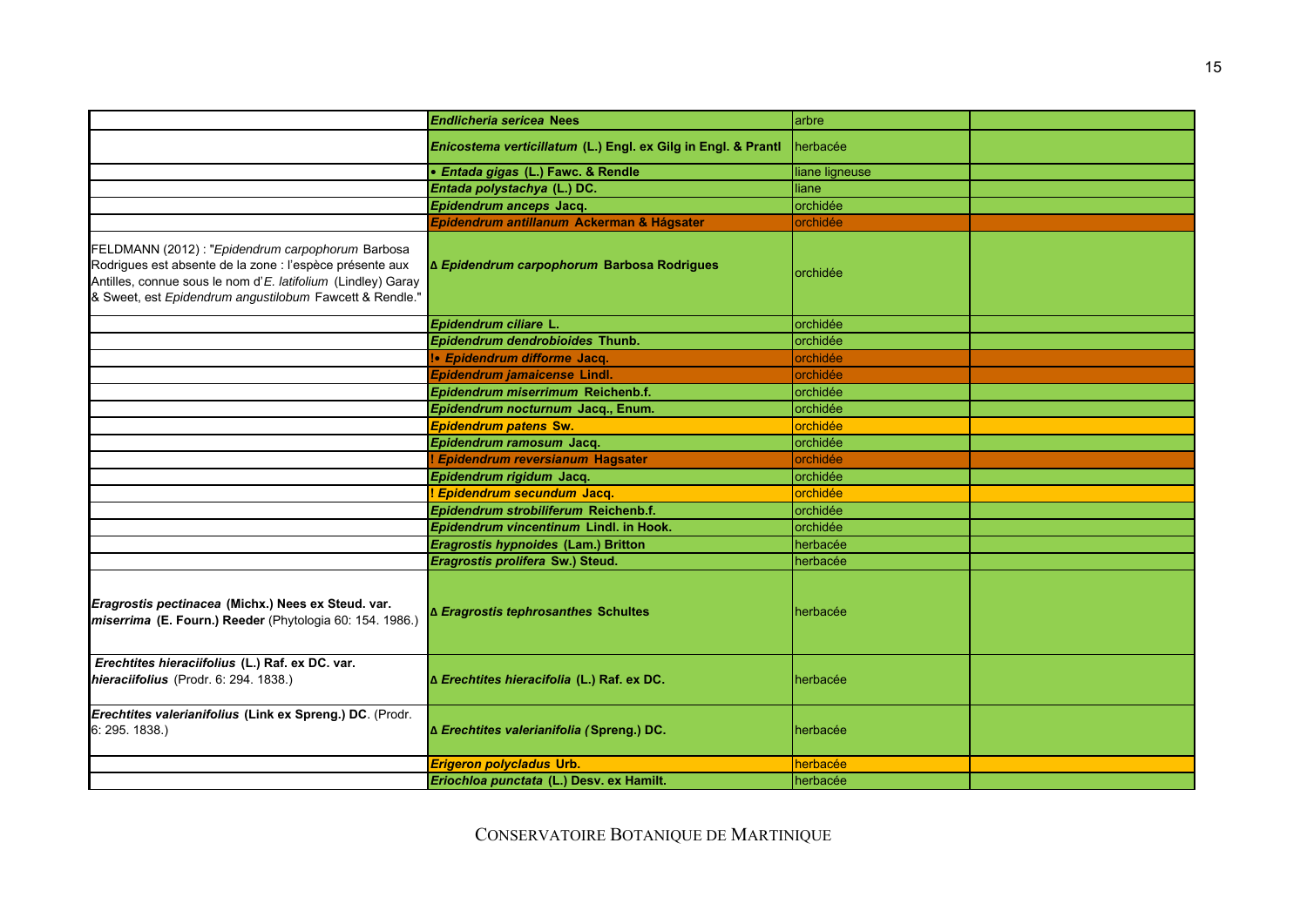| Erithalis angustifolia DC. (Prodr. 4: 465. 1830.)         | <u>l∆ Erithalis acuminata Kr. &amp; Urb.</u>                              | arbrisseau            |                                   |
|-----------------------------------------------------------|---------------------------------------------------------------------------|-----------------------|-----------------------------------|
|                                                           | ! Erithalis fruticosa L.                                                  | petit arbre           |                                   |
|                                                           | ! Erithalis odorifera Jacq.                                               | petit arbre           |                                   |
|                                                           | Erythrina corallodendrum L. var. bicolor Krukoff                          | arbre                 |                                   |
|                                                           | Erythrina corallodendrum L. var. corallodendrum                           | arbre                 |                                   |
| <b>Microchilus familiaris Ormerod</b>                     | ∆! Erythrodes hirtella (Sw.) Fawc. & Rendle                               | orchidée              |                                   |
| Microchilus hirtellus (Sw.) D.Dietrich                    | ∆! Erythrodes hirtella (Sw.) Fawc. & Rendle                               | orchidée              |                                   |
| Microchilus plantagineus (L.) D. Dietrich                 | ∆ Erythrodes plantaginea (L.) Fawc. & Rendle                              | orchidée              |                                   |
| Platythelys querceticola (Lindley) Garay                  | ∆ Erythrodes querceticola (Lindl.) Ames                                   | orchidée              |                                   |
|                                                           | !• Erythroxylum brevipes DC.                                              | arbuste / petit arbre | <b>NOUVEAU pour la Martinique</b> |
|                                                           | Erythroxylum havanense Jacq.                                              | arbuste / petit arbre |                                   |
|                                                           | Erythroxylum squamatum Sw.                                                | arbuste / petit arbre |                                   |
|                                                           | Eugenia albicans (O. Berg.) Urb.                                          | arbre                 |                                   |
|                                                           | Eugenia axillaris (Sw.) Willd.                                            | arbre                 |                                   |
|                                                           | Eugenia biflora (L.) DC.                                                  | arbre                 |                                   |
|                                                           | Eugenia chrysobalanoides DC.                                              | arbre                 |                                   |
|                                                           | Eugenia coffeifolia DC.                                                   | arbre                 |                                   |
|                                                           | Eugenia confusa DC.                                                       | arbre                 |                                   |
|                                                           | Eugenia cordata (Sw.) DC. var. sintenisii (Kiaersk.) Kr.&<br>Urb. ex Urb. | arbre                 |                                   |
|                                                           | Eugenia domingensis O. Berg.                                              | arbre                 | hot spot et Trinidad              |
|                                                           | Eugenia duchassaingiana O. Berg.                                          | arbre                 |                                   |
|                                                           | Eugenia gregii (Sw.) Poir.                                                | arbre                 |                                   |
|                                                           | Eugenia gryposperma Kr. & Urb. ex Urb.                                    | arbuste / petit arbre |                                   |
|                                                           | Eugenia hodgei McVaugh                                                    | arbre                 |                                   |
|                                                           | Eugenia lambertiana DC.                                                   | arbre                 |                                   |
|                                                           | Eugenia ligustrina (Sw.) Willd.                                           | arbre                 |                                   |
| Eugenia pseudopsidium Jacq. (Enum. Syst. Pl. 23.<br>1760. | ‼∆ Eugenia megalocarpa Urb.                                               | arbre                 |                                   |
|                                                           | Eugenia monticola (Sw.) DC.                                               | arbre                 |                                   |
|                                                           | Eugenia octopleura Kr. & Urb. ex Urb.                                     | arbre                 |                                   |
|                                                           | Eugenia oerstedeana O. Berg.                                              | arbre                 |                                   |
|                                                           | Eugenia procera (Sw.) Poir. in Lam.                                       | arbre                 |                                   |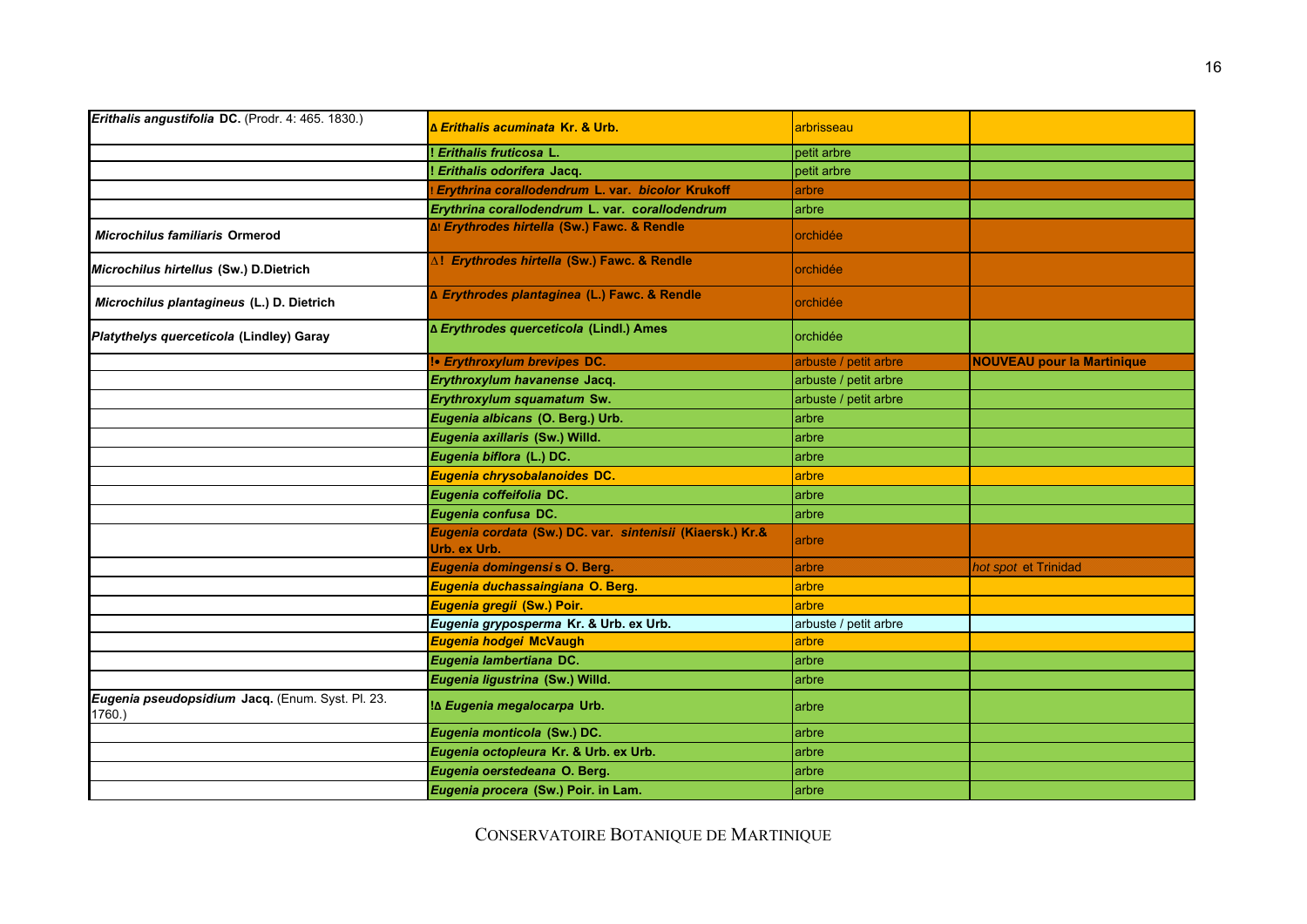|                                                                                              | Eugenia pseudopsidium Jacq.                          | arbre      |                                     |
|----------------------------------------------------------------------------------------------|------------------------------------------------------|------------|-------------------------------------|
|                                                                                              | · Eugenia rhombea Kr. & Urb. ex Urb.                 | arbre      |                                     |
|                                                                                              | !• Eugenia sp.                                       | arbre      | taxon à nommer                      |
| Eugenia stictopetala DC. (Prodr. 3: 270 1828.)                                               | ∆ Eugenia tapacumensis O. Berg.                      | arbre      |                                     |
|                                                                                              | Eugenia trinervia Vahl                               | arbre      | <b>Petites Antilles et Trinidad</b> |
|                                                                                              | <b>!• Eugenia trinitatis DC.</b>                     | arbre      | <b>Petites Antilles et Trinidad</b> |
|                                                                                              | Eulophia alta (L.) Fawc. & Rendle                    | orchidée   |                                     |
| Koanophyllon celtidifolium (Lam.) R.M. King & H. Rob.<br>(Phytologia 22: 149. 1971.)         | ∆ Eupatorium celtidifolium Lam.                      | arbuste    |                                     |
| Chromolaena corymbosa (Aubl.) R.M. King & H. Rob.<br>(Phytologia 20: 200. 1970.)             | ƥ Eupatorium corymbosum Aubl.                        | arbrisseau |                                     |
| Condylidium iresinoides (Kunth) R.M. King & H. Rob.<br>(Phytologia 24: 381. 1972.)           | ∆ Eupatorium iresinoides Kunth in HBK                | herbacée   |                                     |
| Chromolaena ivifolia (L.) R.M. King & H. Rob.<br>(Phytologia 20: 202. 1970.)                 | ∆ Eupatorium ivifolium L.                            | herbacée   |                                     |
| Hebeclinium macrophyllum (L.) DC. (Prodr. 5: 136.<br>1836.)                                  | ∆ Eupatorium macrophyllum L.                         | arbrisseau |                                     |
| Critonia macropoda DC. (Prodr. 5: 140. 1836.)                                                | ∆• Eupatorium magdalenae Stehlé                      | arbrisseau |                                     |
|                                                                                              | Eupatorium medullosum Urb.                           | herbacée   |                                     |
| Chromolaena odorata (L.) R.M. King & H. Rob.<br>(Phytologia 20: 204. 1970.)                  | ∆ Eupatorium odoratum L.                             | arbrisseau |                                     |
| Chromolaena trigonocarpa (Griseb.) R.M. King & H.<br>Rob. (Phytologia 20: 207. 1970)         | ∆!• Eupatorium trigonocarpum Griseb.                 | arbrisseau |                                     |
|                                                                                              | • Euphorbia dussii Kr. & Urb.                        | arbuste    |                                     |
|                                                                                              | Euphorbia oerstediana (Klotzsch & Garcke) Boiss.     | herbacée   |                                     |
| Euterpe broadwayi Becc. ex Broadway (Bull. Dept. Agric.<br>Trinidad & Tobago 15: 174. 1916.) | <b>∆ Euterpe dominicana L.H. Bailey</b>              | palmier    |                                     |
|                                                                                              | <b>Evolvulus antillanus D. Powell</b>                | herbacée   |                                     |
|                                                                                              | Evolvulus convolvuloides (Willd. ex Schultes) Stearn | herbacée   |                                     |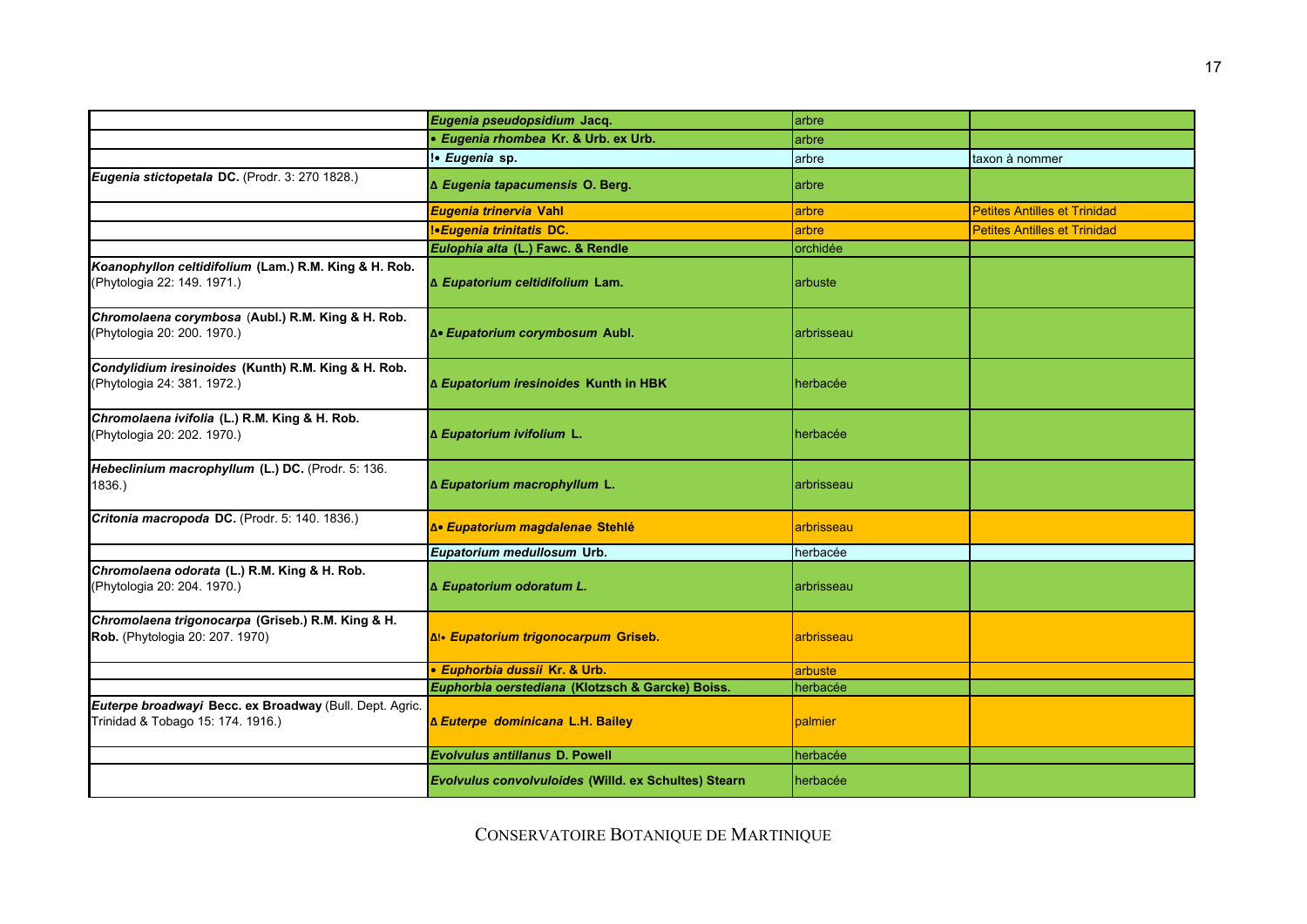|                                                                                                    | Evolvulus filipes C. Mart.                             | herbacée     |  |
|----------------------------------------------------------------------------------------------------|--------------------------------------------------------|--------------|--|
|                                                                                                    | Evolvulus nummularius (L.) L.                          | arbrisseau   |  |
|                                                                                                    | Evolvulus tenuis C. Mart. ex Choisy subsp. longifolius | arbrisseau   |  |
|                                                                                                    | (Choisy) Ooststr.                                      |              |  |
|                                                                                                    | • Exostema caribaeum (Jacq.) Schultes in Roemer &      | arbre        |  |
|                                                                                                    | <b>Schultes</b>                                        |              |  |
|                                                                                                    | Exostema sanctae-luciae (Kentish) Britten              | arbre        |  |
|                                                                                                    | Exothea paniculata (A. L. Juss.) Radlk. ex Durand      | arbre        |  |
|                                                                                                    | Faramea occidentalis (L.) A. Rich.                     | arbre        |  |
|                                                                                                    | Fevillea cordifolia L.                                 | liane        |  |
|                                                                                                    | Ficus americana Aubl.                                  | arbre        |  |
|                                                                                                    | <i><b>Ficus citrifolia Mill.</b></i>                   | arbre        |  |
|                                                                                                    | Ficus insipida Willd.                                  | arbre        |  |
|                                                                                                    | Ficus nymphaeifolia Mill.                              | arbre        |  |
|                                                                                                    | · Ficus trigonata L.                                   | arbre        |  |
|                                                                                                    | Fimbristylis spadicea (L.) Vahl                        | herbacée     |  |
|                                                                                                    | • Forestiera eggersiana Kr. & Urb. in Engl.            | arbre        |  |
| Forestiera rhamnifolia Griseb. var. rhamnifolia (Cat. Pl.<br>Cub. 169. 1866.)                      | A Forestiera rhamnifolia Griseb.                       | arbre        |  |
|                                                                                                    | Freziera cordata Tul.                                  | arbre        |  |
|                                                                                                    | Freziera undulata (Sw.) Willd.                         | arbre        |  |
|                                                                                                    | Furcraea tuberosa (Mill.) Ait.f. in Ait.               | herbacée     |  |
| Galactia dubia DC. var. dubia (Prodr. 2: 238. 1825.)                                               | A Galactia dubia DC.                                   | liane        |  |
|                                                                                                    | Galactia longiflora Arn. in Wight & Arn.               | liane        |  |
|                                                                                                    | Galactia rubra (Jacq.) Urb.                            | <b>liane</b> |  |
|                                                                                                    | Garcinia humilis (Vahl) C. Adams                       | arbre        |  |
| Gaultheria domingensis Urb. (Symb. Antill. 3: 329. 1902.) <b>A Gaultheria swartzii R.A. Howard</b> |                                                        | arbrisseau   |  |
|                                                                                                    | ! Genipa americana L.                                  | arbre        |  |
| Geonoma pinnatifrons Willd. subsp. martinicensis<br>(Mart.) Henderson (Phytotaxa 17: 119. 2011.)   | <b>∆ Geonoma martinicensis Mart.</b>                   | palmier      |  |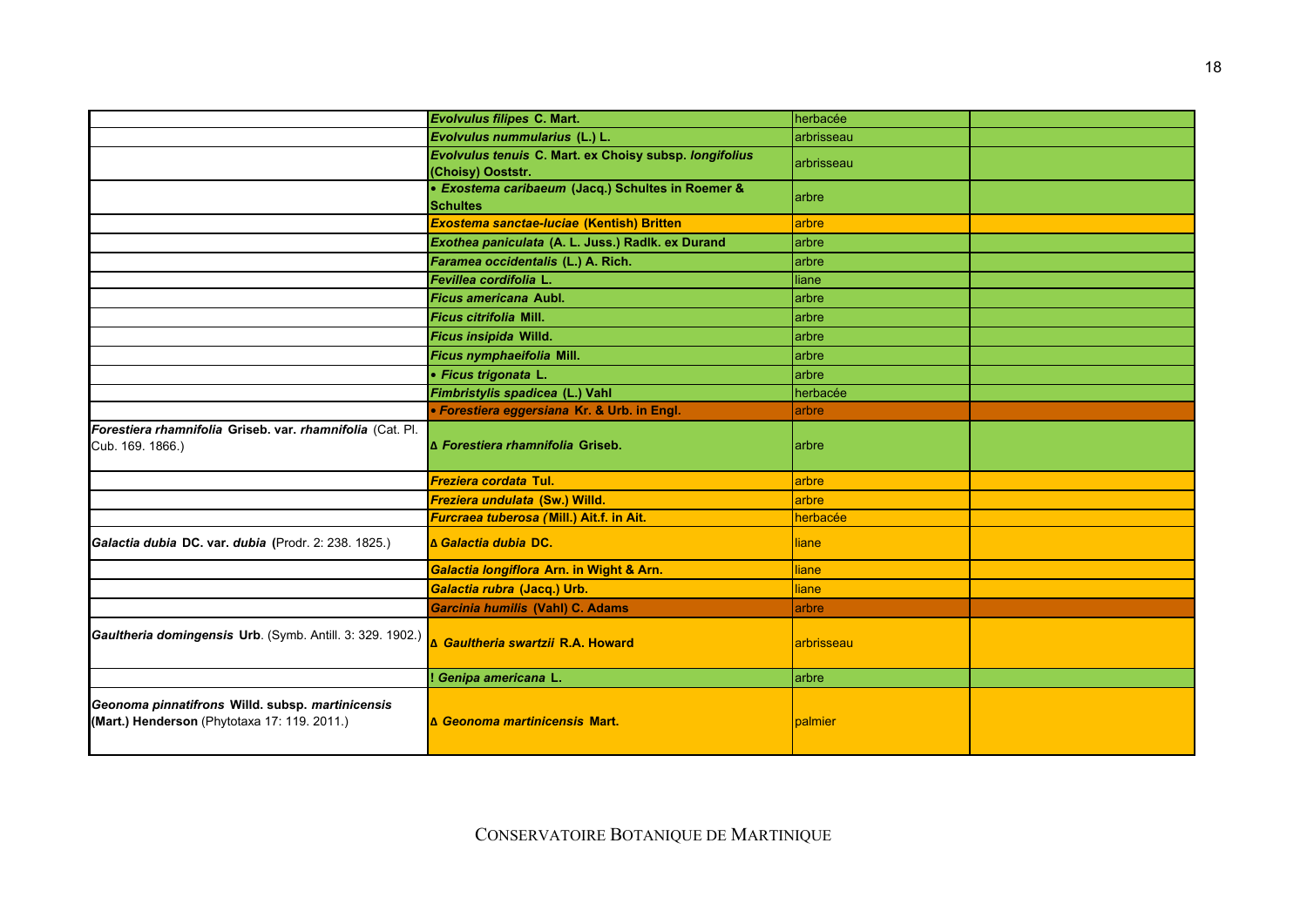| Geonoma undata Klotzsch subsp. dussiana (Becc.)<br>Henderson (Phytotaxa 17: 158. 2011.) | <b>A Geonoma dussiana Becc.</b>                 | palmier               |                                     |
|-----------------------------------------------------------------------------------------|-------------------------------------------------|-----------------------|-------------------------------------|
|                                                                                         | Geophila repens (L.) I.M. Johnston              | herbacée              |                                     |
|                                                                                         | Gesneria ventricosa Sw.                         | arbrisseau            |                                     |
|                                                                                         | Gibasis geniculata (Jacq.) Rohweder             | herbacée              |                                     |
|                                                                                         | Glomeropitcairnia penduliflora (Griseb.) Mez    | herbacée              |                                     |
|                                                                                         | <b>Gonolobus martinicensis Decne.</b>           | liane                 |                                     |
|                                                                                         | Gonzalagunia hirsuta (Jacq.) K. Schum. in Mart. | arbrisseau            |                                     |
|                                                                                         | Gouania lupuloides (L.) Urb.                    | liane                 |                                     |
|                                                                                         | Graffenriedia latifolia (Naud.) Triana          | arbre                 |                                     |
|                                                                                         | Guaiacum officinale L.                          | arbre                 |                                     |
|                                                                                         | Guarea glabra Vahl                              | arbre                 |                                     |
|                                                                                         | <i>Guarea kunthiana</i> A. Juss.                | arbre                 |                                     |
|                                                                                         | Guarea macrophylla Vahl                         | arbre                 |                                     |
|                                                                                         | Guatteria caribaea Urb.                         | arbre                 |                                     |
|                                                                                         | I Guazuma tomentosa Kunth, in HBK               | arbre                 |                                     |
|                                                                                         | Guazuma ulmifolia Lam.                          | arbre                 |                                     |
|                                                                                         | Guettarda crispiflora Vahl                      | arbre                 | <b>Petites Antilles et Trinidad</b> |
|                                                                                         | Guettarda odorata (Jacq.) Lam.                  | arbre                 |                                     |
|                                                                                         | Guettarda scabra (L.) Vent.                     | arbre                 |                                     |
|                                                                                         | Guzmania lingulata (L.) Mez in C. DC.           | herbacée              |                                     |
|                                                                                         | Guzmania megastachya (Baker f.) Mez in C. DC.   | herbacée              | <b>Petites Antilles et Tobago</b>   |
|                                                                                         | Guzmania plumieri (Griseb.) Mez in C. DC.       | herbacée              |                                     |
|                                                                                         | Gyminda latifolia (Sw.) Urb.                    | arbre                 |                                     |
|                                                                                         | · Gymnanthes hypoleuca Benth.                   | arbuste / petit arbre |                                     |
|                                                                                         | Gymnosiphon sphaerocarpus Urb.                  | herbacée              |                                     |
|                                                                                         | Gynerium sagittatum (Aubl.) P. Beauv.           | herbacée              |                                     |
|                                                                                         | <b>· Gyrotaenia crassifolia (Wedd.) Urb.</b>    | arbre                 | <b>NOUVEAU pour la Martinique</b>   |
|                                                                                         | Habenaria alata Hook.                           | orchidée              |                                     |
|                                                                                         | Habenaria monorrhiza (Sw.) Reichenb.f.          | orchidée              |                                     |
|                                                                                         | <b>Halodule wrightii Aschers.</b>               | herbacée              |                                     |
|                                                                                         | Halophila decipiens Ostenfeld                   | herbacée              |                                     |
|                                                                                         | <b>Hedyosmum arborescens Sw.</b>                | arbre                 |                                     |
|                                                                                         | Heisteria coccinea Jacq.                        | arbre                 |                                     |
|                                                                                         | Heliconia bihai (L.) L.                         | herbacée              |                                     |
|                                                                                         | Heliconia caribaea Lam.                         | herbacée              |                                     |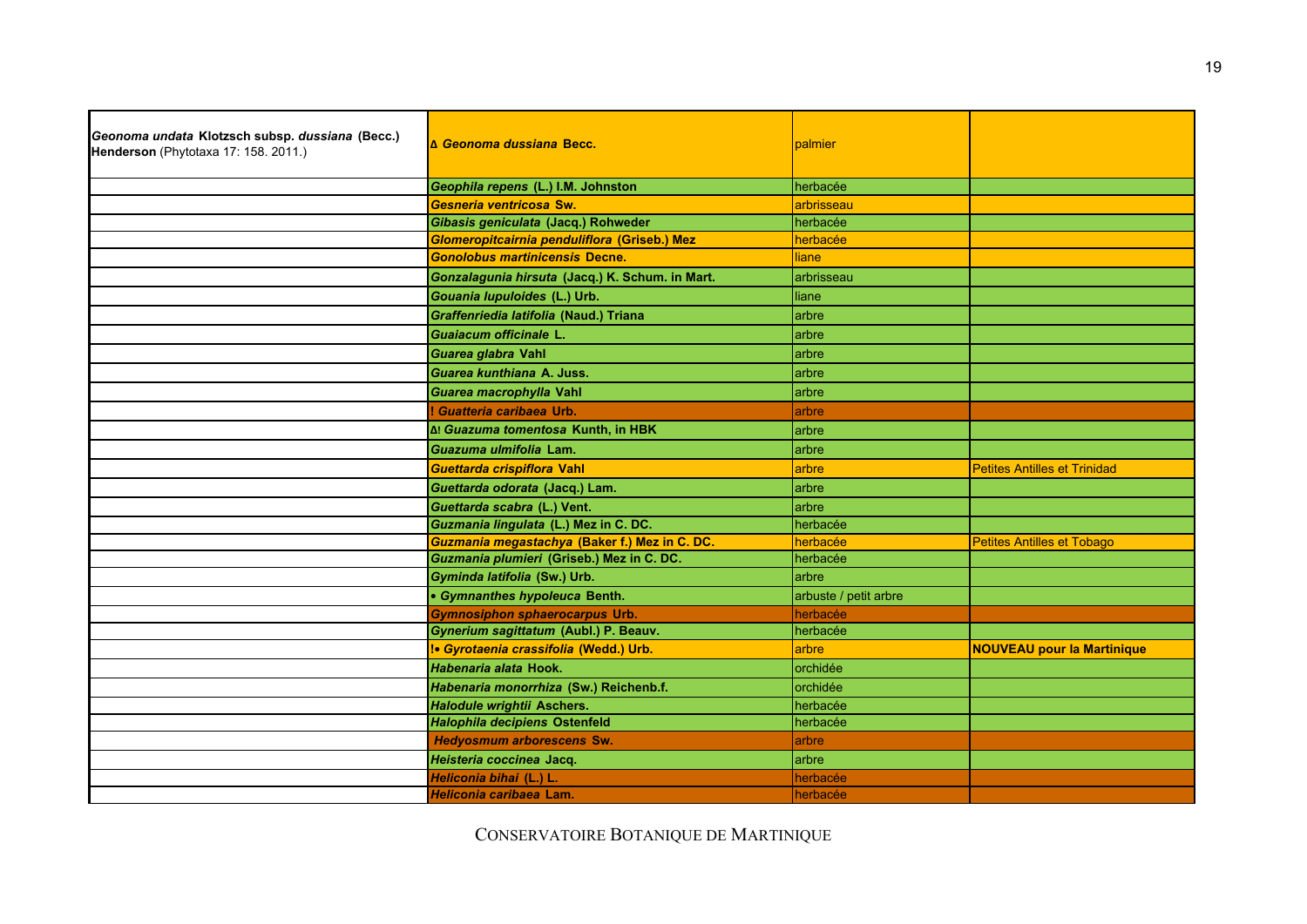|                                                                                              | Heliotropium angiospermum Murray                                         | herbacée   |                                     |
|----------------------------------------------------------------------------------------------|--------------------------------------------------------------------------|------------|-------------------------------------|
|                                                                                              | Heliotropium curassavicum L.                                             | herbacée   |                                     |
|                                                                                              | Heliotropium indicum L.                                                  | herbacée   |                                     |
| Euploca ternata (Vahl) J.I.M. Melo & Semir (Kew Bull. 64:<br>289. 2009)                      | ∆ Heliotropium ternatum Vahl                                             | arbrisseau |                                     |
| Scaphyglottis punctulata (Rchb. f.) C. Schweinf                                              | ∆ Helleriella punctulata (Reichenb.f.) Garay & Sweet in<br><b>Howard</b> | orchidée   |                                     |
| Helosis antillensis L. J. T. Cardoso & J. M. A. Braga<br>Syst. Bot. 49(2). 2015              | ∆ Helosis cayennensis (Sw.) Spreng.                                      | herbacée   | <b>Petites Antilles et Trinidad</b> |
| Lipocarpha micrantha (Vahl) G.C. Tucker (J. Arnold<br>Arbor. 68: 410. 1987.)                 | ∆ Hemicarpha micrantha (Vahl) Pax in Engler & Prantl                     | herbacée   |                                     |
|                                                                                              | • Henriettea lateriflora (Vahl) R. A. Howard & E. Kellog                 | arbre      |                                     |
|                                                                                              | • Henriettea triflora (Vahl) Alain                                       | arbre      |                                     |
|                                                                                              | Hernandia sonora L                                                       | arbre      |                                     |
|                                                                                              | Heteropterys platyptera DC.                                              | liane      |                                     |
|                                                                                              | Heteropterys purpurea (L.) Kunth in HBK.                                 | liane      |                                     |
|                                                                                              | Hibiscus bifurcatus Cav.                                                 | arbrisseau |                                     |
| Hibiscus tiliaceus L. var. pernambucensis (Arruda) I.M.<br>Johnst. (Sargentia 8: 196. 1949.) | ∆ Hibiscus pernambucensis Arruda                                         | arbre      |                                     |
|                                                                                              | Hibiscus sororius L.                                                     | arbrisseau |                                     |
|                                                                                              | Hillia parasitica Jacq.                                                  | arbrisseau |                                     |
|                                                                                              | Hippobroma longiflora (L.) G. Don                                        | herbacée   |                                     |
|                                                                                              | Hippocratea volubilis L.                                                 | liane      |                                     |
|                                                                                              | Hippomane mancinella L.                                                  | arbre      |                                     |
|                                                                                              | · Hirtella pendula Soland. ex Lam.                                       | arbre      |                                     |
|                                                                                              | Hirtella triandra Sw.                                                    | arbre      |                                     |
|                                                                                              | Hoffmannia tubiflora Griseb.                                             | arbuste    |                                     |
|                                                                                              | Homalium racemosum Jacq.                                                 | arbre      |                                     |
|                                                                                              | Hura crepitans L.                                                        | arbre      |                                     |
|                                                                                              | Hydrocotyle verticillata Thunb.                                          | herbacée   |                                     |
| Hieronyma alchorneoides Allemão (Pl. Novas Brasil: 1.<br>1848.)                              | ∆ Hyeronima laxiflora (Tul.) Müll.-Arg.                                  | arbre      |                                     |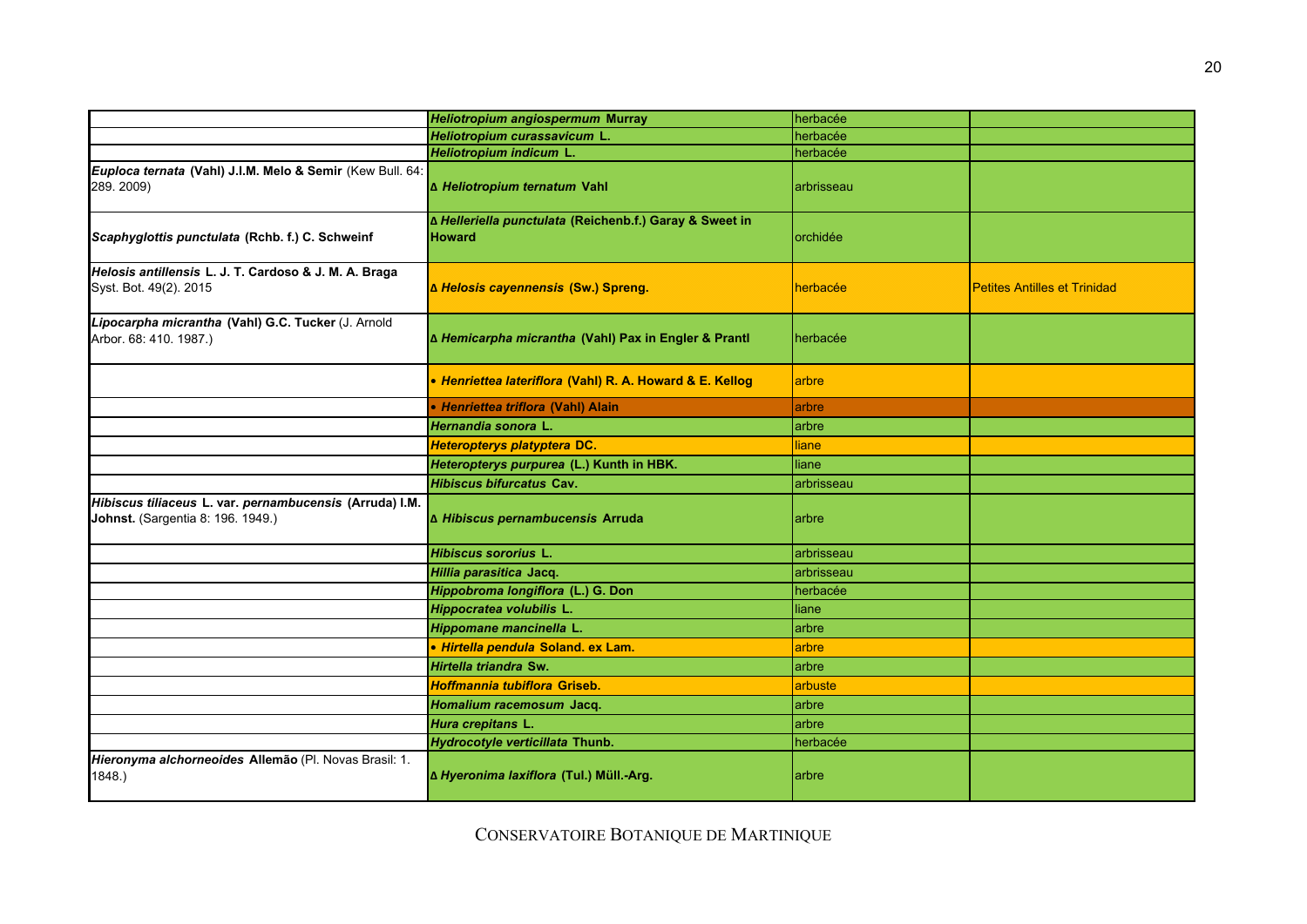|                                                                                                   | <b>Hylocereus trigonus (Haw.) Safford</b>                             | cactée lianescente herbacée |                      |
|---------------------------------------------------------------------------------------------------|-----------------------------------------------------------------------|-----------------------------|----------------------|
|                                                                                                   | Hymenaea courbaril L.                                                 | arbre                       |                      |
|                                                                                                   | Hymenocallis caribaea (L. emend. Ker-Gawl.) Herb.                     | herbacée                    |                      |
|                                                                                                   | Hymenocallis expansa (Herb.) Herb. in Edw.                            | herbacée                    |                      |
|                                                                                                   | Hymenocallis fragrans (Salisb.) Salisb.                               | herbacée                    |                      |
|                                                                                                   | Hyperbaena domingensis (DC.) Benth.                                   | liane                       |                      |
|                                                                                                   | <b>Hypoxis decumbens L.</b>                                           | herbacée                    |                      |
|                                                                                                   | <b>Hyptis atrorubens Poit.</b>                                        | herbacée                    |                      |
|                                                                                                   | Hyptis capitata Jacq.                                                 | herbacée                    |                      |
|                                                                                                   | Hyptis lanceolata Poir. in Lam.                                       | herbacée                    |                      |
| Cantinoa mutabilis (Rich.) Harley & J.F.B. Pastore<br>(Phytotaxa 58: 10. 2012.)                   | A Hyptis mutabilis (Rich.) Briq.                                      | herbacée                    |                      |
| Mesosphaerum pectinatum (L.) Kuntze (Revis. Gen. Pl.<br>2: 525. 1891.)                            | A Hyptis pectinata (L.) Poit.                                         | herbacée                    |                      |
| Mesosphaerum suaveolens (L.) Kuntze (Revis. Gen. Pl.<br>2: 525. 1891.)                            | A Hyptis suaveolens (L.) Poit.                                        | herbacée                    |                      |
|                                                                                                   | Ichnanthus nemorosus (Sw.) Doell var. nemorosus                       | herbacée                    |                      |
| Ichnanthus pallens (Sw.) Munro ex Benth. var. majus<br>(Nees) Stieber (Syst. Bot. 12: 207. 1987.) | ∆ Ichnanthus nemorosus (SW.) Doell var. swartzii<br><b>K.E.Rogers</b> | herbacée                    | hot spot et Trinidad |
|                                                                                                   | Ichnanthus pallens (Sw.) Munro in Benth.                              | herbacée                    | hot spot et Trinidad |
|                                                                                                   | Ilex dioica (Vahl) Griseb.                                            | arbre                       |                      |
|                                                                                                   | Ilex macfadyenii (Walp.) Rehder                                       | arbre                       |                      |
|                                                                                                   | Ilex nitida (Vahl) Maxim.                                             | arbre                       |                      |
|                                                                                                   | <b>Ilex sideroxyloides (Sw.) Griseb.</b>                              | arbre                       | hot spot et Trinidad |
|                                                                                                   | Imperata contracta (Kunth) Hitchc.                                    | herbacée                    |                      |
|                                                                                                   | Inga ingoides (Rich.) Willd.                                          | arbre                       |                      |
|                                                                                                   | Inga laurina (Sw.) Willd.                                             | arbre                       |                      |
|                                                                                                   | Inga martinicensis Presl                                              | arbre                       |                      |
|                                                                                                   | Ionopsis satyrioides (Sw.) Reichenb.f.                                | orchidée                    |                      |
|                                                                                                   | Ionopsis utricularioides (Sw.) Lindl.                                 | orchidée                    |                      |
|                                                                                                   | Ipomoea alba L.                                                       | liane                       |                      |
|                                                                                                   | Ipomoea hederifolia L.                                                | liane                       |                      |
|                                                                                                   | Ipomoea pes-capreae (L.) R. Br. subsp. brasiliensis (L.)              |                             |                      |
|                                                                                                   | Ooststr.                                                              | liane                       |                      |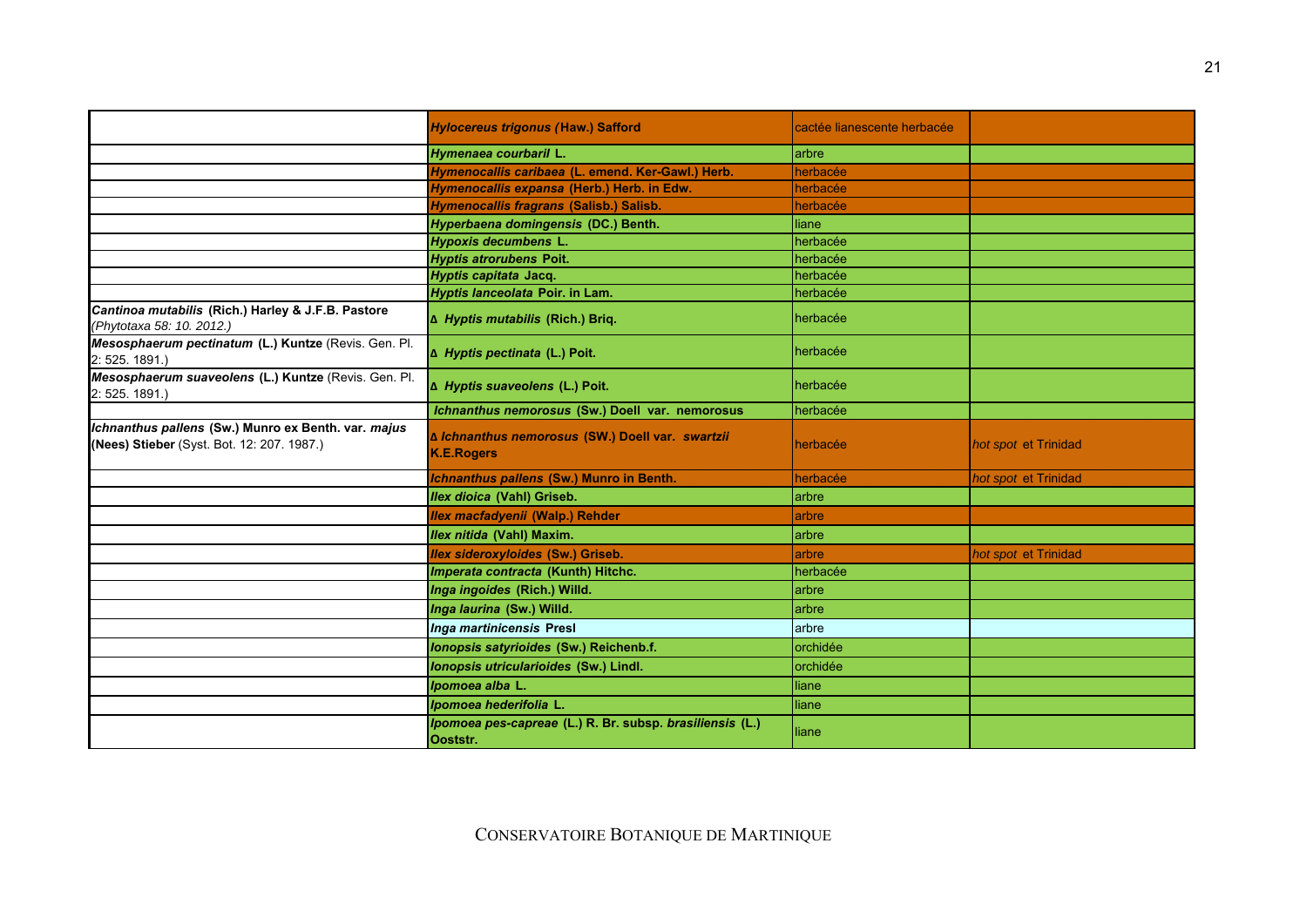| Ipomoea repanda Jacq.<br>liane ligneuse<br>Ipomoea setifera Poir. in Lam.<br>liane<br>Ipomoea tiliacea (Willd.) Choisy in DC.<br>liane<br>Ipomoea triloba L.<br>liane<br>Ipomoea violacea L.<br>liane<br>Iresine angustifolia Euphrasén<br>herbacée<br>Iresine diffusa Humb. & Bonpl. ex Willd.<br>herbacée<br><b>Isachne angustifolia Nash</b><br>herbacée<br><b>Isachne disperma (Lam.) Doell in Mart.</b><br><b>Petites Antilles et Tobago</b><br>herbacée<br>Isachne rigidifolia (Poir.) Urb.<br>herbacée<br><b>Ischaemum latifolium (Spreng.) Kunth</b><br>herbacée<br>Ischnosiphon arouma (Aubl.) Körnicke<br>herbacée<br>Isochilus linearis (Jacq.) R. Br.<br>orchidée<br>Ixora ferrea (Jacq.) Benth.<br>arbre<br>Jacquemontia pentanthos (Jacq.) G. Don (Gen. Hist. 4:<br>∆ Jacquemontia pentantha (Jacq.) G. Don<br>liane<br>283. 1837-1838.)<br>Jacquemontia solanifolia (L.) Hall.<br>liane<br>Jacquemontia tamnifolia (L.) Griseb.<br>liane<br>Jacquinia armillaris Jacq.<br>arbre<br>· Jacquinia berterii Spreng.<br><b>NOUVEAU pour la Martinique</b><br>arbre<br><b>NOUVEAU pour la Martinique</b><br>petit arbre / arbuste<br>· Jacquinia keyensis Mez<br>Jacquiniella globosa (Jacq.) Schlecht.<br>orchidée<br>!• Jacquiniella teretifolia (Sw.) Brit. & Wils.<br>orchidée<br>! Jatropha gossypifolia L.<br>arbrisseau<br>!• Juncus guadeloupensis Buchenau & Urb. in Urb.<br>herbacée<br>Justicia androsaemifolia (Nees) Lindau in Engl. & Prantl.<br>herbacée<br>Justicia carthaginensis Jacq.<br>buisson<br>Siphonoglossa sessilis (Jacq.) D.N. Gibson (Fieldiana,<br>∆ Justicia sessilis Jacq.<br>Bot. 34: 82. 1972.)<br>buisson<br>Kallstroemia maxima (L.) Torr. & Gray<br>herbacée<br>Krugiodendron ferreum (Vahl) Urb.<br>larbre | Ipomoea philomega (Vell.) House (Ann. New York Acad.<br>Sci. 18: 246. 1908.) | ∆ Ipomoea phyllomega (Vell. Conc.) House | liane |  |
|-----------------------------------------------------------------------------------------------------------------------------------------------------------------------------------------------------------------------------------------------------------------------------------------------------------------------------------------------------------------------------------------------------------------------------------------------------------------------------------------------------------------------------------------------------------------------------------------------------------------------------------------------------------------------------------------------------------------------------------------------------------------------------------------------------------------------------------------------------------------------------------------------------------------------------------------------------------------------------------------------------------------------------------------------------------------------------------------------------------------------------------------------------------------------------------------------------------------------------------------------------------------------------------------------------------------------------------------------------------------------------------------------------------------------------------------------------------------------------------------------------------------------------------------------------------------------------------------------------------------------------------------------------------------------------------------------------------------------------------------------------------|------------------------------------------------------------------------------|------------------------------------------|-------|--|
|                                                                                                                                                                                                                                                                                                                                                                                                                                                                                                                                                                                                                                                                                                                                                                                                                                                                                                                                                                                                                                                                                                                                                                                                                                                                                                                                                                                                                                                                                                                                                                                                                                                                                                                                                           |                                                                              |                                          |       |  |
|                                                                                                                                                                                                                                                                                                                                                                                                                                                                                                                                                                                                                                                                                                                                                                                                                                                                                                                                                                                                                                                                                                                                                                                                                                                                                                                                                                                                                                                                                                                                                                                                                                                                                                                                                           |                                                                              |                                          |       |  |
|                                                                                                                                                                                                                                                                                                                                                                                                                                                                                                                                                                                                                                                                                                                                                                                                                                                                                                                                                                                                                                                                                                                                                                                                                                                                                                                                                                                                                                                                                                                                                                                                                                                                                                                                                           |                                                                              |                                          |       |  |
|                                                                                                                                                                                                                                                                                                                                                                                                                                                                                                                                                                                                                                                                                                                                                                                                                                                                                                                                                                                                                                                                                                                                                                                                                                                                                                                                                                                                                                                                                                                                                                                                                                                                                                                                                           |                                                                              |                                          |       |  |
|                                                                                                                                                                                                                                                                                                                                                                                                                                                                                                                                                                                                                                                                                                                                                                                                                                                                                                                                                                                                                                                                                                                                                                                                                                                                                                                                                                                                                                                                                                                                                                                                                                                                                                                                                           |                                                                              |                                          |       |  |
|                                                                                                                                                                                                                                                                                                                                                                                                                                                                                                                                                                                                                                                                                                                                                                                                                                                                                                                                                                                                                                                                                                                                                                                                                                                                                                                                                                                                                                                                                                                                                                                                                                                                                                                                                           |                                                                              |                                          |       |  |
|                                                                                                                                                                                                                                                                                                                                                                                                                                                                                                                                                                                                                                                                                                                                                                                                                                                                                                                                                                                                                                                                                                                                                                                                                                                                                                                                                                                                                                                                                                                                                                                                                                                                                                                                                           |                                                                              |                                          |       |  |
|                                                                                                                                                                                                                                                                                                                                                                                                                                                                                                                                                                                                                                                                                                                                                                                                                                                                                                                                                                                                                                                                                                                                                                                                                                                                                                                                                                                                                                                                                                                                                                                                                                                                                                                                                           |                                                                              |                                          |       |  |
|                                                                                                                                                                                                                                                                                                                                                                                                                                                                                                                                                                                                                                                                                                                                                                                                                                                                                                                                                                                                                                                                                                                                                                                                                                                                                                                                                                                                                                                                                                                                                                                                                                                                                                                                                           |                                                                              |                                          |       |  |
|                                                                                                                                                                                                                                                                                                                                                                                                                                                                                                                                                                                                                                                                                                                                                                                                                                                                                                                                                                                                                                                                                                                                                                                                                                                                                                                                                                                                                                                                                                                                                                                                                                                                                                                                                           |                                                                              |                                          |       |  |
|                                                                                                                                                                                                                                                                                                                                                                                                                                                                                                                                                                                                                                                                                                                                                                                                                                                                                                                                                                                                                                                                                                                                                                                                                                                                                                                                                                                                                                                                                                                                                                                                                                                                                                                                                           |                                                                              |                                          |       |  |
|                                                                                                                                                                                                                                                                                                                                                                                                                                                                                                                                                                                                                                                                                                                                                                                                                                                                                                                                                                                                                                                                                                                                                                                                                                                                                                                                                                                                                                                                                                                                                                                                                                                                                                                                                           |                                                                              |                                          |       |  |
|                                                                                                                                                                                                                                                                                                                                                                                                                                                                                                                                                                                                                                                                                                                                                                                                                                                                                                                                                                                                                                                                                                                                                                                                                                                                                                                                                                                                                                                                                                                                                                                                                                                                                                                                                           |                                                                              |                                          |       |  |
|                                                                                                                                                                                                                                                                                                                                                                                                                                                                                                                                                                                                                                                                                                                                                                                                                                                                                                                                                                                                                                                                                                                                                                                                                                                                                                                                                                                                                                                                                                                                                                                                                                                                                                                                                           |                                                                              |                                          |       |  |
|                                                                                                                                                                                                                                                                                                                                                                                                                                                                                                                                                                                                                                                                                                                                                                                                                                                                                                                                                                                                                                                                                                                                                                                                                                                                                                                                                                                                                                                                                                                                                                                                                                                                                                                                                           |                                                                              |                                          |       |  |
|                                                                                                                                                                                                                                                                                                                                                                                                                                                                                                                                                                                                                                                                                                                                                                                                                                                                                                                                                                                                                                                                                                                                                                                                                                                                                                                                                                                                                                                                                                                                                                                                                                                                                                                                                           |                                                                              |                                          |       |  |
|                                                                                                                                                                                                                                                                                                                                                                                                                                                                                                                                                                                                                                                                                                                                                                                                                                                                                                                                                                                                                                                                                                                                                                                                                                                                                                                                                                                                                                                                                                                                                                                                                                                                                                                                                           |                                                                              |                                          |       |  |
|                                                                                                                                                                                                                                                                                                                                                                                                                                                                                                                                                                                                                                                                                                                                                                                                                                                                                                                                                                                                                                                                                                                                                                                                                                                                                                                                                                                                                                                                                                                                                                                                                                                                                                                                                           |                                                                              |                                          |       |  |
|                                                                                                                                                                                                                                                                                                                                                                                                                                                                                                                                                                                                                                                                                                                                                                                                                                                                                                                                                                                                                                                                                                                                                                                                                                                                                                                                                                                                                                                                                                                                                                                                                                                                                                                                                           |                                                                              |                                          |       |  |
|                                                                                                                                                                                                                                                                                                                                                                                                                                                                                                                                                                                                                                                                                                                                                                                                                                                                                                                                                                                                                                                                                                                                                                                                                                                                                                                                                                                                                                                                                                                                                                                                                                                                                                                                                           |                                                                              |                                          |       |  |
|                                                                                                                                                                                                                                                                                                                                                                                                                                                                                                                                                                                                                                                                                                                                                                                                                                                                                                                                                                                                                                                                                                                                                                                                                                                                                                                                                                                                                                                                                                                                                                                                                                                                                                                                                           |                                                                              |                                          |       |  |
|                                                                                                                                                                                                                                                                                                                                                                                                                                                                                                                                                                                                                                                                                                                                                                                                                                                                                                                                                                                                                                                                                                                                                                                                                                                                                                                                                                                                                                                                                                                                                                                                                                                                                                                                                           |                                                                              |                                          |       |  |
|                                                                                                                                                                                                                                                                                                                                                                                                                                                                                                                                                                                                                                                                                                                                                                                                                                                                                                                                                                                                                                                                                                                                                                                                                                                                                                                                                                                                                                                                                                                                                                                                                                                                                                                                                           |                                                                              |                                          |       |  |
|                                                                                                                                                                                                                                                                                                                                                                                                                                                                                                                                                                                                                                                                                                                                                                                                                                                                                                                                                                                                                                                                                                                                                                                                                                                                                                                                                                                                                                                                                                                                                                                                                                                                                                                                                           |                                                                              |                                          |       |  |
|                                                                                                                                                                                                                                                                                                                                                                                                                                                                                                                                                                                                                                                                                                                                                                                                                                                                                                                                                                                                                                                                                                                                                                                                                                                                                                                                                                                                                                                                                                                                                                                                                                                                                                                                                           |                                                                              |                                          |       |  |
|                                                                                                                                                                                                                                                                                                                                                                                                                                                                                                                                                                                                                                                                                                                                                                                                                                                                                                                                                                                                                                                                                                                                                                                                                                                                                                                                                                                                                                                                                                                                                                                                                                                                                                                                                           |                                                                              |                                          |       |  |
|                                                                                                                                                                                                                                                                                                                                                                                                                                                                                                                                                                                                                                                                                                                                                                                                                                                                                                                                                                                                                                                                                                                                                                                                                                                                                                                                                                                                                                                                                                                                                                                                                                                                                                                                                           |                                                                              |                                          |       |  |
|                                                                                                                                                                                                                                                                                                                                                                                                                                                                                                                                                                                                                                                                                                                                                                                                                                                                                                                                                                                                                                                                                                                                                                                                                                                                                                                                                                                                                                                                                                                                                                                                                                                                                                                                                           |                                                                              |                                          |       |  |
|                                                                                                                                                                                                                                                                                                                                                                                                                                                                                                                                                                                                                                                                                                                                                                                                                                                                                                                                                                                                                                                                                                                                                                                                                                                                                                                                                                                                                                                                                                                                                                                                                                                                                                                                                           |                                                                              |                                          |       |  |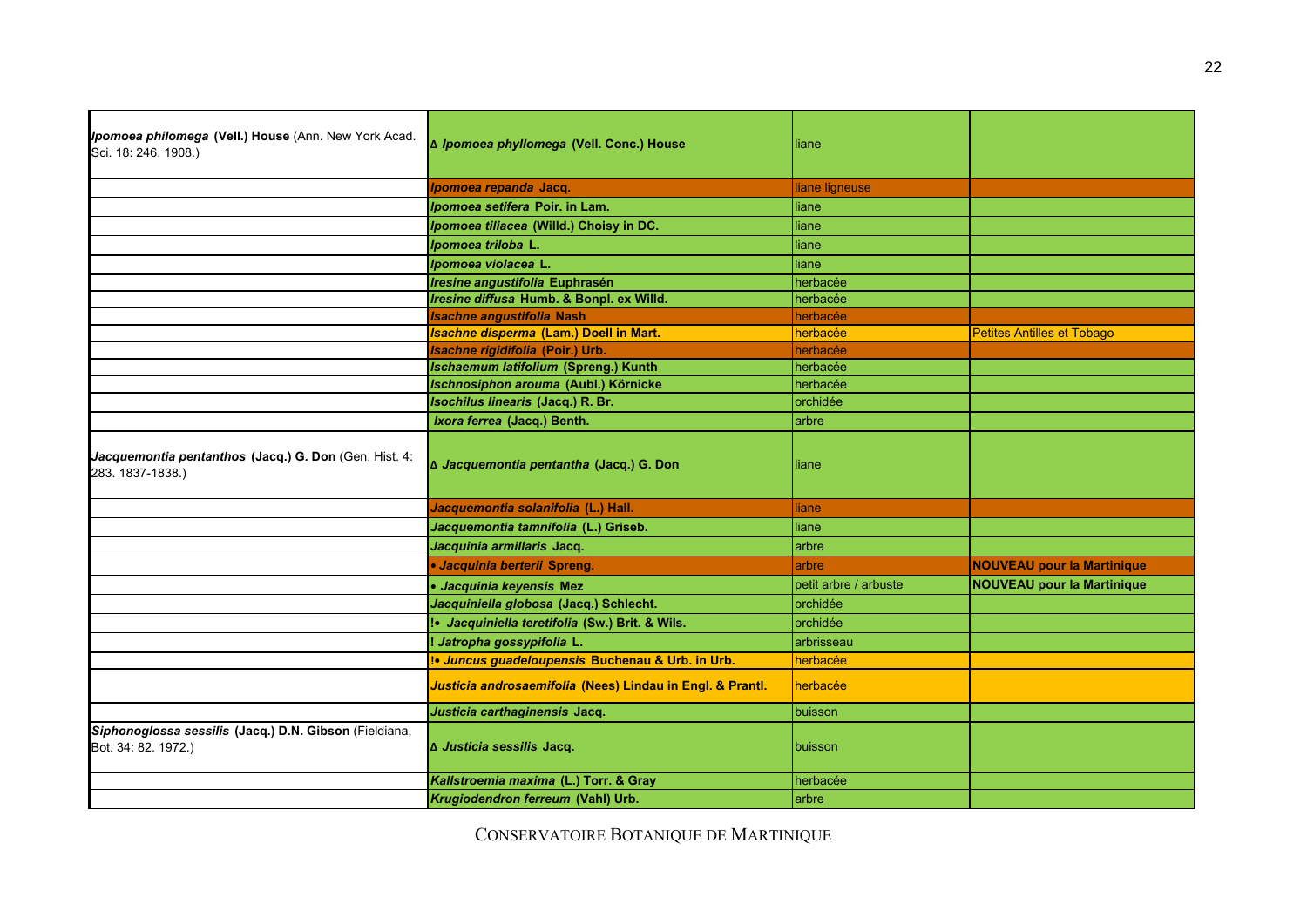|                                                                                                  | Kyllinga brevifolia Rottb.                      | herbacée   |                                   |
|--------------------------------------------------------------------------------------------------|-------------------------------------------------|------------|-----------------------------------|
|                                                                                                  | Kyllinga odorata Vahl                           | herbacée   |                                   |
|                                                                                                  | Kyllinga pumila Michx.                          | herbacée   |                                   |
|                                                                                                  | Laetia thamnia L.                               | arbre      |                                   |
|                                                                                                  | Lagascea mollis Cav.                            | herbacée   |                                   |
|                                                                                                  | Laguncularia racemosa (L.) Gaertn.f. in Gaertn. | arbre      |                                   |
|                                                                                                  | Lantana camara L.                               | arbrisseau |                                   |
|                                                                                                  | !• Lantana hodgei Sanders                       | arbuste    |                                   |
|                                                                                                  | Lantana involucrata L.                          | arbrisseau |                                   |
| Lantana strigocamara R. W. Sanders, Sida 22(1): 392, t.                                          | Δ! Lantana urticifolia Mill.                    | arbrisseau |                                   |
|                                                                                                  | Lasiacis divaricata (L.) Hitchc. Var.divaricata | herbacée   |                                   |
| Lasiacis sorghoidea (Desv. ex Ham.) Hitchc. & Chase<br>(Contr. U. S. Natl. Herb. 18: 338. 1917.) | ∆ Lasiacis maculata Aubl.) Urb.                 | herbacée   |                                   |
| Lasiacis sorghoidea (Desv. ex Ham.) Hitchc. & Chase<br>(Contr. U. S. Natl. Herb. 18: 338. 1917.) | ∆ Lasiacis patentiflora Hitchc. & Chase         | herbacée   |                                   |
|                                                                                                  | Lasiacis sloanei (Griseb.) Hitchc.              | herbacée   |                                   |
| Leersia ligularis Trin. var. grandiflora (Döll) Pyrah (lowa<br>State J. Sci. 44(2): 236. 1969.)  | ∆ Leersia grandiflora (Doell) Prodoehl          | herbacée   |                                   |
|                                                                                                  | Leersia monandra Sw.                            | herbacée   |                                   |
|                                                                                                  | Lemna aequinoctialis Welwitsch                  | herbacée   |                                   |
|                                                                                                  | Lemna valdiviana Philippi                       | herbacée   |                                   |
|                                                                                                  | <b>Leochilus puertoricensis M.W. Chase</b>      | orchidée   |                                   |
|                                                                                                  | <b>Lepanthes aurea Urb.</b>                     | orchidée   | <b>NOUVEAU pour la Martinique</b> |
|                                                                                                  | ! • Lepanthes dussii Urb.                       | orchidée   |                                   |
| Piper peltatum L. (Sp. Pl. 30. 1753.)                                                            | ∆ Lepianthes peltata (L.) Raf.                  | arbrisseau |                                   |
| Leptochloa fusca (L.) Kunth subsp. fascicularis (Lam.)<br>N.W. Snow (Novon 8: 78. 1998.)         | ∆ Leptochloa fascicularis (Lam.) A. Gray        | herbacée   |                                   |
| Leptochloa panicea (Retz.) Ohwi subsp. brachiata<br>(Steud.) N.W. Snow (Novon 8: 79. 1998.)      | ∆ Leptochloa filiformis (Lam.) P. Beauv.        | herbacée   |                                   |
|                                                                                                  | Leptochloa virgata (L.) P. Beauv.               | herbacée   |                                   |
|                                                                                                  | Leucaena leucocephala (Lam.) de Wit.            | arbre      |                                   |
|                                                                                                  | Licania leucosepala Griseb.                     | arbre      |                                   |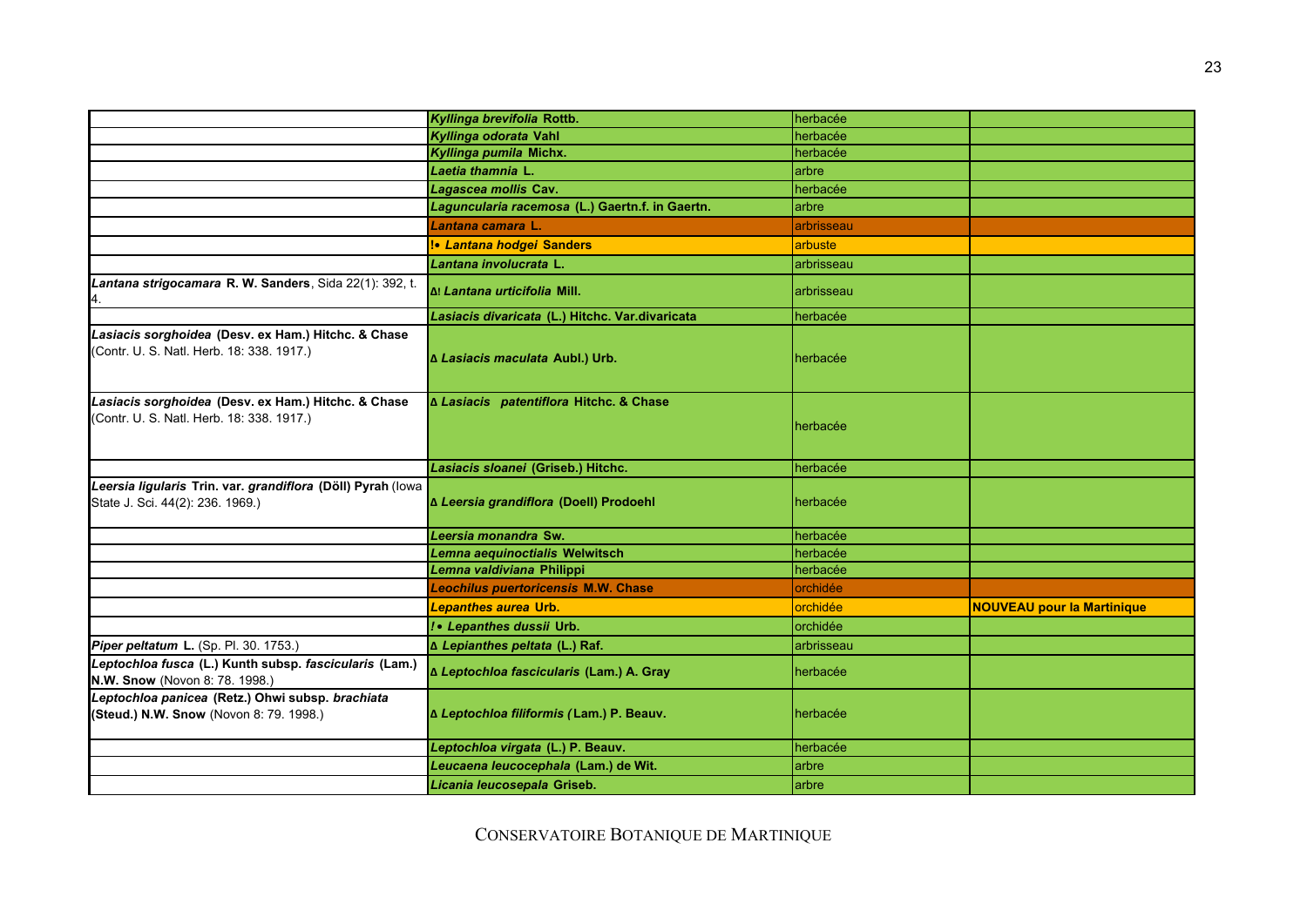|                                                                                           | Licania ternatensis Hook.f. ex Duss                                             | arbre      |  |
|-------------------------------------------------------------------------------------------|---------------------------------------------------------------------------------|------------|--|
| Licaria parvifolia (Lam.) Kosterm. (J. Sci. Res. (Jakarta)<br>1: 149. 1952.)              | ƥ Licaria salicifolia (Sw.) Kosterm.                                            | arbre      |  |
|                                                                                           | Licaria sericea (Griseb.) Kosterm.                                              | arbre      |  |
|                                                                                           | • Licaria triandra (Sw.) Kosterm.                                               | arbre      |  |
| Limnobium laevigatum (Humb. & Bonpl. ex Willd.)<br>Heine (Adansonia ser. 2, 8: 315. 1968) | ∆ Limnobium spongia (Bosc.) Steud. subsp. laevigata<br>(H.&B. ex Willd.) Lowden | herbacée   |  |
|                                                                                           | Lindernia diffusa (L.) Wettst.                                                  | herbacée   |  |
|                                                                                           | Lindernia microcalyx Pennell & Stehlé in Stehlé & Quentin                       | herbacée   |  |
|                                                                                           | Liparis nervosa (Thunb.) Lindl.                                                 | orchidée   |  |
|                                                                                           | Lippia alba (Mill.) N.E. Br.                                                    | arbrisseau |  |
|                                                                                           | Lippia micromera Schauer in DC.                                                 | arbrisseau |  |
| Phyla nodiflora (L.) Greene (Pittonia 4: 46. 1899.)                                       | ∆ Lippia nodiflora (L.) Michx.                                                  | herbacée   |  |
| Phyla stoechadifolia (L.) Small (Bull. Torrey Bot. Club 36<br>162. 1909.)                 | ∆ Lippia stoechadifolia (L.) Kunth in HBK.                                      | buisson    |  |
| Phyla strigulosa (M. Martens & Galeotti) Moldenke<br>(Phytologia 2: 233. 1947.)           | ∆ Lippia strigulosa Martens & Gal.                                              | herbacée   |  |
|                                                                                           | Lithachne pauciflora (Sw.) P. Beauv. in Poir.                                   | herbacée   |  |
|                                                                                           | Lithophila muscoides Sw.                                                        | herbacée   |  |
|                                                                                           | Lobelia conglobata Lam.                                                         | herbacée   |  |
|                                                                                           | Lobelia stricta Sw.                                                             | herbacée   |  |
|                                                                                           | Lonchocarpus heptaphyllus (Poir.) DC.                                           | arbre      |  |
|                                                                                           | Lonchocarpus punctatus Kunth                                                    | arbre      |  |
|                                                                                           | ! Lonchocarpus roseus (Mill.) DC.                                               | arbre      |  |
|                                                                                           | Ludwigia erecta (L.) H. Hara                                                    | herbacée   |  |
|                                                                                           | Ludwigia hyssopifolia (Don) Exell                                               | herbacée   |  |
|                                                                                           | Ludwigia leptocarpa (Nutt.) H. Hara                                             | arbrisseau |  |
|                                                                                           | Lycianthes pauciflora (Vahl) Bitter                                             | liane      |  |
| Senegalia vogeliana (Steud.) Britton & Rose (N. Amer.<br>Fl. 23(2): 116. 1928.)           | Δ!• Lysiloma ambigua Urb.                                                       | arbre      |  |
| Dolichandra unguis-cati (L.) L.G. Lohmann (Nuevo Cat.<br>Fl. Vasc. Venezuela 273, 2008)   | ∆ Macfadyena unguis-cati (L.) A. Gentry                                         | liane      |  |
|                                                                                           | <b>Machaerina restioides (Sw.) Vahl</b>                                         | herbacée   |  |
|                                                                                           | Machaerium lunatum (L.f.) Ducke                                                 | arbuste    |  |
|                                                                                           | Machaonia martinicensis (DC.) Standl.                                           | arbrisseau |  |
|                                                                                           | Maclura tinctoria (L.) D. Don ex Steud.                                         | arbre      |  |
|                                                                                           | Macroptilium lathyroides (L.) Urb.                                              | herbacée   |  |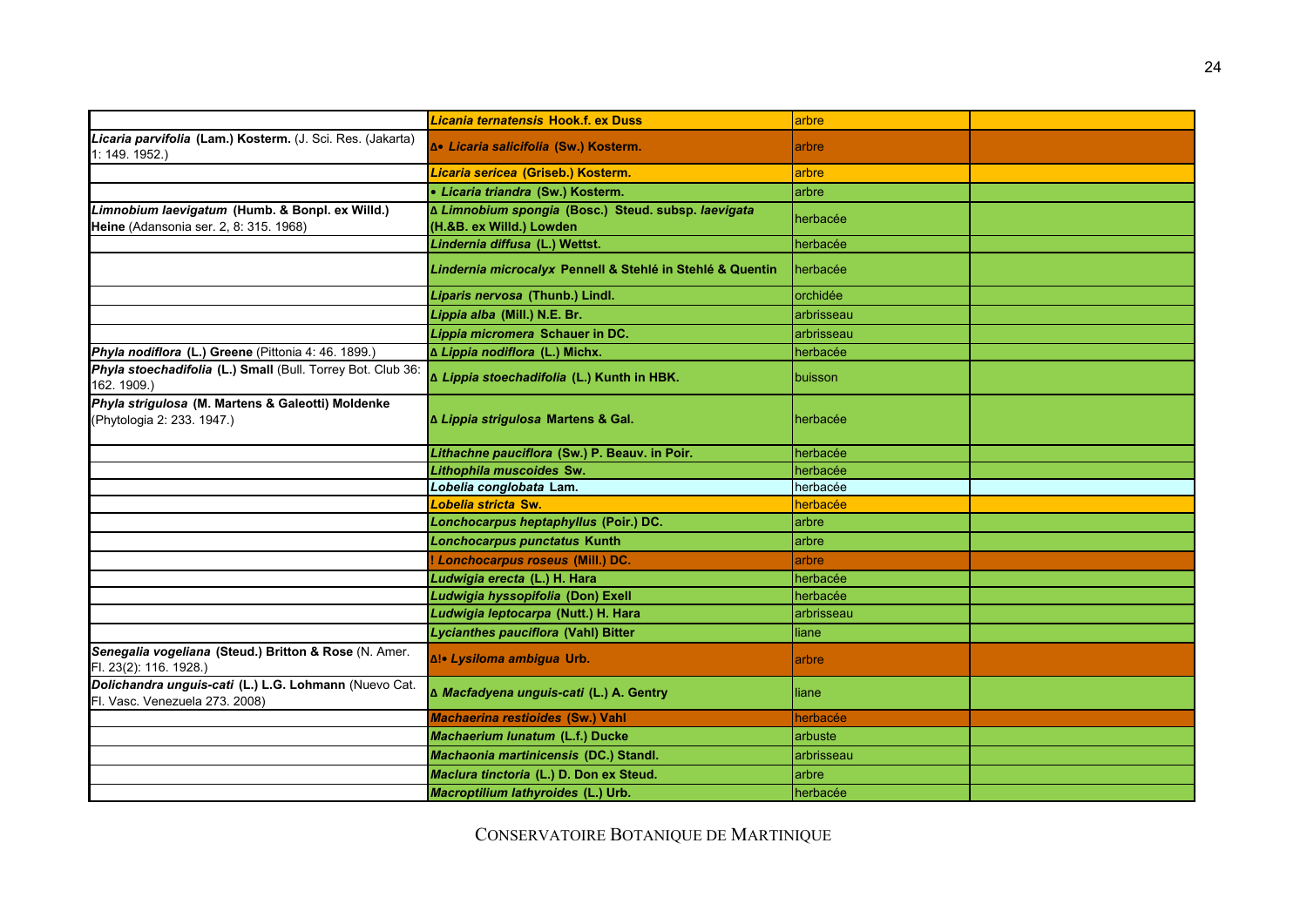|                                                                                                                                 | Malachra alceifolia Jacq.                                | arbrisseau            |                                     |
|---------------------------------------------------------------------------------------------------------------------------------|----------------------------------------------------------|-----------------------|-------------------------------------|
|                                                                                                                                 | Malachra capitata (L.) L.                                | arbrisseau            |                                     |
|                                                                                                                                 | Malachra fasciata Jacq.                                  | arbrisseau            |                                     |
|                                                                                                                                 | Malaxis major (Rchb. f.) Léon ex Hawkes                  | orchidée              |                                     |
|                                                                                                                                 | ! Malaxis massonii (Ridl.) Kuntze                        | orchidée              |                                     |
|                                                                                                                                 | !• Malaxis umbelliflora Sw.                              | orchidée              |                                     |
|                                                                                                                                 | ! Malpighia coccigera L.                                 | buisson               |                                     |
|                                                                                                                                 | Malpighia glabra L.                                      | petit arbre / arbuste |                                     |
|                                                                                                                                 | · Malpighia martinicensis Jacq.                          | arbre                 |                                     |
|                                                                                                                                 | Malvastrum americanum (L.) Torr. in Emory                | arbrisseau            |                                     |
|                                                                                                                                 | Malvastrum corchorifolium (Desr.) Britton ex Small       | herbacée              |                                     |
|                                                                                                                                 | <b>Manettia dominicensis Wernh.</b>                      | liane                 |                                     |
|                                                                                                                                 | Manilkara bidentata (A. DC.) A. Cheval.                  | arbre                 |                                     |
|                                                                                                                                 | Marcgravia lineolata Kr. & Urb.                          | liane                 |                                     |
|                                                                                                                                 | <b>Marcgravia trinitatis C. Presl</b>                    | liane                 | <b>Petites Antilles et Trinidad</b> |
|                                                                                                                                 | Marcgravia umbellata L.                                  | liane                 |                                     |
|                                                                                                                                 | Margaritaria nobilis L.f.                                | arbre                 |                                     |
|                                                                                                                                 | Marila racemosa Sw.                                      | arbre                 |                                     |
| Cyperus confertus Sw. (Prodr. 20. 1788.)                                                                                        | ∆ Mariscus bidentatus (Vahl) J. Raynal                   | herbacée              |                                     |
| Cyperus brunneus Sw. (Fl. Ind. Occid. 1: 116. 1797.)                                                                            | ∆ Mariscus brunneus (Sw.) C.B. Clarke in Urb.            | herbacée              |                                     |
| Cyperus hermaphroditus (Jacq.) Standl. (Contr. U. S.<br>Natl. Herb. 18: 88. 1916.)                                              | ∆ Mariscus hermaphroditus (Jacq.) Urb.                   | herbacée              |                                     |
| Cyperus mutisii (Kunth) Andersson (Galapagos Veg. 53.<br>1854.                                                                  | ∆ Mariscus mutisii Kunth in HBK.                         | herbacée              |                                     |
| Cyperus planifolius Rich. (Actes Soc. Hist. Nat. Paris 1:<br>106. 1792.)                                                        | ∆ Mariscus planifolius (L.C. Rich.) Urb.                 | herbacée              |                                     |
| Cyperus subtenuis (Kük.) M.T. Strong (in P. Acevedo-<br>Rodríguez & M.T. Strong, Contr. U. S. Natl. Herb. 52: 288.<br>$2005.$ ) | Δ! Mariscus tenuis (Sw.) C.B. Clarke in Urb.             | herbacée              |                                     |
|                                                                                                                                 | • Marsdenia dussii Schlecht, in Urb.                     | liane                 |                                     |
| Marsdenia fusca Schlecht. [1900, in Urb.; Symb. Antill. 1<br>274]                                                               | ∆ Marsdenia macrophylla (Humb. & Bonpl.) Fourn. in Mart. | liane                 |                                     |
|                                                                                                                                 | Marsypianthes chamaedrys (Vahl) Kuntze                   | herbacée              |                                     |
|                                                                                                                                 | Martynia annua L.                                        | herbacée              |                                     |
|                                                                                                                                 | Matelea maritima (Jacq.) Woodson                         | liane                 |                                     |
| Mormolyca pudica (Carnevali & Tapia-Muñoz) M. A.<br><b>Blanco</b>                                                               | Δ!• Maxillaria acutifolia Lindl.                         | orchidée              |                                     |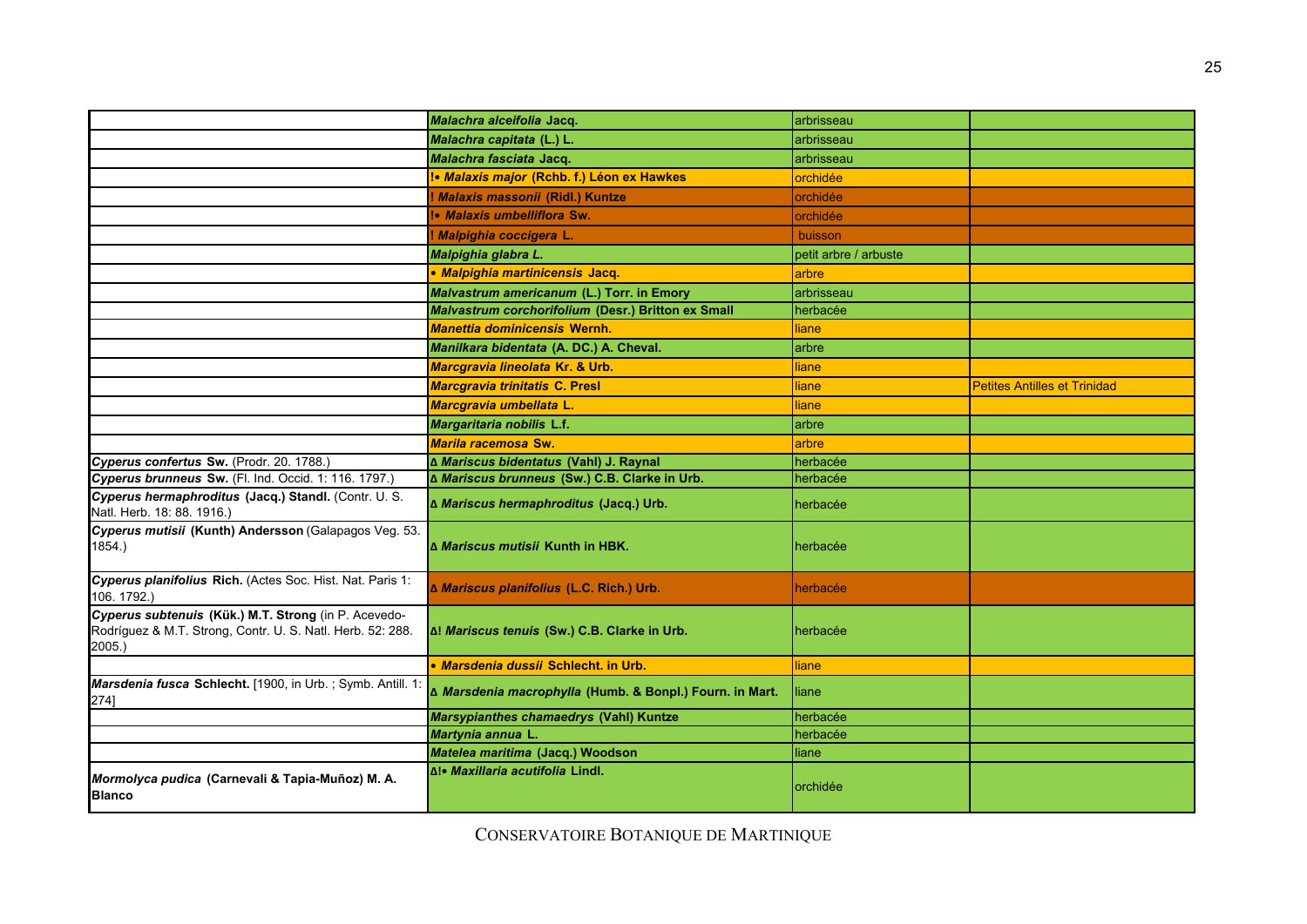| Ornithidium coccineum (Jacq.) R. Br.   | ∆ Maxillaria coccinea (Jacq.) L.O. Wms. ex Hodge                                        | orchidée              |                                   |
|----------------------------------------|-----------------------------------------------------------------------------------------|-----------------------|-----------------------------------|
| Ornithidium inflexum (Lindl.) Rchb. f. | ∆!• Maxillaria inflexa (Lindl.) Griseb.                                                 | orchidée              |                                   |
|                                        | !• Maxillaria meridensis Lindl.                                                         | orchidée              |                                   |
|                                        | Maytenus guianensis Klotzsch in Schomb.                                                 | arbre                 |                                   |
|                                        | Maytenus laevigata (Vahl) Griseb. ex Eggers                                             | arbre                 |                                   |
|                                        | Mecardonia procumbens (Mill.) Small                                                     | herbacée              |                                   |
|                                        | Melanthera aspera (Jacq.) Steud. ex Small                                               | herbacée              |                                   |
|                                        | Meliosma herbertii Rolfe                                                                | arbre                 |                                   |
|                                        | Melochia nodiflora Sw.                                                                  | arbrisseau            |                                   |
|                                        | Melochia pyramidata L.                                                                  | arbrisseau            |                                   |
|                                        | Melochia tomentosa L.                                                                   | arbrisseau            |                                   |
|                                        | Melothria pendula L.                                                                    | liane                 |                                   |
|                                        | Merremia dissecta (Jacq.) H. Hallier                                                    | liane                 |                                   |
|                                        | Merremia quinquefolia (L.) H. Hallier                                                   | liane                 |                                   |
|                                        | Merremia umbellata (L.) Hall. subsp. umbellata                                          | liane                 |                                   |
|                                        | ∆ Metastelma grisebachianum Schltr in Urb.                                              | liane                 |                                   |
|                                        | Metastelma grisebachianum Schltr in Urb.                                                | liane                 |                                   |
|                                        | • Metastelma martinicense Schlecht. in Urb.                                             | liane                 |                                   |
|                                        | Metastelma parviflorum (Sw.) R. Br. ex J.A. Schultes in<br><b>Roemer &amp; Schultes</b> | liane                 |                                   |
|                                        | Miconia acinodendron (L.) D. Don in Sweet                                               | arbuste / petit arbre |                                   |
|                                        | Miconia cornifolia (Desr.) Naud.                                                        | arbre                 |                                   |
|                                        | Miconia furfuracea (Vahl) Griseb.                                                       | arbre                 |                                   |
|                                        | Miconia globuliflora (Rich.) Cogn. in Mart.                                             | arbre                 |                                   |
|                                        | Miconia laevigata (L.) D. Don in Sweet                                                  | arbuste / petit arbre |                                   |
|                                        | Miconia martinicensis Cogn.                                                             | arbuste / petit arbre |                                   |
|                                        | Miconia mirabilis (Aubl.) L.O. Williams                                                 | arbre                 |                                   |
|                                        | • Miconia prasina (Sw.) DC.                                                             | arbre                 |                                   |
|                                        | · Miconia racemosa (Aubl.) DC.                                                          | petit arbre / arbuste | <b>NOUVEAU pour la Martinique</b> |
|                                        | · Miconia striata (Vahl) Cogn. in A. DC.                                                | arbre                 |                                   |
|                                        | Miconia trichotoma (Desr.) DC.                                                          | arbre                 |                                   |
|                                        | Micropholis guyanensis (A. DC.) Pierre                                                  | arbre                 |                                   |
|                                        | Microtea debilis Sw.                                                                    | herbacée              |                                   |
|                                        | Mikania hookeriana DC.                                                                  | liane                 |                                   |
|                                        | Mikania latifolia J.E. Smith in Rees                                                    | liane                 |                                   |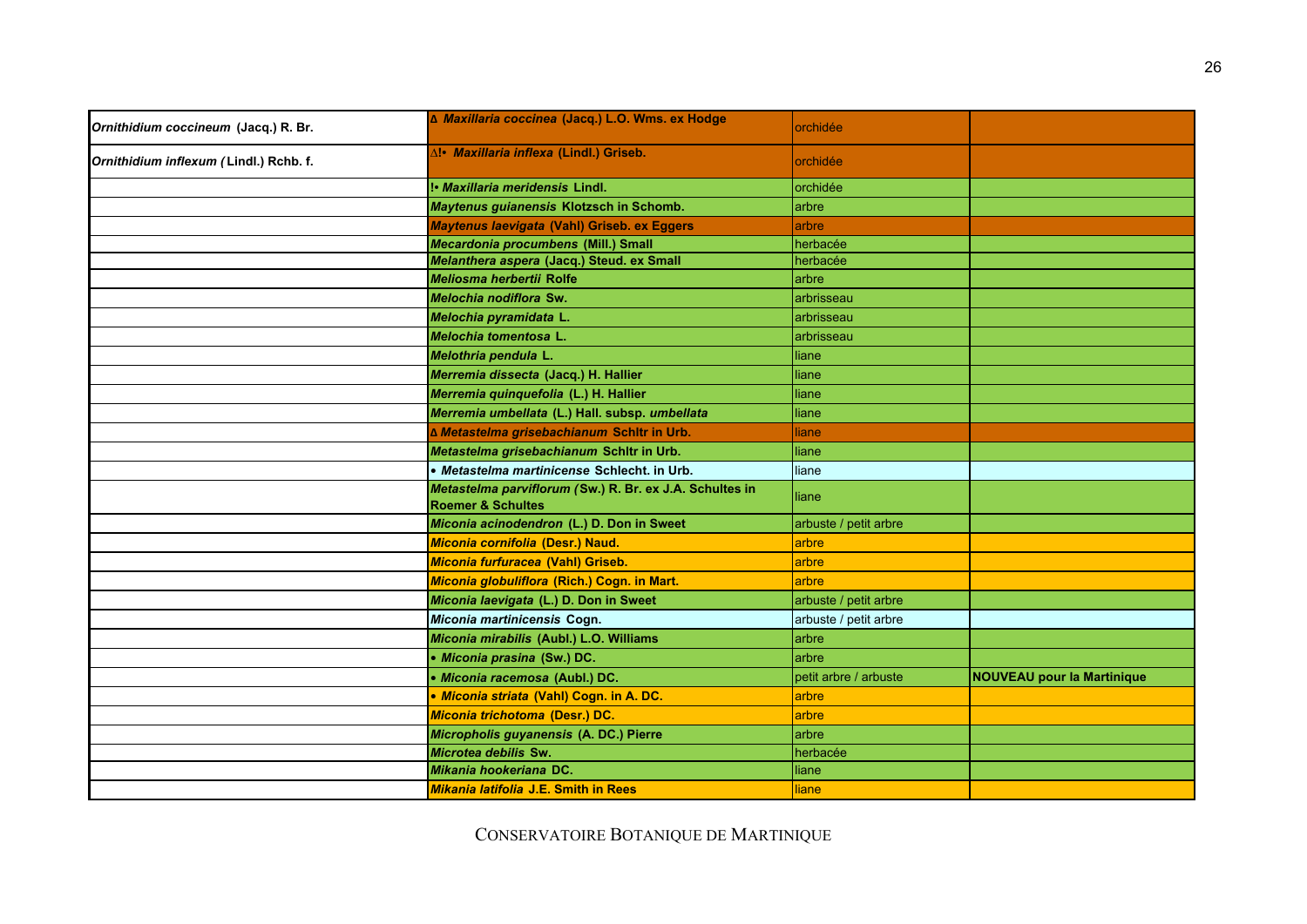|                                                                     | Mikania micrantha Kunth in HBK.                                                          | liane      |                                        |
|---------------------------------------------------------------------|------------------------------------------------------------------------------------------|------------|----------------------------------------|
|                                                                     | <b>Mikania ovalis Griseb.</b>                                                            | liane      |                                        |
|                                                                     | Mimosa camporum Benth.                                                                   | buisson    |                                        |
|                                                                     | Mimosa casta L.                                                                          | arbrisseau |                                        |
|                                                                     | Mimosa ceratonia L.                                                                      | arbrisseau |                                        |
|                                                                     | ! Mimosa pudica L.                                                                       | herbacée   | doutes / incertitudes                  |
|                                                                     | Mitracarpus hirtus (L.) DC.                                                              | herbacée   |                                        |
|                                                                     | Monstera adansonii Schott                                                                | herbacée   | Petites Antilles et Trinidad et Tobago |
|                                                                     | Montrichardia arborescens (L.) Schott                                                    | herbacée   |                                        |
|                                                                     | Morisonia americana L.                                                                   | arbre      |                                        |
|                                                                     | Mucuna sloanei Fawc, & Rendle                                                            | liane      |                                        |
|                                                                     | Myrcia citrifolia (Aubl.) Urb. var. citrifolia                                           | arbre      |                                        |
| Myrcia guianensis (Aubl.) DC. (Prodr. 3: 245. 1828)                 | ם! Myrcia citrifolia (Aubl.) Urb. var. imrayana (Griseb.)<br><b>Stehlé &amp; Quentin</b> | arbre      |                                        |
|                                                                     | Myrcia deflexa (Poir.) DC.                                                               | arbre      |                                        |
|                                                                     | Myrcia fallax (Rich.) DC.                                                                | arbre      |                                        |
| Myrcia amazonica DC (Prodr. 3: 250. 1828.)                          | ∆ Myrcia leptoclada DC.                                                                  | arbre      |                                        |
|                                                                     | Myrcia martinicensis Kr.&Urb.                                                            | arbre      |                                        |
|                                                                     | • Myrcia platyclada DC.                                                                  | arbre      |                                        |
|                                                                     | Myrcia splendens (Sw.) DC.                                                               | arbre      |                                        |
|                                                                     | Myrcianthes fragrans (Sw.) McVaugh                                                       | arbre      |                                        |
|                                                                     | Myrciaria floribunda (West ex Willd.) O. Berg.                                           | arbre      |                                        |
|                                                                     | Myrsine coriacea (Sw.) R. Br. ex Roemer & Schultes                                       | arbre      |                                        |
|                                                                     | <b>Myrsine trinitatis A. DC.</b>                                                         | arbre      | hot spot et Trinidad                   |
| Nama jamaicensis L. (Syst. Nat. ed. 10, 950. 1759.)                 | ∆ Nama jamaicense L.                                                                     | herbacée   |                                        |
|                                                                     | <b>Nautilocalyx mellitifolius (L.) Wiehler</b>                                           | herbacée   | Petites Antilles et Trinidad et Tobago |
| Stenostomum resinosum (Vahl) Griseb. (Fl. Brit. W. I.<br>334.1861.) | ∆ Neolaugeria resinosa (Vahl) Nicolson                                                   | arbre      | hot spot et Trinidad                   |
|                                                                     | Nepsera aquatica (Aubl.) Naud.                                                           | herbacée   |                                        |
|                                                                     | Neptunia plena (L.) Benth.                                                               | herbacée   |                                        |
|                                                                     | Neurolaena lobata (L.) Cass. in Cuvier                                                   | herbacée   |                                        |
|                                                                     | Nopalea cochenillifera (L.) Salm-Dyck subsp. parvior C.<br><b>Sastre</b>                 | cactée     |                                        |
|                                                                     | Nymphaea amazonum Mart. & Zucc.                                                          | herbacée   |                                        |
|                                                                     | Nymphaea ampla (Salisb.) DC.                                                             | herbacée   |                                        |
|                                                                     | Nymphaea rudgeana G. Meyer                                                               | herbacée   |                                        |
|                                                                     | Ochroma pyramidale (Cav. ex Lam.) Urb.                                                   | arbre      |                                        |
|                                                                     | Ocimum campechianum Mill.                                                                | herbacée   |                                        |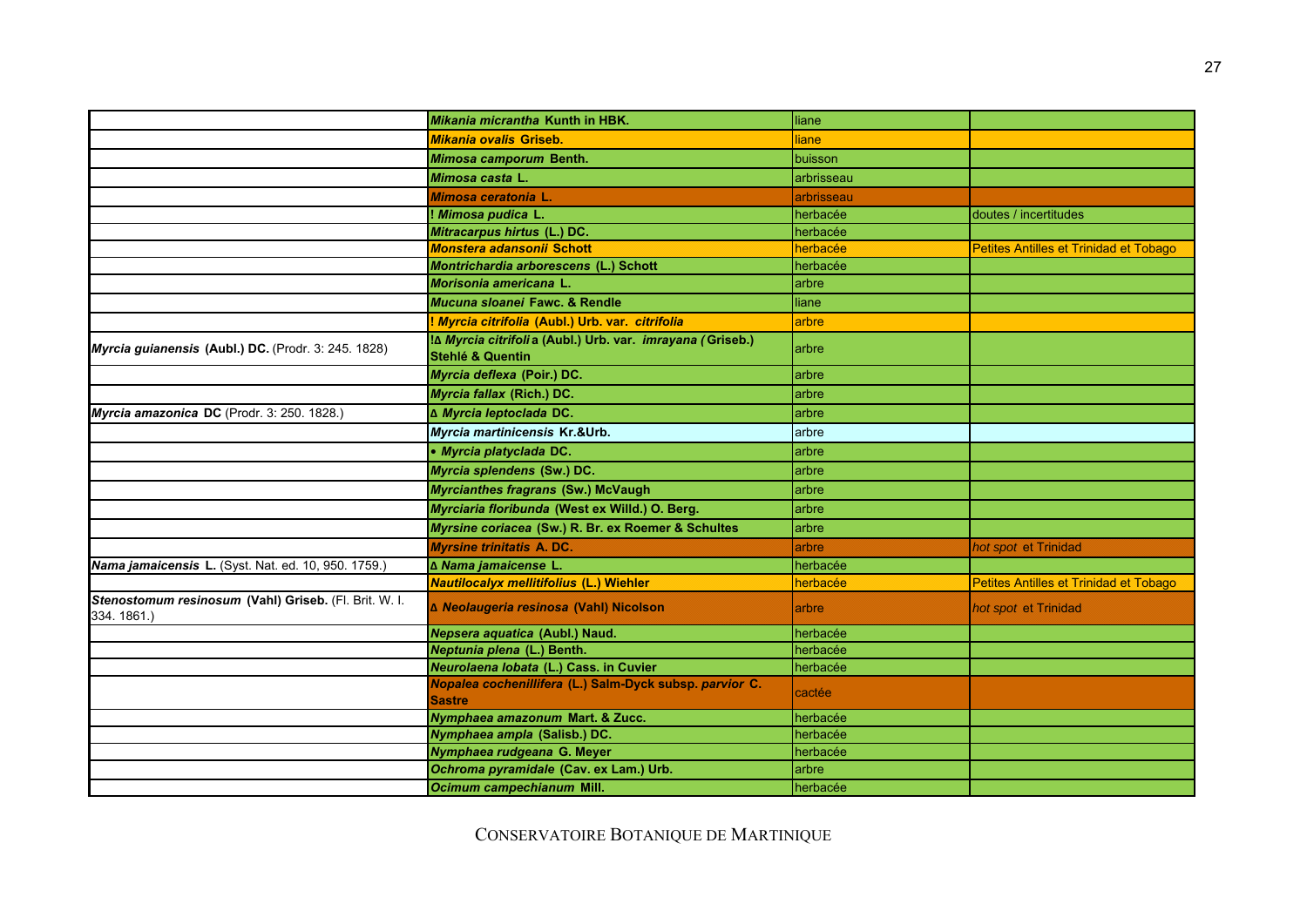|                                                                          | • Ocotea alpina R.A. Howard                                                         | arbre      |                                     |
|--------------------------------------------------------------------------|-------------------------------------------------------------------------------------|------------|-------------------------------------|
|                                                                          | Ocotea cernua (Nees) Mez                                                            | arbre      |                                     |
| Nectandra coriacea (Sw.) Griseb. (Fl. Brit. W. I. 281.<br>1860.)         | ∆ Ocotea coriacea (Sw.) Britton in Britton & Millsp.                                | arbre      |                                     |
|                                                                          | Ocotea dominicana (Meissn.) R.A. Howard                                             | arbre      |                                     |
|                                                                          | Ocotea eggersiana Mez                                                               | arbre      | <b>Petites Antilles et Trinidad</b> |
|                                                                          | • Ocotea floribunda (Sw.) Mez                                                       | arbre      |                                     |
|                                                                          | • Ocotea foeniculacea Mez                                                           | arbre      |                                     |
|                                                                          | • Ocotea imravana Mez                                                               | arbre      |                                     |
|                                                                          | !• Ocotea insularis (Meisn.) Mez                                                    | arbre      |                                     |
|                                                                          | • Ocotea jacquini (Meissn.) Mez                                                     | arbre      |                                     |
|                                                                          | Ocotea leucoxylon (Sw.) De Laness                                                   | arbre      | hot spot et Trinidad et Tobago      |
|                                                                          | ! Ocotea martinicensis Mez                                                          | arbre      |                                     |
| Nectandra membranacea (Sw.) Griseb. (Fl. Brit. W. I.<br>282. 1860.)      | ∆ Ocotea membranacea (Sw.) R.A. Howard                                              | arbre      |                                     |
| Nectandra patens (Sw.) Griseb. (Fl. Brit. W. I. 281. 1860.)              | △ Ocotea patens (Sw.) Nees                                                          | arbre      |                                     |
|                                                                          | Octomeria graminifolia (L.) R. Br. in Ait.                                          | orchidée   | <b>Petites Antilles et Trinidad</b> |
|                                                                          | Odontonema nitidum (Jacq.) Kuntze                                                   | arbrisseau |                                     |
|                                                                          | Olyra latifolia L.                                                                  | herbacée   |                                     |
|                                                                          | Omphalea diandra L.                                                                 | liane      |                                     |
|                                                                          | Oncidium altissimum (Jacq.) Sw.                                                     | orchidée   |                                     |
| Trichocentrum cebolleta (Jacq.) M.W. Chase &<br><b>N.H.Williams</b>      | ∆ Oncidium cebolleta (Jacq.) Sw.                                                    | orchidée   |                                     |
| Trichocentrum undulatum (Swartz) Ackerman & M. W.<br><b>Chase</b>        | ∆ Oncidium Iuridum Lindl.                                                           | orchidée   |                                     |
|                                                                          | · Operculina leptoptera Urb.                                                        | liane      |                                     |
|                                                                          | Operculina macrocarpa (L.) Urb.                                                     | liane      |                                     |
|                                                                          | · Operculina turpethum (L.) Silva Manso var. ventricosa<br>(Bert.) Austin & Staples | liane      |                                     |
| Oplismenus compositus (L.) P. Beauv. (Ess. Agrostogr.<br>54, 168. 1812.) | A! Oplismenus hirtellus (L.) Beauv. subsp. setarius (Lam.)<br><b>Mez</b>            | herbacée   |                                     |
|                                                                          | Opuntia dillenii (Ker Gawl.) Haw.                                                   | cactée     |                                     |
|                                                                          | <b>Opuntia triacantha (Willd.) Sweet</b>                                            | cactée     |                                     |
|                                                                          | Oreopanax capitatus (Jacq.) Decne. & Planch.                                        | arbre      |                                     |
|                                                                          | Oreopanax dussii Kr. & Urb. ex Duss                                                 | arbre      |                                     |
|                                                                          | • Oreopanax ramosissimus A.C. Smith                                                 | arbre      |                                     |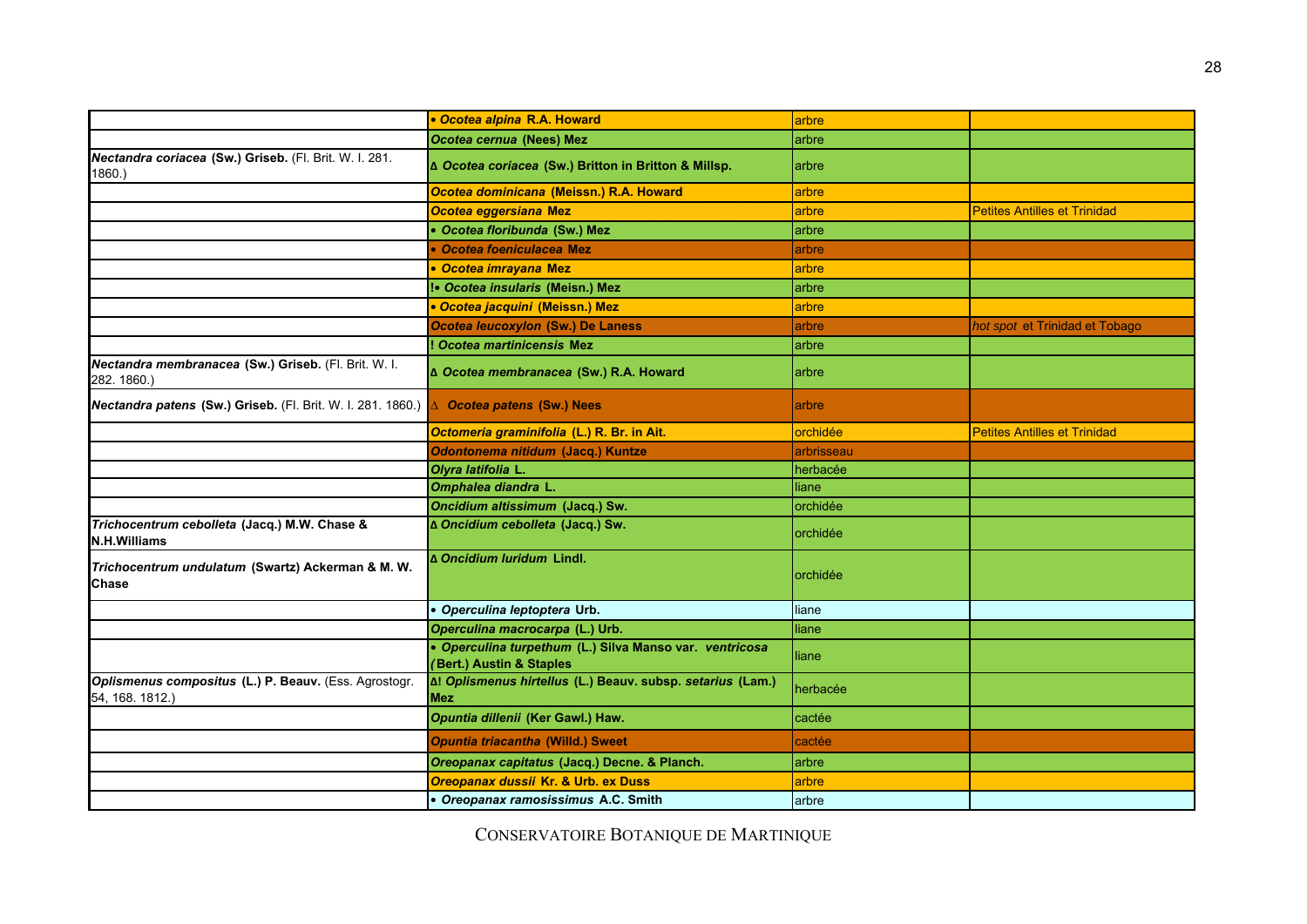|                                                                                    | Ormosia monosperma (Sw.) Urb.                                          | arbre                 |  |
|------------------------------------------------------------------------------------|------------------------------------------------------------------------|-----------------------|--|
|                                                                                    | Orthoclada Iaxa (L.C. Rich.) P. Beauv.                                 | herbacée              |  |
|                                                                                    | Ouratea guildingii (Planch.) Urb.                                      | arbre                 |  |
|                                                                                    | · Ouratea longifolia (Lam.) Engl. in Mart.                             | arbre                 |  |
|                                                                                    | <b>Oxalis frutescens L.</b>                                            | herbacée              |  |
|                                                                                    | Oxandra laurifolia (Sw.) A. Rich. in Sagra                             | arbre                 |  |
| Palicourea croceoides Ham. (Prodr. Pl. Ind. Occid. 29.<br>1825.                    | ∆ Palicourea crocea (Sw.) Schultes in R. & S.                          | arbre                 |  |
|                                                                                    | ∆!• Palicourea martinicensis Standl.                                   | arbuste               |  |
|                                                                                    | <b>Panicum diffusum Sw.</b>                                            | herbacée              |  |
|                                                                                    | Panicum hirsutum Sw.                                                   | herbacée              |  |
| Steinchisma laxum (Sw.) Zuloaga (Amer. J. Bot. 90: 817.<br>2003.)                  | ∆ Panicum laxum Sw.                                                    | herbacée              |  |
|                                                                                    | Panicum pilosum Sw.                                                    | herbacée              |  |
| Ocellochloa pulchella (Raddi) Zuloaga & Morrone (Syst.<br>Bot. 34: 690. 2009)      | ∆ Panicum pulchellum Raddi                                             | herbacée              |  |
| Panicum trichidiachne Döll. (in C.F.P. von Martius, Fl.<br>Bras. 2(2): 339. 1877.) | <b>A Panicum schiffneri Hack.</b>                                      | herbacée              |  |
|                                                                                    | <b>Panicum trichoides Sw.</b>                                          | herbacée              |  |
|                                                                                    | Pappophorum pappiferum (Lam.) Kuntze                                   | herbacée              |  |
|                                                                                    | • Parathesis crenulata (Vent.) Hook.f. ex Hemsl.                       | arbuste / petit arbre |  |
|                                                                                    | Parthenium hysterophorus L.                                            | herbacée              |  |
|                                                                                    | Paspalidium geminatum (Forssk.) Stapf in Prain                         | herbacée              |  |
|                                                                                    | Paspalum conjugatum B. Bergius var. conjugatum                         | herbacée              |  |
|                                                                                    | ! Paspalum conjugatum B. Bergius var. pubescens Doell                  | herbacée              |  |
|                                                                                    | Paspalum distichum L.                                                  | herbacée              |  |
|                                                                                    | Paspalum fimbriatum Kunth in HBK.                                      | herbacée              |  |
|                                                                                    | Paspalum laxum Lam.                                                    | herbacée              |  |
|                                                                                    | <b>Paspalum nesiotes Chase</b>                                         | herbacée              |  |
|                                                                                    | <b>Paspalum notatum Flugge</b>                                         | herbacée              |  |
|                                                                                    | Paspalum nutans Lam.                                                   | herbacée              |  |
|                                                                                    | Paspalum orbiculatum Poir. in Lam.                                     | herbacée              |  |
|                                                                                    | Paspalum plicatulum Michx.                                             | herbacée              |  |
|                                                                                    | Paspalum saccharoides Nees in Trin.                                    | herbacée              |  |
|                                                                                    | Paspalum vaginatum Sw.                                                 | herbacée              |  |
|                                                                                    | Paspalum virgatum L.                                                   | herbacée              |  |
|                                                                                    | Passiflora andersonii DC.                                              | <b>liane</b>          |  |
|                                                                                    | Passiflora foetida L. var. hispida (DC. ex Triana & Planch.)<br>Killip | liane                 |  |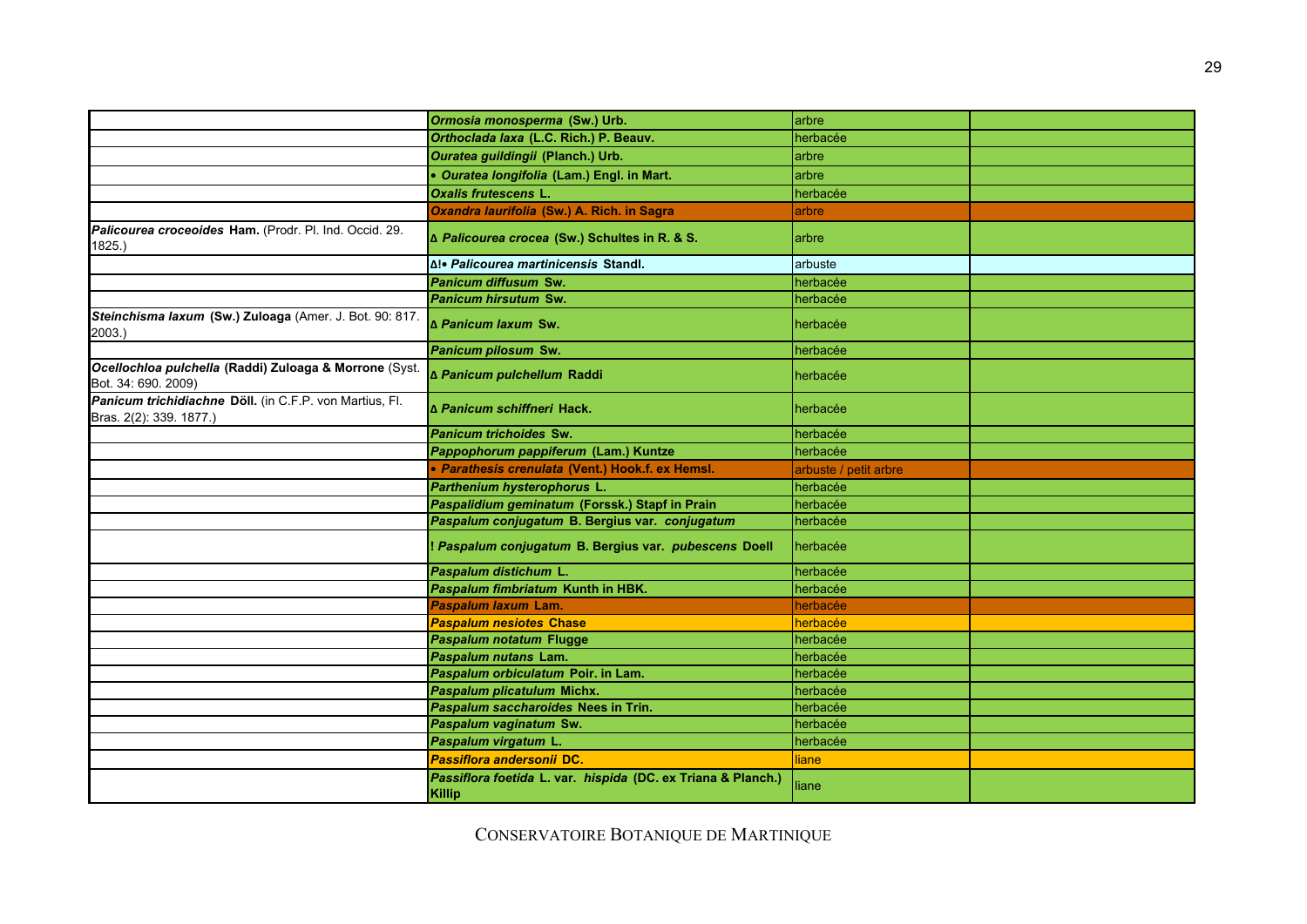|                                                                                                                                                          | Passiflora laurifolia L.                        | liane          |                                     |
|----------------------------------------------------------------------------------------------------------------------------------------------------------|-------------------------------------------------|----------------|-------------------------------------|
|                                                                                                                                                          | Passiflora rotundifolia L.                      | liane          |                                     |
|                                                                                                                                                          | Passiflora rubra L.                             | liane          |                                     |
|                                                                                                                                                          | Passiflora serrato-digitata L.                  | liane          |                                     |
|                                                                                                                                                          | Passiflora suberosa L.                          | liane          |                                     |
|                                                                                                                                                          | Paullinia cururu L.                             | liane          |                                     |
|                                                                                                                                                          | Paullinia pinnata L.                            | liane          |                                     |
|                                                                                                                                                          | <b>Paullinia vespertilio Sw.</b>                | <b>liane</b>   |                                     |
|                                                                                                                                                          | Pavonia paludicola Nicolson in Howard           | arbrisseau     |                                     |
|                                                                                                                                                          | <b>Pavonia schiedeana Steud.</b>                | arbrisseau     |                                     |
|                                                                                                                                                          | Pavonia spinifex (L.) Cav.                      | arbrisseau     |                                     |
|                                                                                                                                                          | Pectis humifusa Sw.                             | herbacée       |                                     |
|                                                                                                                                                          | <b>Pectis linearis Llave</b>                    | herbacée       |                                     |
|                                                                                                                                                          | Pectis linifolia L.                             | herbacée       |                                     |
|                                                                                                                                                          | <b>Pectis tenuicaulis Urb.</b>                  | herbacée       |                                     |
| Euphorbia tithymaloides L. (Sp. Pl.1: 453.1753.)                                                                                                         | ∆ Pedilanthus tithymaloides (L.) Poit.          | arbrisseau     |                                     |
|                                                                                                                                                          | Pelexia adnata (Sw.) Spreng.                    | orchidée       |                                     |
| Cenchrus polystachios (L.) Morrone (Ann. Bot. 106: 129.<br>2010.)                                                                                        | ∆ Pennisetum setosum (Sw.) L.C. Rich. in Pers.  | herbacée       |                                     |
|                                                                                                                                                          | Peperomia emarginella (Sw. ex Wikstr.) C. DC.   | herbacée       |                                     |
|                                                                                                                                                          | Peperomia hernandiifolia (Vahl) A. Dietr. in L. | herbacée       |                                     |
|                                                                                                                                                          | Peperomia hirtella Miq.                         | herbacée       |                                     |
|                                                                                                                                                          | Peperomia magnoliifolia (Jacq.) A. Dietr.       | herbacée       |                                     |
|                                                                                                                                                          | Peperomia myrtifolia (Vahl) A. Dietr.           | herbacée       |                                     |
| Peperomia glabella (Sw.) A. Dietr. var. nigropunctata<br>(Miq.) Dahlst. (Kongl. Svenska Vetensk. Acad. Handl.<br>33(2): 122. 1900.), 16(1): 409. 1869.), | ∆ Peperomia nigropunctata Miq.                  | herbacée       |                                     |
|                                                                                                                                                          | Peperomia obtusifolia (L.) A. Dietr. in L.      | herbacée       |                                     |
|                                                                                                                                                          | Peperomia pellucida (L.) Kunth in HBK.          | herbacée       |                                     |
|                                                                                                                                                          | Peperomia rotundifolia (L.) Kunth in HBK.       | liane          |                                     |
|                                                                                                                                                          | Peperomia trifolia (L.) A. Dietr. in L.         | herbacée       |                                     |
|                                                                                                                                                          | Pereskia aculeata Mill.                         | cactée         |                                     |
| Persea urbaniana Mez (Jahrb. Königl. Bot. Gart. Berlin 5:                                                                                                |                                                 |                |                                     |
| 143.1889.)                                                                                                                                               | ƥ Persea glaberrima Mez                         | arbre          |                                     |
|                                                                                                                                                          | Petiveria alliacea L.                           | herbacée       |                                     |
|                                                                                                                                                          | ∆! Petrea kohautiana C. Presl                   | liane          | <b>Petites Antilles et Trinidad</b> |
|                                                                                                                                                          | Petrea volubilis L.                             | liane ligneuse |                                     |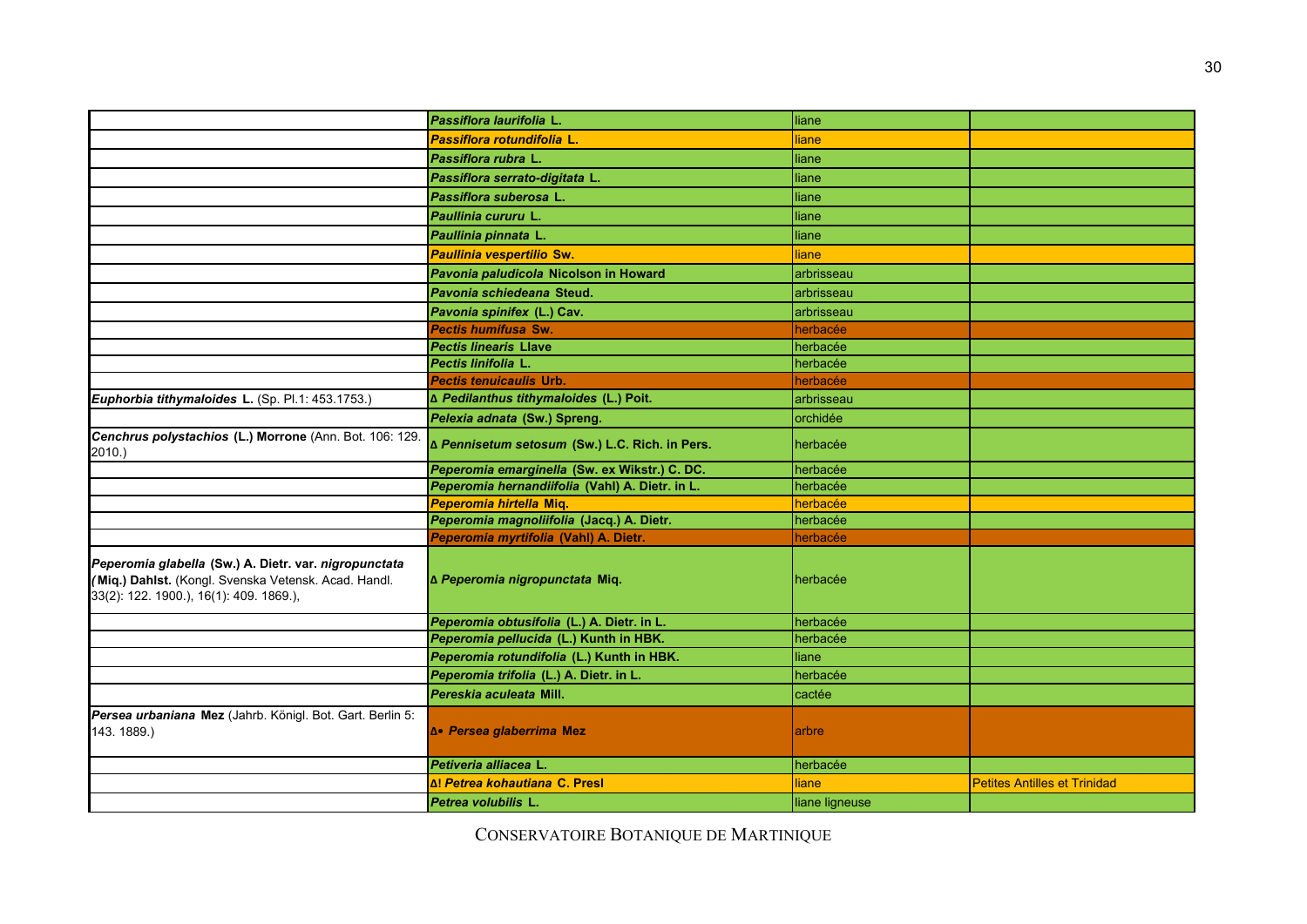|                                                                                                                           | Pfaffia iresinoides (Kunth) Spreng.                                       | herbacée / sous arbrisseau |                                     |
|---------------------------------------------------------------------------------------------------------------------------|---------------------------------------------------------------------------|----------------------------|-------------------------------------|
|                                                                                                                           | <b>Pharus lappulaceus Aubl.</b>                                           | herbacée                   |                                     |
|                                                                                                                           | Pharus latifolius L.                                                      | herbacée                   |                                     |
|                                                                                                                           | Philodendron dussii Engl.                                                 | herbacée                   |                                     |
|                                                                                                                           | Philodendron giganteum Schott                                             | herbacée                   |                                     |
|                                                                                                                           | Philodendron lingulatum (L.) C. Koch                                      | liane                      |                                     |
| Philodendron hederaceum (Jacq.) Schott var.<br>hederaceum (Wiener Z. Kunst 3: 780. 1829.)                                 | Δ! Philodendron scandens C. Koch & H. Sello                               | liane                      |                                     |
|                                                                                                                           | Phoradendron anceps (Spreng.) M. Gomez                                    | herbacée                   |                                     |
|                                                                                                                           | ! Phoradendron hexastichum (DC.) Griseb.                                  | herbacée                   | doutes / incertitudes               |
| Phoradendron crassifolium (Pohl ex DC.) Eichler (in<br>C.F.P. von Martius, Fl. Bras. 5(2): 125. 1868.)                    | ∆! Phoradendron martinicense (DC.) Griseb.                                | herbacée                   | doutes / incertitudes               |
|                                                                                                                           | ! Phoradendron mucronatum (DC.) Kr. & Urb. in Urb.                        | herbacée                   | doutes / incertitudes               |
|                                                                                                                           | Phoradendron piperoides (Kunth) Trel.                                     | herbacée                   |                                     |
|                                                                                                                           | I*• Phoradendron quadrangulare (Kunth) Griseb.                            | parasite                   |                                     |
| Phoradendron dipterum Eichler (in C.F.P. von Martius,<br>Fl. Bras. 5(2): 109. 1868.)                                      | ∆!• Phoradendron tetrapterum Kr. & Urb. in Urb.                           | herbacée                   | hot spot et Trinidad                |
|                                                                                                                           | Phoradendron trinervium (Lam.) Griseb.                                    | herbacée                   |                                     |
|                                                                                                                           | Phoradendron undulatum (Pohl) Eichler in Mart.                            | herbacée                   | doutes / incertitudes               |
|                                                                                                                           | *!• Phyllanthus acuminatus Vahl                                           | arbre                      |                                     |
|                                                                                                                           | Phyllanthus amarus Schum. & Thonn.                                        | herbacée                   |                                     |
| Phyllanthus carolinensis Walter subsp. carolinensis<br>(Fl. Carol. 228. 1788.)                                            | ∆ Phyllanthus caroliniensis Walter ssp. carolinensis                      | herbacée                   |                                     |
| Phyllanthus carolinensis Walter subsp. guianensis<br>(Klotzsch) G.L.Webster (Contr. Gray Herb. 167: 46. 1955.) antillanus | ∆! Phyllanthus carolinensis Walter ssp. guianensis var.                   | herbacée                   |                                     |
|                                                                                                                           | Phyllanthus epiphyllanthus L.                                             | arbrisseau                 |                                     |
|                                                                                                                           | • Phyllanthus megapodus Webster                                           | arbuste / petit arbre      |                                     |
|                                                                                                                           | · Phyllanthus mimosoides Sw.                                              | arbre                      | <b>Petites Antilles et Trinidad</b> |
|                                                                                                                           | ! Phyllanthus niruri L. subsp. lathyroides (Kunth in HBK)<br><b>Webst</b> | herbacée                   |                                     |
|                                                                                                                           | Phyllanthus niruri L. subsp. niruri                                       | herbacée                   |                                     |
|                                                                                                                           | Phyllanthus ovatus Poir., in Lam.                                         | arbrisseau                 |                                     |
|                                                                                                                           | Phyllanthus stipulatus (Raf.) Webster                                     | herbacée                   |                                     |
| Phyllanthus brasiliensis (Aubl.) Poir. (in J.B.A.P.M. de<br>Lamarck, Encycl. 5: 296. 1804.)                               | ∆!• Phyllanthus subglomeratus Poir. in Lam.                               | arbre                      |                                     |
|                                                                                                                           | Physalis pubescens L.                                                     | herbacée                   |                                     |
|                                                                                                                           | Phytolacca icosandra L                                                    | herbacée                   |                                     |
|                                                                                                                           | Phytolacca rivinoides Kunth & Bouché in Link                              | herbacée                   |                                     |
|                                                                                                                           | Picramnia pentandra Sw.                                                   | arbre                      |                                     |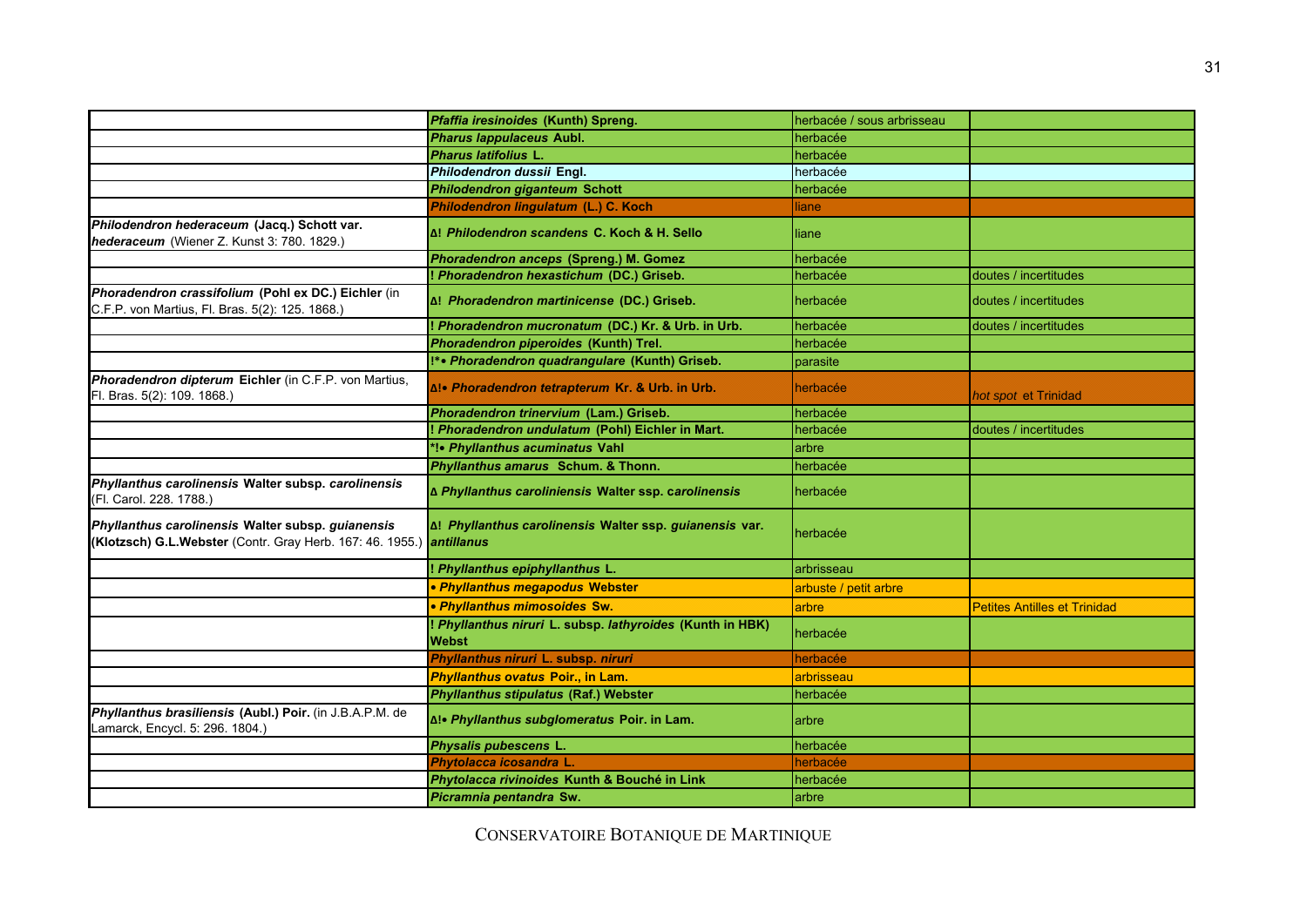|                                                                                   | Picrasma excelsa (Sw.) Planch.                  | arbre                 |                       |
|-----------------------------------------------------------------------------------|-------------------------------------------------|-----------------------|-----------------------|
| Pilea rivoriae Wedd. (Ann. Sci. Nat. Bot., sér. 3, 18: 210.<br>1852.)             | ∆ Pilea corymbosa (Savigny) Blume               | herbacée              |                       |
|                                                                                   | Pilea hyalina Fenzl                             | herbacée              |                       |
|                                                                                   | Pilea inaequalis (Juss. ex Poir.) Wedd.         | herbacée              | doutes / incertitudes |
|                                                                                   | Pilea involucrata (Sims) C.H. Wright & D. Dewar | herbacée              |                       |
|                                                                                   | Pilea microphylla (L.) Liebm.                   | herbacée              |                       |
|                                                                                   | Pilea nummulariifolia (Sw.) Wedd.               | herbacée              | doutes / incertitudes |
|                                                                                   | Pilea parietaria (L.) Blume                     | herbacée              |                       |
|                                                                                   | ! Pilea repens (Sw.) Wedd.                      | herbacée              | doutes / incertitudes |
|                                                                                   | Pilea semidentata (A.L. Juss. ex Poir.) Wedd    | herbacée              |                       |
|                                                                                   | <b>Pilocarpus racemosus Vahl</b>                | arbre                 |                       |
|                                                                                   | Pilosocereus royeni (L.) Byles & G. Rowley      | cactée                |                       |
|                                                                                   | Pimenta racemosa (Mill.) J. W. Moore            | arbre                 |                       |
|                                                                                   | Piper aduncum L.                                | arbre                 |                       |
|                                                                                   | Piper aequale Vahl                              | arbrisseau            |                       |
|                                                                                   | Piper amalago L.                                | arbrisseau            |                       |
|                                                                                   | Piper dilatatum Rich.                           | arbuste / arbrisseau  |                       |
|                                                                                   | Piper dussii C. DC. in Urb.                     | arbrisseau            |                       |
|                                                                                   | Piper glabrescens (Miq.) C. DC.                 | arbrisseau            |                       |
|                                                                                   | Piper hispidum Sw.                              | arbre                 |                       |
|                                                                                   | Piper martinicense C. DC. in Briq.              | arbuste               |                       |
|                                                                                   | Piper reticulatum L.                            | arbre                 |                       |
| Piriqueta cistoides (L.) Griseb. subsp. cistoides (Fl. Brit.<br>W. I. 298. 1860.) | ∆ Piriqueta cistoides (L.) Griseb.              | herbacée              |                       |
|                                                                                   | Piscidia carthagenensis Jacq.                   | arbre                 |                       |
|                                                                                   | Pisonia aculeata L.                             | liane                 |                       |
| Guapira fragrans (Dum. Cours.) Little (Phytologia 17:<br>368.1968.)               | ∆ Pisonia fragrans Dum.-Cours.                  | arbre                 |                       |
| Guapira suborbiculata (Hemsl. ex Duss) Lundell<br>(Wrightia 4(2): 84. 1968.)      | ∆ Pisonia suborbiculata Hemsl, ex Duss          | arbre                 |                       |
|                                                                                   | Pitcairnia angustifolia Ait.                    | herbacée              |                       |
|                                                                                   | Pitcairnia spicata (Lam.) Mez in C. DC.         | herbacée              |                       |
| Chloroleucon tortum (Mart.) Pittier ex Barneby & J.W.<br><b>Grimes, 1996.</b>     | ∆ Pithecellobium tortum C. Mart.                | arbuste / petit abre  |                       |
|                                                                                   | Pithecellobium unquis-cati (L.) Benth.          | petit arbre / arbuste |                       |
| Muscarella aristata (Hook.) Luer                                                  | ∆ Pleurothallis aristata Hook.                  | orchidée              |                       |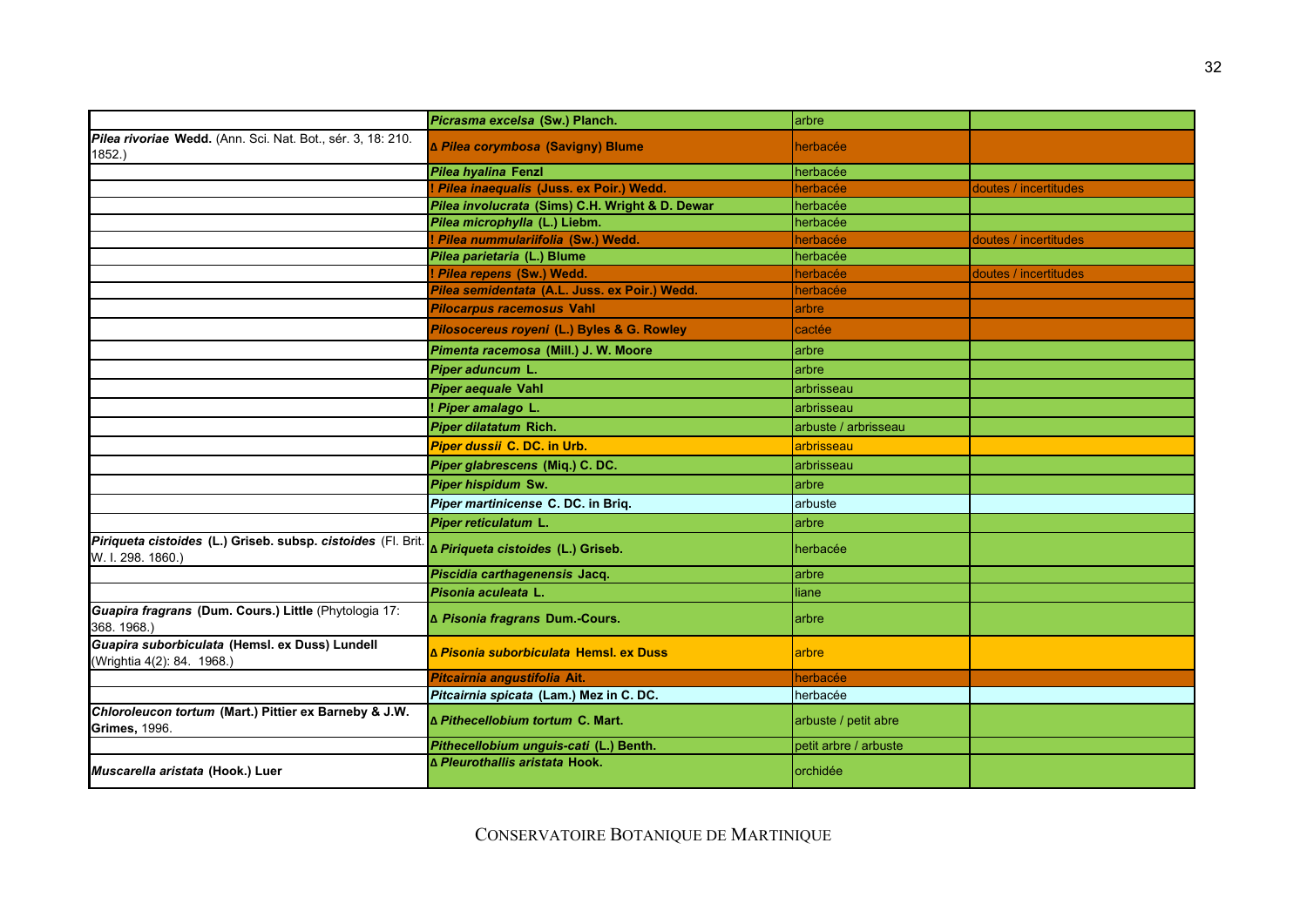| Effusiella imraei (Lindley) Luer.                                   | ∆ Pleurothallis imraei Lindl.                            | orchidée   |                                        |
|---------------------------------------------------------------------|----------------------------------------------------------|------------|----------------------------------------|
|                                                                     | Pleurothallis pruinosa Lindl.                            | orchidée   |                                        |
|                                                                     | Pleurothallis ruscifolia (Jacq.) R. Br. in Ait.          | orchidée   |                                        |
| Apoda-Prorepentia testaefolia (Swartz) Luer                         | ∆ Pleurothallis testaefolia (Sw.) Lindl.                 | orchidée   |                                        |
|                                                                     | Plinia pinnata L.                                        | arbre      | Petites Antilles et Trinidad et Tobago |
|                                                                     | Pluchea odorata (L.) Cass. in Cuvier                     | herbacée   |                                        |
|                                                                     | Plumbago scandens L.                                     | arbrisseau | doutes / incertitudes                  |
|                                                                     | Plumeria alba L.                                         | arbre      |                                        |
|                                                                     | Podocarpus coriaceus L.C. Rich.                          | arbre      |                                        |
| Polygala americana Mill. (Gard. Dict., ed. 8. 1768.)                | !∆ Polygala antillensis Chodat                           | herbacée   |                                        |
|                                                                     | !• Polygala hecatantha Urb.                              | herbacée   |                                        |
| Polygala paniculata L. (Syst. Nat. ed. 10, 1154. 1759.)             | I∆ Polygala paniculata L. f.humilis Chodat               | herbacée   |                                        |
| Polygala paniculata L. (Syst. Nat. ed. 10, 1154. 1759.              | ! ∆ Polygala paniculata L. f.leucoptera S.F.Blake        | herbacée   |                                        |
|                                                                     | Polygonum acuminatum Kunth in HBK.                       | herbacée   |                                        |
|                                                                     | <b>Polygonum punctatum Elliott</b>                       | herbacée   |                                        |
|                                                                     | Polystachya concreta (Jacq.) Garay & Sweet n R.A. Howard | orchidée   |                                        |
|                                                                     | Ponthieva petiolata Lindl.                               | orchidée   |                                        |
|                                                                     | Ponthieva racemosa (Walt.) Mohr                          | orchidée   |                                        |
|                                                                     | Portulaca halimoides L.                                  | herbacée   |                                        |
|                                                                     | Portulaca pilosa L                                       | herbacée   |                                        |
|                                                                     | Portulaca rubricaulis Kunth in HBK.                      | herbacée   |                                        |
|                                                                     | ! Portulaca teretifolia Kunth in HBK.                    | herbacée   |                                        |
|                                                                     | !• Pouteria dussiana (Pierre)Stehlé                      | arbre      |                                        |
|                                                                     | !• Pouteria martinicensis (Pierre) Stehlé                | arbre      |                                        |
|                                                                     | !• Pouteria multiflora (A. DC.) Eyma                     | arbre      |                                        |
|                                                                     | Pouteria pallida (Gaertn.f.) Baehni                      | arbre      |                                        |
|                                                                     | Pouteria semecarpifolia (Pierre) Pierre in Urban         | arbre      |                                        |
|                                                                     | Prescottia oligantha (Sw.) Lindl.                        | orchidée   |                                        |
|                                                                     | Prescottia stachyodes (Sw.) Lindl.                       | orchidée   |                                        |
|                                                                     | Prestoea montana (Graham) Nicholson                      | palmier    |                                        |
| Pristimera celastroides (Kunth) A.C. Sm. (Brittonia 3:<br>371.1940) | ∆ Pristimera caribaea (Urb.) A.C. Smith                  | liane      |                                        |
|                                                                     | Priva lappulacea (L.) Pers.                              | herbacée   |                                        |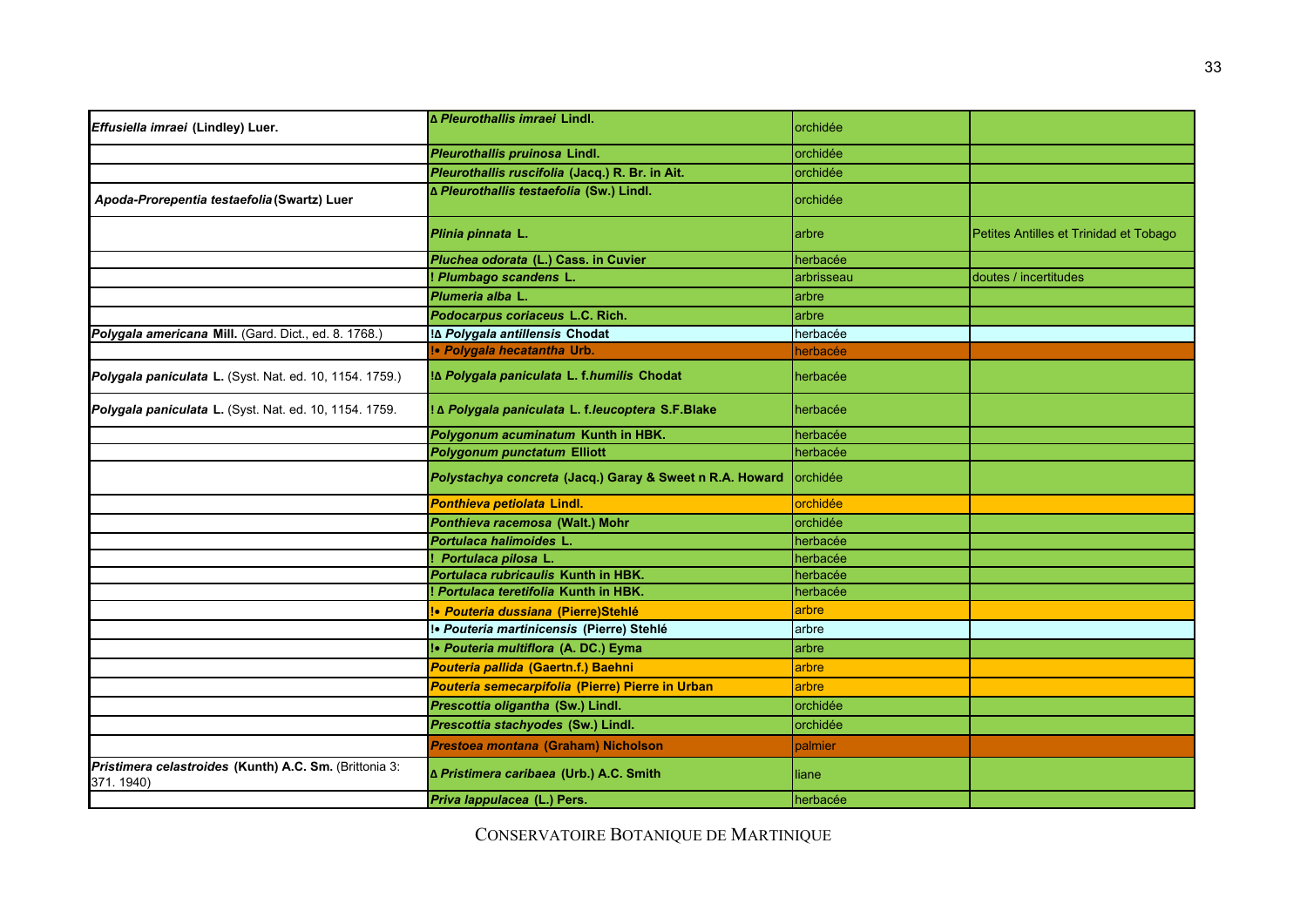|                                                                                         | · Prockia crucis P. Br. ex L.                          | arbuste / petit arbre |  |
|-----------------------------------------------------------------------------------------|--------------------------------------------------------|-----------------------|--|
|                                                                                         | Prosthechea cochleata (L.) Higgins                     | orchidée              |  |
|                                                                                         | <b>Protium attenuatum (Rose) Urb.</b>                  | arbre                 |  |
|                                                                                         | !• Prunus occidentalis Sw.                             | arbre                 |  |
|                                                                                         | Prunus pleuradenia Griseb.                             | arbre                 |  |
|                                                                                         | Pseudelephantopus spicatus (Juss. ex Aubl.) C.F. Baker | herbacée              |  |
|                                                                                         | Pseudelephantopus spiralis (Less.) Cronq.              | herbacée              |  |
|                                                                                         | Psiguria umbrosa (Kunth) C. Jeffrey                    | liane                 |  |
|                                                                                         | <b>Psilochilus macrophyllus (Lindl.) Ames</b>          | orchidée              |  |
|                                                                                         | Psittacanthus americanus (L.) C. Mart.                 | parasite              |  |
|                                                                                         | <b>Psittacanthus martinicensis (Presl) Eichler</b>     | parasite              |  |
|                                                                                         | Psychotria aubletiana Steyerm.                         | arbrisseau            |  |
| Psychotria berteroana DC. (Prodr. 4: 515. 1830.)                                        | ∆ Psychotria berteriana DC.                            | arbre                 |  |
| Notopleura discolor (Griseb.) C.M. Taylor (Ann. Missouri<br>Bot. Gard. 88: 495. 2001.)  | ∆ Psychotria discolor (Griseb.) Rolfe                  | herbacée              |  |
| Notopleura guadalupensis (DC.) C.M. Taylor (Ann.<br>Missouri Bot. Gard. 88: 512. 2001.) | ∆ Psychotria guadalupensis (DC.) R.A. Howard           | herbacée              |  |
|                                                                                         | Psychotria mapourioides DC.                            | arbuste / petit arbre |  |
| Margaritopsis microdon (DC.) C.M. Taylor (Syst. Geogr.<br>Pl. 75: 169, 2005.)           | ∆ Psychotria microdon (DC.) Urb.                       | arbre                 |  |
|                                                                                         | Psychotria muscosa (Jacq.) Steyerm.                    | arbrisseau            |  |
|                                                                                         | Psychotria nervosa Sw.                                 | arbrisseau            |  |
|                                                                                         | · Psychotria pleeana Urb.                              | arbre                 |  |
|                                                                                         | Psychotria tenuifolia Sw.                              | arbuste               |  |
| Notopleura uliginosa (Sw.) Bremek. (Recueil Trav. Bot.<br>Néerl. 31: 289. 1934.)        | ∆ Psychotria uliginosa Sw.                             | arbrisseau            |  |
|                                                                                         | Psychotria urbaniana Steyerm.                          | arbrisseau            |  |
|                                                                                         | Pterocarpus officinalis Jacq.                          | arbre                 |  |
|                                                                                         | Pterocaulon alopecuroides (Lam.) DC.                   | herbacée              |  |
|                                                                                         | Pterolepis glomerata (Rottb.) Miq.                     | herbacée              |  |
| Cyperus pumilus L. (Cent. Pl. 2, 6. 1756.)                                              | I∆ Pycreus pumilus (L.) Nees ex Urb.                   | herbacée              |  |
|                                                                                         | Quararibea turbinata (Sw.) Poir. in Lam.               | arbre                 |  |
|                                                                                         | <i>Rajania cordata L.</i>                              | liane                 |  |
|                                                                                         | Randia aculeata L.                                     | arbre                 |  |
|                                                                                         | Randia nitida (Kunth) DC.                              | arbre                 |  |
|                                                                                         | Rauvolfia nitida Jacq.                                 | arbre                 |  |
|                                                                                         | se Rauvolfia viridis Willd, ex Roemer & Schultes       | arbre                 |  |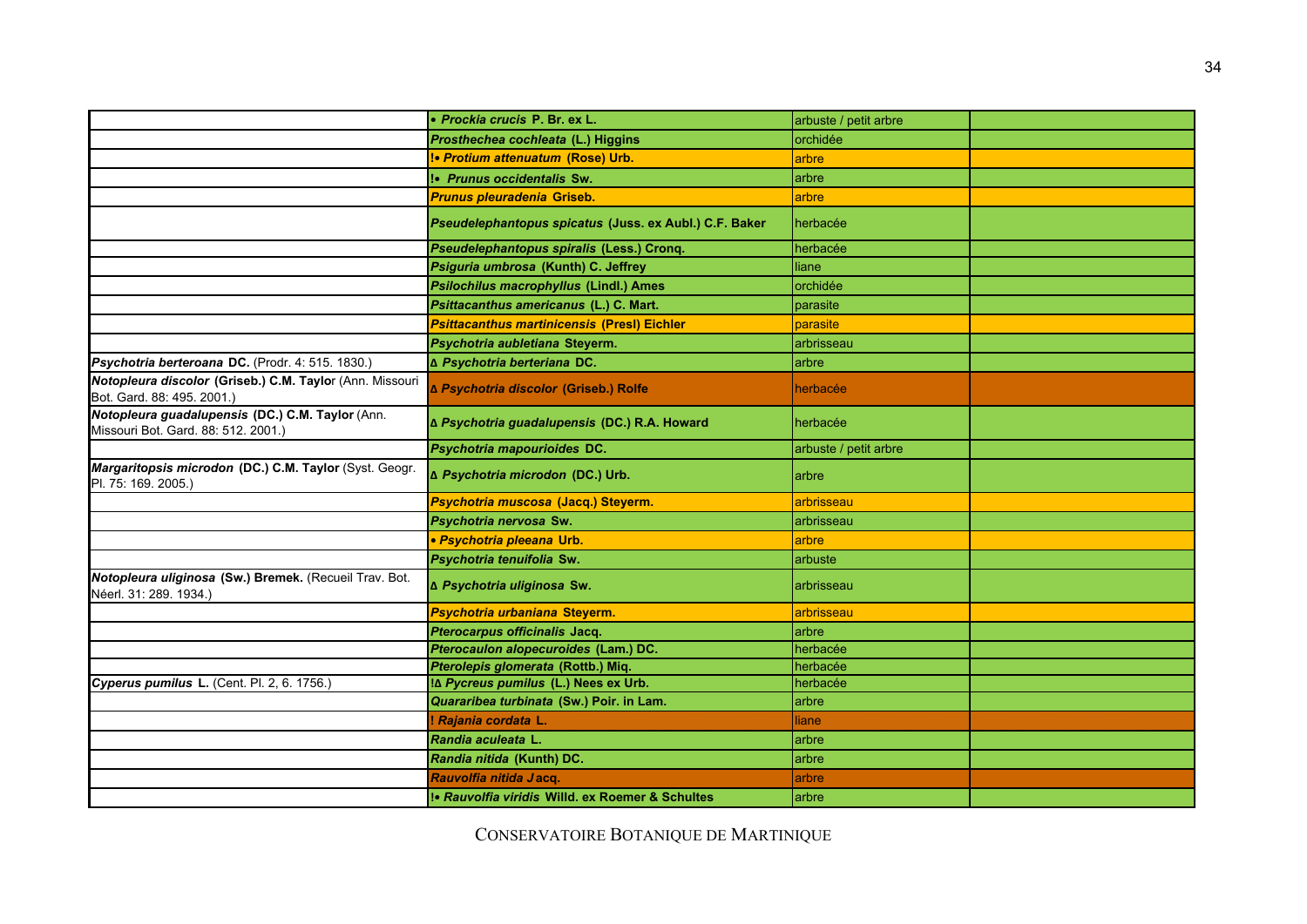|                                                                                                                                                        | Renealmia alpinia (Rottb.) Maas                                         | herbacée        |                                     |
|--------------------------------------------------------------------------------------------------------------------------------------------------------|-------------------------------------------------------------------------|-----------------|-------------------------------------|
| Renealmia aromatica (Aubl.) Griseb. (Abh. Königl. Ges.<br>Wiss. Göttingen 7: 275. 1857.)                                                               | ∆ Renealmia occidentalis (Sw.) Sweet var. occidentalis                  | herbacée        |                                     |
|                                                                                                                                                        | Renealmia pyramidalis (Lam.) Maas                                       | herbacée        |                                     |
|                                                                                                                                                        | Rhabdadenia biflora (Jacq.) Müll.-Arg. in C. Mart.                      | liane ligneuse  |                                     |
|                                                                                                                                                        | Rhipsalis baccifera (J.S. Mill.) Stearn                                 | cactée épiphyte |                                     |
|                                                                                                                                                        | Rhizophora mangle L.                                                    | arbre           |                                     |
|                                                                                                                                                        | Rhynchosia phaseoloides (Sw.) DC.                                       | liane           |                                     |
|                                                                                                                                                        | Rhynchospora contracta (Nees) J. Raynal                                 | herbacée        |                                     |
|                                                                                                                                                        | Rhynchospora globularis (Chapm.) Small ex Gale                          | herbacée        |                                     |
| Rhynchospora tenuis Link subsp. tenuis (Jahrb.<br>Gewächsk. 1(3): 76. 1820.)                                                                           | Al. Rhynchospora juncellus C.B. Clarke in Urb.                          | herbacée        |                                     |
|                                                                                                                                                        | Rhynchospora longiflora Presl ex Presl                                  | herbacée        |                                     |
| Rhynchospora ciliata (G. Mey.) Kük. (Bot. Jahrb. Syst.<br>56(Beibl. 125): 16. 1921.)                                                                   | ∆ Rhynchospora nervosa (Vahl) Böcklr. subsp. ciliata (Vahl)<br>T.Koyama | herbacée        |                                     |
|                                                                                                                                                        | Rhynchospora polyphylla (Vahl) Vahl                                     | herbacée        |                                     |
| Rhynchospora radicans (Schitdl. & Cham.) H. Pfeiff.<br>subsp. microcephala (Bertero ex Spreng.) W.W.<br>Thomas (Mem. New York Bot. Gard. 37: 60. 1984. | A Rhynchospora radicans (Schidl. & Cham.) H. Pfeiffer                   | herbacée        |                                     |
| Rhynchospora colorata (L.) H. Pfeiff. (Repert. Spec. Nov.<br>Regni Veg. 38: 89. 1935.)                                                                 | ∆ Rhynchospora stellata (Lam.) Griseb                                   | herbacée        |                                     |
|                                                                                                                                                        | Rhynchospora tenerrima Nees ex Spreng.                                  | herbacée        |                                     |
|                                                                                                                                                        | <b>Rhynchospora tenuis Link</b>                                         | herbacée        |                                     |
|                                                                                                                                                        | Rivina humilis L.                                                       | herbacée        |                                     |
|                                                                                                                                                        | Rochefortia spinosa (Jacq.) Urb.                                        | arbre           |                                     |
|                                                                                                                                                        | Rolandra fruticosa (L.) Kuntze                                          | herbacée        |                                     |
|                                                                                                                                                        | !• Rollinia mucosa (Jacq.) Baill.                                       | arbre           |                                     |
|                                                                                                                                                        | Rondeletia martinicensis Kr. & Urb.                                     | arbre           |                                     |
|                                                                                                                                                        | Rondeletia parviflora Poir. in Lam.                                     | arbre           |                                     |
|                                                                                                                                                        | Rotala ramosior (L.) Köhne                                              | herbacée        |                                     |
|                                                                                                                                                        | Roystonea oleracea (Jacq.) O.F. Cook                                    | palmier         |                                     |
|                                                                                                                                                        | Rudgea citrifolia (Sw.) K. Schum. in Engl. & Prantl                     | arbre           |                                     |
|                                                                                                                                                        | Ruellia tuberosa L.                                                     | herbacée        |                                     |
|                                                                                                                                                        | Ruyschia clusiifolia Jacq.                                              | liane           | <b>Petites Antilles et Trinidad</b> |
|                                                                                                                                                        | Salvia lamiifolia Jacq.                                                 | herbacée        |                                     |
|                                                                                                                                                        | Salvia occidentalis Sw.                                                 | herbacée        |                                     |
|                                                                                                                                                        | Salvia serotina L.                                                      | herbacée        |                                     |
|                                                                                                                                                        | • Sapindus saponaria L.                                                 | arbre           |                                     |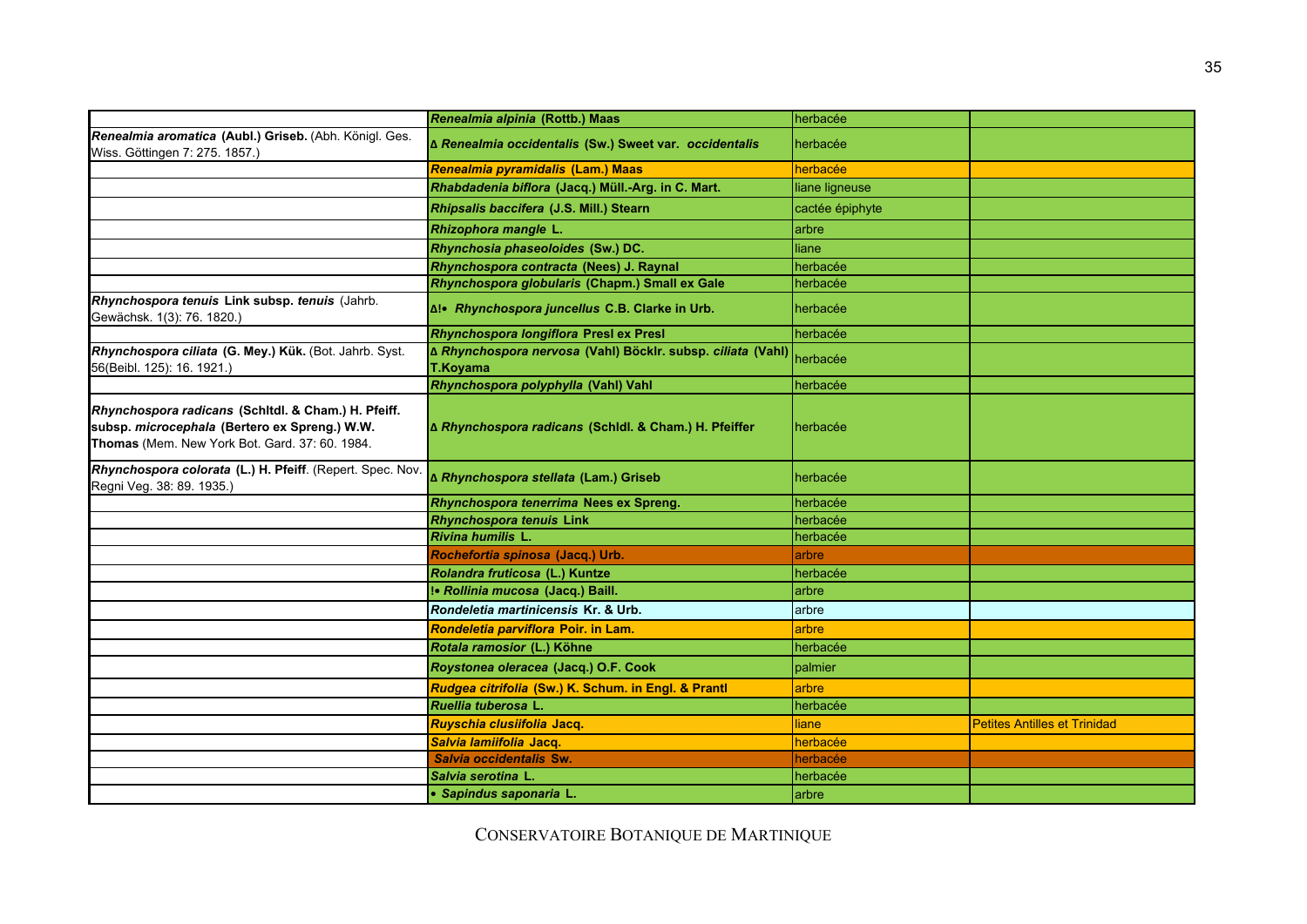| Sapium glandulosum (L.) Morong (Ann. New York Acad.<br>Sci. 7: 227. 1893.)                        | ∆ Sapium caribaeum Urb.                                                   | arbre                 |  |
|---------------------------------------------------------------------------------------------------|---------------------------------------------------------------------------|-----------------------|--|
| Manekia incurva (Sieber ex Schult.) T. Arias, Callejas, &<br>Bornst. (Novon 16: 206. 2006)        | ∆ Sarcorhachis incurva (Sieber ex Schultes) Trel.                         | liane                 |  |
| Funastrum clausum (Jacq.) Schltr. (Repert. Spec. Nov.<br>Regni Veg. 13: 283. 1914)                | ∆ Sarcostemma clausum (Jacq.) Schultes in Roemer &<br><b>Schultes</b>     | liane                 |  |
| Sauvagesia erecta L. subsp. erecta (Sp. Pl. 203. 1753.)                                           | ∆ Sauvagesia erecta L.                                                    | herbacée              |  |
|                                                                                                   | Scaphyglottis modesta (Reichenb.f.) Schlecht.                             | orchidée              |  |
|                                                                                                   | Schaefferia frutescens Jacq.                                              | arbuste / petit arbre |  |
|                                                                                                   | Schefflera attenuata (Sw.) Frodin                                         | arbre                 |  |
|                                                                                                   | Schefflera urbaniana (E. March.) Frodin                                   | arbre                 |  |
| Schizachyrium condensatum (Kunth) Nees (Fl. Bras.<br>Enum. Pl. 2: 333 1829.)                      | ∆ Schizachyrium microstachyum (Desv. ex Hamilt.)<br>Roseng., Arr. & Izag. | herbacée              |  |
|                                                                                                   | Schoepfia schreberi J.F. Gmel.                                            | arbre                 |  |
|                                                                                                   | ! Schradera exotica (J.F. Gmel.) Standl.                                  | liane ligneuse        |  |
| Mimosa quadrivalvis L. var. leptocarpa (DC.) Barneby<br>(Mem. New York Bot. Gard. 65: 298. 1991.) | ∆ Schrankia leptocarpa DC.                                                | herbacée              |  |
|                                                                                                   | Scleria eggersiana Böcklr.                                                | herbacée              |  |
|                                                                                                   | Scleria hirtella Sw.                                                      | herbacée              |  |
|                                                                                                   | Scleria latifolia Sw.                                                     | herbacée              |  |
|                                                                                                   | Scleria lithosperma (L.) Sw.                                              | herbacée              |  |
|                                                                                                   | Scleria microcarpa Nees ex Kunth                                          | herbacée              |  |
|                                                                                                   | Scleria mitis Berg.                                                       | herbacée              |  |
| Scleria gaertneri Raddi (Atti Reale Accad. Lucchese Sci.<br>2: 331. 1823                          | ∆ Scleria pterota C. Presl                                                | herbacée              |  |
|                                                                                                   | <b>Scleria scindens Nees ex Kunth</b>                                     | herbacée              |  |
|                                                                                                   | Scleria secans (L.) Urb.                                                  | herbacée              |  |
|                                                                                                   | Scutellaria purpurascens Sw.                                              | herbacée              |  |
|                                                                                                   | · Sebastiania hexaptera Urb.                                              | arbuste               |  |
|                                                                                                   | Securidaca diversifolia (L.) S.F. Blake in Standl.                        | liane                 |  |
| Dendrophorbium lucidum (Sw.) C. Jeffrey (Kew Bull. 47:<br>67.1992.)                               | ∆ Senecio lucidus (Sw.) DC.                                               | arbrisseau            |  |
|                                                                                                   | Senna alata (L.) Roxb.                                                    | arbuste               |  |
|                                                                                                   | Senna bicapsularis (L.) Roxb. var. bicapsularis                           | arbrisseau            |  |
|                                                                                                   | Senna hirsuta (L.) Irw. & Barn. var. hirsuta                              | herbacée              |  |
|                                                                                                   | Sesbania emerus (Aubl.) Urb.                                              | arbuste               |  |
|                                                                                                   | Sesuvium portulacastrum (L.) L.                                           | herbacée              |  |
| Setaria parviflora (Poir.) Kerguélen (Lejeunia, n.s. 120:<br>161.1987.)                           | ∆ Setaria geniculata (Lam.) P. Beauv.                                     | herbacée              |  |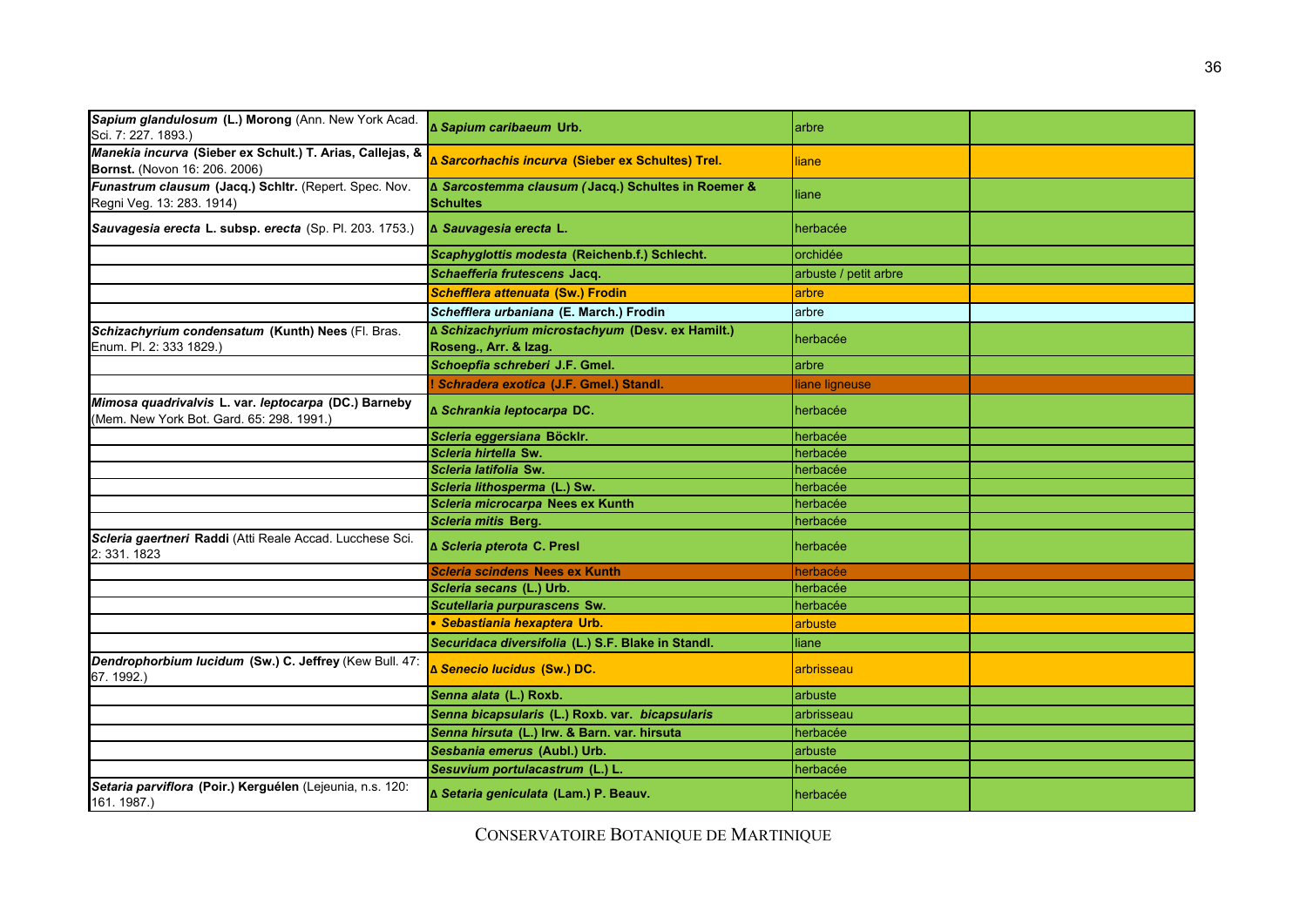|                                                         | Setaria magna Griseb.                                                | herbacée       |  |
|---------------------------------------------------------|----------------------------------------------------------------------|----------------|--|
|                                                         | Setaria setosa (Sw.) Beauv. var. leiophylla (Nees) Arach.            | herbacée       |  |
|                                                         | ! Setaria utowanaea (Scribn. ex Millsp.) Pilger                      | herbacée       |  |
|                                                         | Sicydium tamnifolium (Kunth) Cogn.                                   | liane          |  |
|                                                         | Sida abutifolia Mill.                                                | herbacée       |  |
|                                                         | Sida ciliaris L.                                                     | buisson        |  |
|                                                         | Sida cordifolia L.                                                   | arbrisseau     |  |
|                                                         | Sida glabra Mill.                                                    | arbrisseau     |  |
|                                                         | Sida glomerata Cav.                                                  | arbrisseau     |  |
|                                                         | Sida linifolia J. Juss. ex Cav.                                      | arbrisseau     |  |
|                                                         | Sida spinosa L.                                                      | arbrisseau     |  |
|                                                         | ! Sida urens L.                                                      | arbrisseau     |  |
|                                                         | Sideroxylon foetidissimum Jacq.                                      | arbre          |  |
|                                                         | Sideroxylon obovatum Lam.                                            | arbre          |  |
|                                                         | !• Sideroxylon salicifolium (L.) Lam.                                | arbre          |  |
|                                                         | Simarouba amara Aubl.                                                | arbre          |  |
|                                                         | Siparuna glabrescens (C. Presl) A. DC. in DC.                        | arbre          |  |
|                                                         | · Siphoneugena densiflora O. Berg.                                   | arbre          |  |
| Sloanea berteroana Choisy ex DC. (Prodr. 1: 516. 1824.) | ∆ Sloanea berteriana Choisy ex DC.                                   | arbre          |  |
|                                                         | Sloanea caribaea Kr. & Urb. ex Duss                                  | arbre          |  |
|                                                         | Sloanea dentata L.                                                   | arbre          |  |
|                                                         | ! Sloanea dussii Urb.                                                | arbre          |  |
| Sloanea massonii Sw. (Prodr. 82. 1788.)                 | IA Sloanea massoni Sw.                                               | arbre          |  |
|                                                         | <b>Smilax coriacea Spreng.</b>                                       | liane          |  |
|                                                         | <b>Smilax guianensis Vitman</b>                                      | liane ligneuse |  |
|                                                         | Solanum jamaicense Mill.                                             | arbrisseau     |  |
|                                                         | Solanum lanceifolium Jacq.                                           | liane          |  |
| Solanum bahamense L. (Sp. Pl. 188. 1753.)               | ∆ Solanum racemosum Jacq.                                            | arbrisseau     |  |
|                                                         | • Solanum rugosum Dunal                                              | arbre          |  |
| Solanum torvum Sw. (Prodr. 47. 1788.)                   | I∆ Solanum torvum Sw. var. daturifolium (Dunal)<br><b>O.ESchultz</b> | arbuste        |  |
|                                                         | Solanum torvum Sw. var. torvum                                       | arbuste        |  |
|                                                         | Solanum torvum Sw.                                                   | arbuste        |  |
|                                                         | Solanum triste Jacq.                                                 | arbre          |  |
|                                                         |                                                                      |                |  |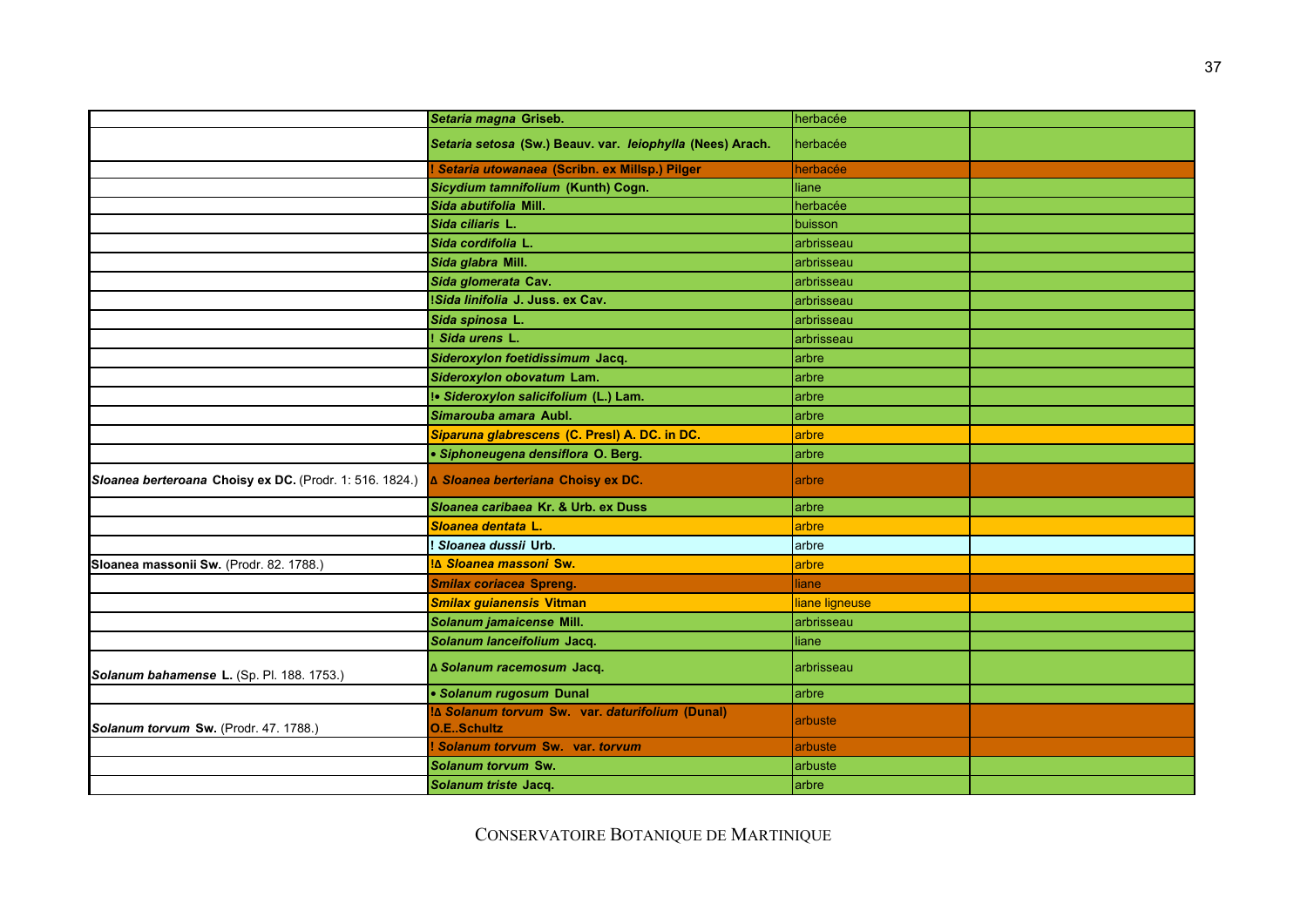| Sophora tomentosa L. var. littoralis (Schrad.) Benth. (in A Sophora tomentosa L.<br>C.F.P. von Martius, Fl. Bras. 15(1B): t. 124. 1862. |                                                       | arbuste / petit arbre |  |
|-----------------------------------------------------------------------------------------------------------------------------------------|-------------------------------------------------------|-----------------------|--|
| Spermacoce remota Lam. (Tabl. Encycl. 1: 273. 1792.)                                                                                    | ∆ Spermacoce assurgens Ruíz & Pavón                   | herbacée              |  |
| Spermacoce tenuior L. (Sp. Pl. 102. 1753.)                                                                                              | ∆ Spermacoce confusa Rendle                           | herbacée              |  |
|                                                                                                                                         | Spermacoce densiflora (DC.) Liogier                   | herbacée              |  |
| Spermacoce ovalifolia (M. Martens & Galeotti) Hemsl.<br>(Biol. Cent.-Amer., Bot. 2(7): 59. 1881)                                        | ∆ Spermacoce eryngioides (Cham. & Schidl.) Kuntze     | herbacée              |  |
|                                                                                                                                         | Spermacoce prostrata Aubl.                            | herbacée              |  |
|                                                                                                                                         | Spermacoce verticillata L.                            | herbacée              |  |
|                                                                                                                                         | Spiranthes torta (Thunb.) Garay & Sweet in Howard     | orchidée              |  |
|                                                                                                                                         | Spondias mombin L.                                    | arbre                 |  |
|                                                                                                                                         | Sporobolus indicus (L.) R. Br.                        | herbacée              |  |
| Sporobolus pyramidalis P.Beauv. (Fl. Oware 2: 36 1816.) <b>A Sporobolus jacquemontii Kunth</b>                                          |                                                       | herbacée              |  |
|                                                                                                                                         | Sporobolus purpurascens (Sw.) Hamilton                | herbacée              |  |
|                                                                                                                                         | Sporobolus pyramidatus (Lam.) Hitchc.                 | herbacée              |  |
|                                                                                                                                         | Sporobolus tenuissimus (Mart. ex Schrank) Kuntze      | herbacée              |  |
|                                                                                                                                         | Sporobolus virginicus (L.) Kunth                      | herbacée              |  |
|                                                                                                                                         | Stachytarpheta cayennensis (L.C. Rich.) Vahl          | arbrisseau            |  |
|                                                                                                                                         | Stelis ophioglossoides (Jacq.) Sw.                    | orchidée              |  |
|                                                                                                                                         | I. Stelis perpusilliflora Cogn. in Urb.               | orchidée              |  |
|                                                                                                                                         | Stelis pygmaea Cogn. in Urb.                          | orchidée              |  |
| Sacoila lanceolata (Aublet) Gara                                                                                                        | ∆ Stenorrhynchos lanceolatus (Aubl.) Rich. ex Spreng. | orchidée              |  |
|                                                                                                                                         | Stenotaphrum secundatum (Walt.) Kuntze                | herbacée              |  |
|                                                                                                                                         | Sterculia caribaea R. Br.                             | arbre                 |  |
|                                                                                                                                         | Stigmaphyllon convolvulifolium A. Juss.               | liane                 |  |
|                                                                                                                                         | Stigmaphyllon diversifolium (Kunth) A. Juss.          | liane                 |  |
|                                                                                                                                         | Stigmaphyllon emarginatum (Cav.) A. Juss.             | liane ligneuse        |  |
| Stigmaphyllon bannisterioides (L.) C.E. Anderson<br>(Taxon 41: 328. 1992.)                                                              | ∆ Stigmaphyllon ovatum (Cav.) Niedenzu                | liane                 |  |
|                                                                                                                                         | Stigmaphyllon puberum (Rich.) A. Juss.                | liane                 |  |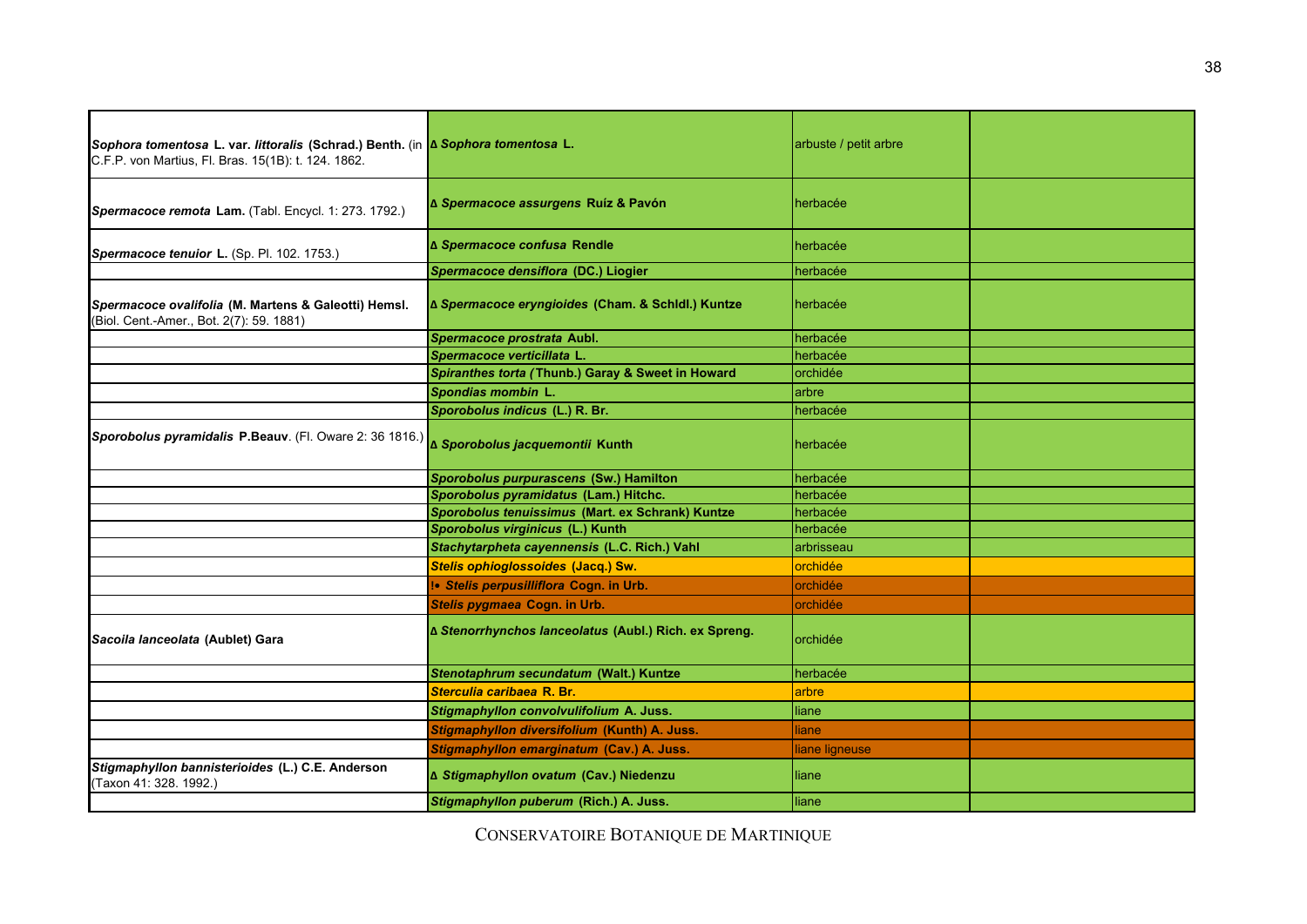|                                                                                                                                  | Struchium sparganophorum (L.) Kuntze            | herbacée       |                                        |
|----------------------------------------------------------------------------------------------------------------------------------|-------------------------------------------------|----------------|----------------------------------------|
|                                                                                                                                  | Stylogyne canaliculata (Lodd.) Mez              | arbre          |                                        |
|                                                                                                                                  | <b>Stylogyne lateriflora (Sw.) Mez</b>          | arbre          | <b>Petites Antilles et Trinidad</b>    |
|                                                                                                                                  | <b>Styrax glaber Sw.</b>                        | arbre          |                                        |
|                                                                                                                                  | · Suriana maritima L.                           | arbre          |                                        |
|                                                                                                                                  | · Swartzia caribaea Griseb.                     | arbre          |                                        |
|                                                                                                                                  | • Swartzia simplex (Sw.) Spreng.                | arbre          |                                        |
|                                                                                                                                  | Syagrus amara (Jacq.) Mart.                     | palmier        | <b>Petites Antilles et Trinidad</b>    |
| Vaccinium racemosum (Vahl) Wilbur & Luteyn (Brittonia<br>29: 275. 1977.)                                                         | ∆ Symphysia racemosa (Vahl) Stearn              | arbuste        |                                        |
|                                                                                                                                  | Symplocos martinicensis Jacq.                   | arbre          | hot spot et Trinidad                   |
|                                                                                                                                  | Syringodium filiforme Kützing                   | herbacée       |                                        |
| Handroanthus chrysanthus (Jacq.) S. Grose subsp.<br>chrysanthus (Syst. Bot. 32: 664. 2007.                                       | ∆!• Tabebuia chrysantha (Jacq.) Nichols.        | arbre          |                                        |
|                                                                                                                                  | Tabebuia heterophylla (DC.) Britton             | arbre          | hot spot et Tobago                     |
|                                                                                                                                  | Tabebuia pallida (Lindl.) Miers                 | arbre          |                                        |
|                                                                                                                                  | Tabernaemontana citrifolia L.                   | arbre          |                                        |
| Magnolia dodecapetala (Lam.) Govaerts (in D.G. Frodin<br>& R.H.A. Govaerts, World Checklist Bibliogr. Magnoliaceae:<br>29.1996.) | ∆ Talauma dodecapetala (Lam.) Urb.              | arbre          |                                        |
|                                                                                                                                  | Talinum fruticosum (L.) A.L. Juss.              | herbacée       |                                        |
|                                                                                                                                  | Talinum paniculatum (Jacq.) Gaertn.             | herbacée       |                                        |
|                                                                                                                                  | Tanaecium crucigerum Seem.                      | liane          |                                        |
|                                                                                                                                  | <b>Tapura latifolia Benth.</b>                  | arbre          |                                        |
|                                                                                                                                  | Tecoma stans (L.) Juss.ex Kunth in HBK          | arbre          |                                        |
|                                                                                                                                  | Teliostachya alopecuroidea (Vahl) Nees in Mart. | herbacée       |                                        |
|                                                                                                                                  | Teramnus labialis (L.f.) Spreng.                | liane          |                                        |
|                                                                                                                                  | · Ternstroemia elliptica Sw.                    | arbre          |                                        |
|                                                                                                                                  | *• Ternstroemia oligostemon Kr. & Urb. in Urb.  | arbre          | Petites Antilles et Trinidad et Tobago |
|                                                                                                                                  | Ternstroemia peduncularis DC.                   | arbre          |                                        |
|                                                                                                                                  | *• Tetragastris balsamifera (Sw.) Oken          | arbre          |                                        |
|                                                                                                                                  | !*• Tetramicra elegans (Hamilton) Cogn.         | orchidée       |                                        |
|                                                                                                                                  | <b>Tetrapterys inaequalis Cav.</b>              | liane ligneuse |                                        |
|                                                                                                                                  | · Tetrazygia angustifolia (Sw.) DC.             | arbre          | hot spot et Trinidad                   |
|                                                                                                                                  | Tetrazygia discolor (L.) DC.                    | arbre          |                                        |
|                                                                                                                                  | Thalassia testudinum Banks & Solander ex König  | herbacée       |                                        |
|                                                                                                                                  | Tibouchina chamaecistus (Naud.) Cogn. in A. DC. | arbrisseau     |                                        |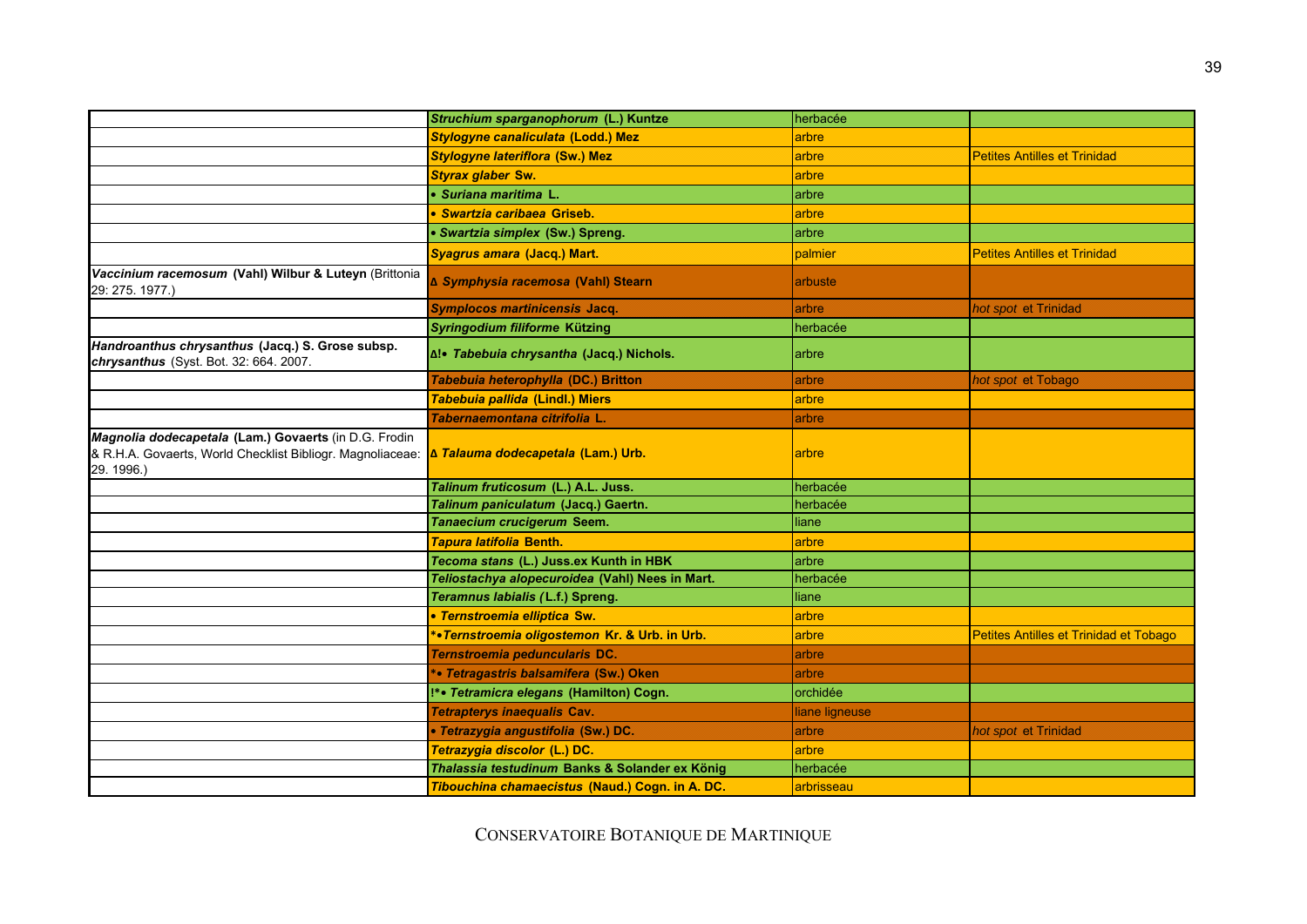|                                                                                | Tillandsia bulbosa Hook.                           | herbacée              |  |
|--------------------------------------------------------------------------------|----------------------------------------------------|-----------------------|--|
|                                                                                | Tillandsia polystachya (L.) L.                     | herbacée              |  |
|                                                                                | Tillandsia recurvata (L.) L.                       | herbacée              |  |
|                                                                                | Tillandsia tenuifolia L.                           | herbacée              |  |
|                                                                                | Tillandsia usneoides (L.) L.                       | herbacée              |  |
|                                                                                | Tillandsia utriculata L                            | herbacée              |  |
|                                                                                | · Tinantia caribaea Urb.                           | herbacée              |  |
|                                                                                | • Tournefortia bicolor Sw.                         | arbuste / petit arbre |  |
|                                                                                | Tournefortia caribaea (A. DC.) Griseb.             | liane                 |  |
|                                                                                | <b>Tournefortia filiflora Griseb.</b>              | arbuste / petit arbre |  |
|                                                                                | Tournefortia hirsutissima L.                       | liane                 |  |
| Myriopus maculatus (Jacq.) Feuillet (J. Bot. Res. Inst.<br>Texas 2: 264. 2008) | ∆ Tournefortia maculata Jacq.                      | liane                 |  |
| Myriopus volubilis (L.) Small (Man. S.E. Fl. 1131. 1933.)                      | A Tournefortia volubilis L.                        | liane                 |  |
|                                                                                | <b>Tovomita plumieri Griseb.</b>                   | arbre                 |  |
|                                                                                | Tragia volubilis L.                                | liane                 |  |
| Trema lamarckianum (Roem. & Schult.) Blume (Mus.<br>Bot. 2: 58. 1856.)         | ∆ Trema lamarckiana (Roemer & Schultes) Blume      | arbre                 |  |
| Trema micranthum (L.) Blume (Mus. Bot. 2: 58. 1856.)                           | ƥ Trema micrantha (L.) Blume                       | arbre                 |  |
|                                                                                | Trianthema portulacastrum L.                       | herbacée              |  |
|                                                                                | Trichilia pallida Sw.                              | larbre                |  |
|                                                                                | !*• Trichilia septentrionalis C. DC. in C. Martius | arbre                 |  |
|                                                                                | Trichosalpinx dura (Lindl.) Luer                   | orchidée              |  |
|                                                                                | Trichostigma octandrum (L.) H. Walter in Engl.     | liane                 |  |
|                                                                                | Trimezia martinicensis (Jacq.) Herb.               | herbacée              |  |
|                                                                                | Triphora surinamensis (Lindl.) Britton             | orchidée              |  |
|                                                                                | Tripogandra serrulata (Vahl) Handlos               | herbacée              |  |
|                                                                                | !• Triumfetta grandiflora Vahl                     | arbrisseau            |  |
|                                                                                | Triumfetta lappula L.                              | arbrisseau            |  |
|                                                                                | Triumfetta semitriloba Jacq.                       | herbacée              |  |
|                                                                                | • Turpinia occidentalis (Sw.) G. Don               | arbre                 |  |
|                                                                                | • Urera caracasana (Jacq.) Steud.                  | arbre                 |  |
|                                                                                | Urvillea ulmacea Kunth, in HBK.                    | liane                 |  |
|                                                                                | Utricularia alpina Jacq.                           | herbacée              |  |
|                                                                                | Utricularia jamesoniana Oliver                     | herbacée              |  |
|                                                                                | Vanilla mexicana Mill.                             | orchidée              |  |
|                                                                                |                                                    |                       |  |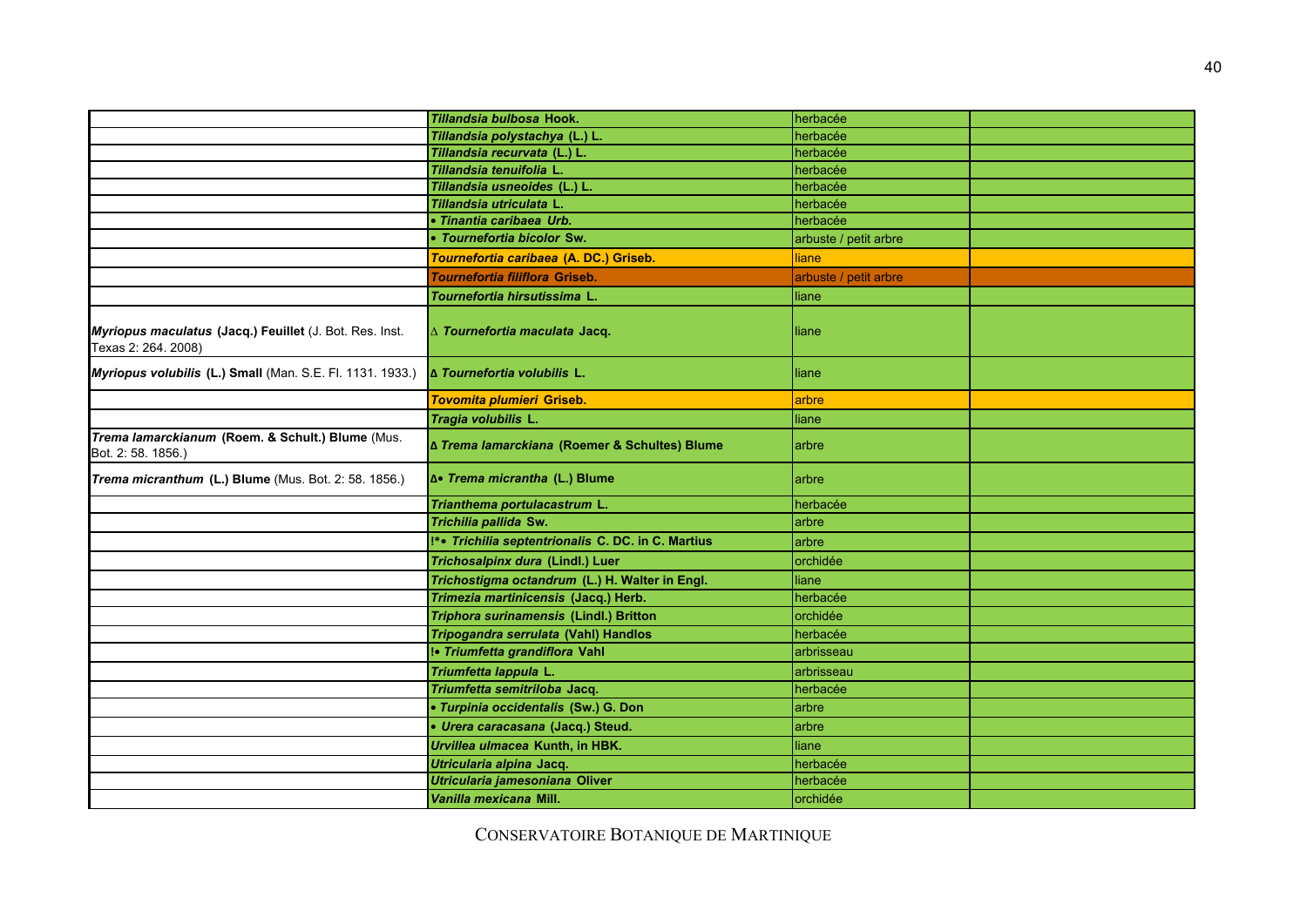|                                                                                      | Verbesina gigantea Jacq.                                      | arbrisseau |                                   |
|--------------------------------------------------------------------------------------|---------------------------------------------------------------|------------|-----------------------------------|
|                                                                                      | !*• Verbesina leprosa Klatt                                   | arbrisseau |                                   |
|                                                                                      | Vernonia albicaulis Pers. subsp. longistylis Keeley           | arbrisseau | <b>NOUVEAU pour la Martinique</b> |
|                                                                                      | Vernonia arborescens (L.) Sw.                                 | arbuste    |                                   |
|                                                                                      | Vigna antillana (Urb.) Fawc. & Rendle                         | liane      |                                   |
|                                                                                      | Vigna luteola (Jacq.) Benth. in C. Mart.                      | liane      |                                   |
|                                                                                      | Vigna vexillata (L.) A. Rich., in Sagra                       | liane      |                                   |
|                                                                                      | <b>Viola stipularis Sw.</b>                                   | herbacée   |                                   |
|                                                                                      | Vitex divaricata Sw.                                          | arbre      |                                   |
|                                                                                      | Voyria aphylla (Jacq.) Pers.                                  | herbacée   |                                   |
|                                                                                      | Vriesea antillana L.B. Smith & Pittendr.                      | herbacée   |                                   |
|                                                                                      | Vriesea ringens (Griseb.) Harms                               | herbacée   |                                   |
|                                                                                      | !• Wallenia lamarckiana [au sens de SASTRE (FOURNET<br>2002)] | arbre      |                                   |
|                                                                                      | !• Wallenia lamarckiana [au sens général]                     | arbre      |                                   |
|                                                                                      | Waltheria glabra Poir., in Lam.                               | arbrisseau |                                   |
|                                                                                      | <b>Waltheria indica L.</b>                                    | arbrisseau |                                   |
| Wedelia calycina Rich. var. calycina (in C.H. Persoon,<br>Syn. Pl. 2(2): 490. 1807.) | ILA Wedelia calycina L.C. Rich. in Pers.                      | arbrisseau |                                   |
|                                                                                      | Wedelia fruticosa Jacq.                                       | buisson    |                                   |
| Sphagneticola gracilis (Rich.) Pruski (Novon 6: 412.<br>1996.)                       | ∆ Wedelia gracilis L.C. Rich. in Pers.                        | herbacée   |                                   |
| Sphagneticola trilobata (L.) Pruski (Mem. New York Bot.<br>Gard. 78: 114. 1996.)     | ם! Wedelia trilobata (L.) Hitchc.                             | herbacée   |                                   |
|                                                                                      | Weinmannia pinnata L.                                         | larbre     |                                   |
|                                                                                      | *!• Wercklea tulipiflora (Hook.f.) Fryx.                      | arbre      |                                   |
|                                                                                      | *!• Wissadula amplissima (L.) R.E. Fries                      | arbrisseau |                                   |
| Wullschlaegelia calcarata Bentham                                                    | וֹבּ Wullschlaegelia aphylla (Sw.) Reichenb.f.                | orchidée   |                                   |
|                                                                                      | Ximenia americana L.                                          | arbre      |                                   |
| Xylosma buxifolia A. Gray (Mem. Amer. Acad. Arts, n.s.,<br>8: 155. 1861.)            | ƥ Xylosma buxifolium A. Gray in Griseb.                       | arbre      |                                   |
|                                                                                      | Xylosma martinicense (Kr. & Urb.) Urb.                        | arbre      |                                   |
|                                                                                      | Zanthoxylum caribaeum Lam.                                    | arbre      |                                   |
|                                                                                      | Zanthoxylum flavum Vahl                                       | arbre      |                                   |
|                                                                                      | !• Zanthoxylum martinicense (Lam.) DC.                        | arbre      |                                   |